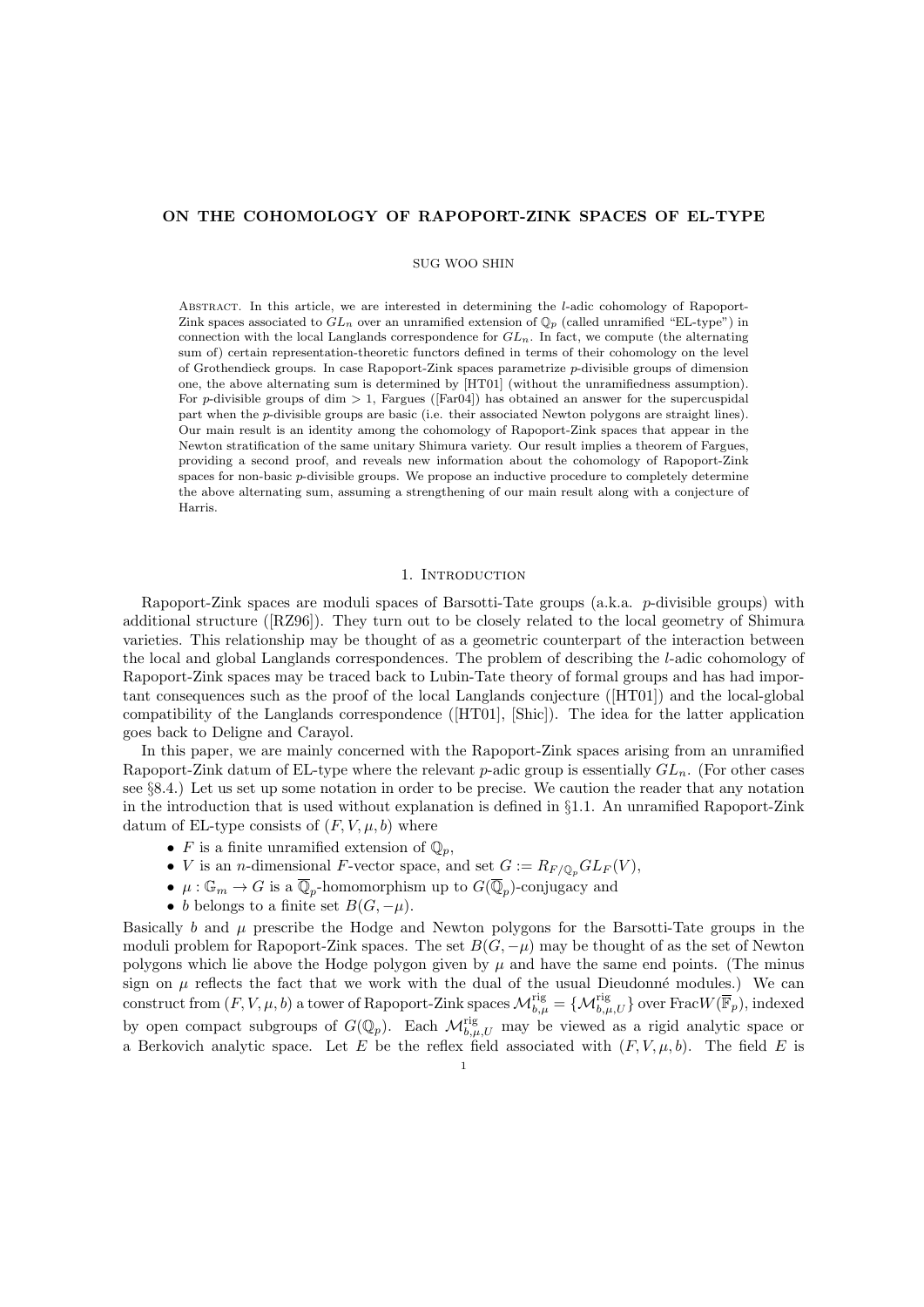finite over  $\mathbb{Q}_p$  and independent of b. The l-adic cohomology of  $\mathcal{M}_{b,\mu}^{rig}$  is equipped with an action of  $G(\mathbb{Q}_p) \times J_b(\mathbb{Q}_p) \times W_E$ , where  $J_b$  is an inner form of a Levi subgroup of G. Define Mant<sub>b,u</sub>:  $\mathrm{Groth}(J_b(\mathbb{Q}_p)) \to \mathrm{Groth}(G(\mathbb{Q}_p) \times W_E)$  by the formula

$$
\mathrm{Mant}_{b,\mu}(\rho) = \sum_{i,j\geq 0} (-1)^{i+j} \mathrm{Ext}^i_{J_b(\mathbb{Q}_p)}(H_c^j(\mathcal{M}_{b,\mu}^{\mathrm{rig}}), \rho))(-\dim \mathcal{M}_{b,\mu}^{\mathrm{rig}})
$$

where  $H_c^j(\mathcal{M}_{b,\mu}^{rig})$  denotes the *l*-adic cohomology of  $\mathcal{M}_{b,\mu}^{rig}$  defined by Berkovich. (See Definition 4.7 for a careful treatment. In fact, the above definition is not entirely correct.) Our main problem is:

Problem 1.1. Describe  $\text{Mant}_{b,\mu}$  in terms of the local Langlands correspondence and other natural representation-theoretic operations.

This is close to but not the same as describing the l-adic cohomology of Rapoport-Zink spaces. (When  $b$  is basic, there is a precise conjecture ([Rap95, Conj 5.1]), which is stated also in the PEL case, about the "supercuspidal" part of the l-adic cohomology of Rapoport-Zink spaces. Corollary 1.3 is an instance of that conjecture; in the situation of the corollary, the Ext-functor in the definition of Mant $_{b,\mu}$  vanishes in all positive degrees.) However, there are a few good reasons why one may want to study Mant $_{b,\mu}$ , or even prefer to study them. First, Mant $_{b,\mu}$  naturally appear in the description of the l-adic cohomology of Shimura varieties (Proposition 1.4). Second,  $\text{Mant}_{b,\mu}$  satisfy (or are expected to satisfy) some nice identities as in Theorem 1.2 and Conjecture 8.6 when it is not clear that the same identities would hold for  $H_c^j(\mathcal{M}_{b,\mu}^{\text{rig}})$  themselves.

Before stating our main result towards Problem 1.1, we need to set up more notation. Let us indicate by Irr( $\cdot$ ) the set of irreducible admissible representations of a given p-adic group. Let  $M_h$  be a Levi subgroup of G which is also an inner form of  $J<sub>b</sub>$ . Since  $M<sub>b</sub>$  is a product of general linear groups, we can make sense of the Jacquet-Langlands map  $JL$  on the set of square-integrable representations. Define  $\text{Red}^{(b)}: \text{Groth}(G(\mathbb{Q}_p)) \to \text{Groth}(J_b(\mathbb{Q}_p))$  to be a sign factor  $e(J_b) \in \{\pm 1\}$  times the composite of the Jacquet module functor from  $G$  to  $M_b$  and the Jacquet-Langlands map on the level of Grothendieck groups from  $M_b$  to  $J_b$ . Let  $r_\mu$  denote the representation of <sup>L</sup>G over  $\overline{\mathbb{Q}}_l$  determined by  $\mu$  (§6.4). In particular  $r_{\mu}|_{\widehat{G}}$  has highest weight  $\mu$ . For  $\pi \in \text{Irr}(G(\mathbb{Q}_p))$ , let LL :  $W_{\mathbb{Q}_p} \to {}^L G$  denote the semisimplified local Langlands image of  $\pi$ . Denote by  $|\cdot|$  the modulus character on  $W_E$  such that  $|\sigma|^{-1}$  equals the cardinality of the residue field of E for any lift  $\sigma \in W_E$  of the geometric Frobenius element.

Our main result is the following theorem, where a triple  $(F, V, \mu)$  as above is fixed and b varies in  $B(G, -\mu)$ . Roughly speaking,  $\pi \in \text{Irr}_l(G(\mathbb{Q}_p))$  is said to be *accessible* if  $\pi$  appears in the cohomology of some simple Shimura variety related to the given Rapoport-Zink datum. There is an abundance of accessible representations in the sense that the set of such representations is Zariski dense in the Bernstein variety for  $G(\mathbb{Q}_p)$ . (Refer to §2, §3 and Lemma 7.4.)

**Theorem 1.2.** (Theorem 7.5) Suppose that  $\pi \in \text{Irr}(G(\mathbb{Q}_p))$  is accessible. Then

$$
\sum_{B(G,-\mu)} \text{Mant}_{b,\mu}(\text{Red}^{(b)}(\pi)) = [\pi] \left[ r_{\mu} \circ \text{LL}(\pi) |_{W_E} | \cdot |^{-\sum_{\tau} p_{\tau} q_{\tau}/2} \right]
$$
(1.1)

in  $\operatorname{Groth}(G(\mathbb{Q}_p)\times W_E)$ .

 $b \in$ 

We say that b is basic if the corresponding Newton polygon has a single slope. There is a unique basic element in  $B(G, -\mu)$ , and b is basic if and only if  $J_b$  is an inner form of G (that is to say,  $M_b = G$ ). If we take  $\pi = JL(\rho)$  as a supercuspidal representation in (1.1), the summand for every non-basic b vanishes since  $\pi$  is killed by the Jacquet module. Thus we obtain the following corollary, which answers Problem 1.1 in the supercuspidal case. It was previously proved by Fargues, who used a somewhat different method.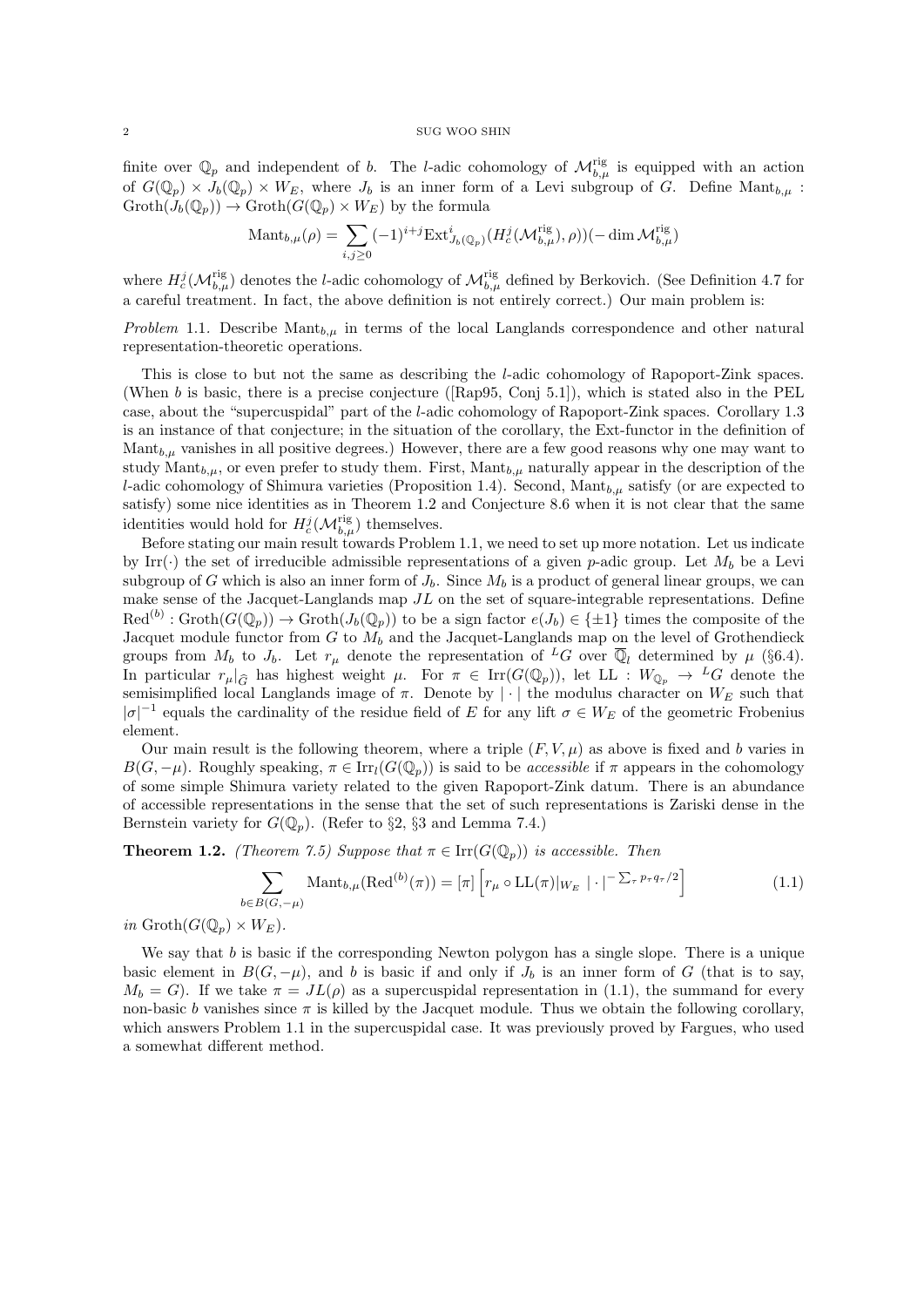**Corollary 1.3.** ([Far04, Thm 8.1.4]) Let  $(F, V, \mu, b)$  be an unramified Rapoport-Zink EL datum. Suppose that  $b \in B(G, -\mu)$  is basic (Definition 4.3). For a representation  $\rho \in \text{Irr}(J_b(\mathbb{Q}_p))$  such that  $JL(\rho)$ is supercuspidal, the following holds in  $\mathrm{Groth}(G(\mathbb{Q}_p) \times W_E)$ .

$$
\text{Mant}_{b,\mu}(\rho) = e(J_b)[\text{JL}(\rho)] \left[ r_{\mu} \circ \text{LL}(\text{JL}(\rho)) |_{W_E} \right] \cdot \left| \cdot \right|^{-\sum_{\tau} p_{\tau} q_{\tau}/2} \right]
$$
(1.2)

Certainly Theorem 1.2 does not provide a solution to Problem 1.1 in general, but it is not too far away at least conceptually, in that the problem would be solved if we could make progress towards two conjectures that seem to us natural and perhaps easier to attack. On the one hand, we conjecture that Theorem 1.2 holds without the accessibility assumption. This can be reduced to proving a certain algebraic property of  $\mathrm{Mant}_{b,\mu}$  in the parameter  $\rho \in \mathrm{Groth}(J_b(\mathbb{Q}_p))$ . For the precise formulation in terms of trace functions, see Conjecture 8.3 due to Taylor. On the other hand, Harris conjectured that Mant<sub>b, $\mu$ </sub> for non-basic b should be computable by a simple induction formula from the basic case. The improvement of Theorem 1.2 and a proof of Harris's conjecture will enable us to completely determine Mant<sub>b,</sub> $\mu$  for any unramified datum of EL-type  $(F, V, \mu, b)$  by inductive steps. See §8.2 for details.

Let us sketch the proof of Theorem 1.2. The three main ingredients of proof are Proposition 1.4, Proposition 1.5 and Theorem 1.6 below, which are global in nature. Let Sh denote a projective system of Shimura varieties associated to a unitary similitude group G with trivial endoscopy. We may arrange that Sh is proper over its field of definition  $\mathbf{E}$ , which is finite over  $\mathbb{Q}$ . The basic idea is to make use of the interplay among Shimura varieties, Igusa varieties and Rapoport-Zink spaces. The first two are global objects whereas the last one is purely local in nature. Mantovan proved the following formula by relating the Newton strata of the special fiber of Shimura varieties to Igusa varieties and Rapoport-Zink spaces.

**Proposition 1.4.** ([Man05, Thm 22]) The following holds in  $\text{Groth}(\mathbf{G}(\mathbb{A}^{\infty}) \times W_{\mathbf{E}_{nn}})$ .

$$
H(\mathrm{Sh}, \overline{\mathbb{Q}}_l) = \sum_{\mathbf{b} \in B(\mathbf{G}_{\mathbb{Q}_p}, -\boldsymbol{\mu})} \mathrm{Mant}_{\mathbf{b}, \boldsymbol{\mu}}(H_c(\mathrm{Ig}_{\mathbf{b}}, \overline{\mathbb{Q}}_l))
$$

In the formula, w is a place of  $E$  dividing p, b is the parameter for each Newton stratum,  $I_{S<sub>b</sub>}$  is the Igusa varieties for that stratum (depending on an additional choice), and  $\mu: \mathbb{G}_m \to \mathbf{G}$  comes from the datum for Shimura varieties. (Note that  $H_c(\mathrm{Ig}_{\mathbf{b}}, \overline{\mathbb{Q}}_l) \in \mathrm{Groth}(\mathbf{G}(\mathbb{A}^{\infty, p}) \times J_b(\mathbb{Q}_p)).$ )

On the other hand, for an irreducible representation  $\Pi^{\infty}$  which contributes to the cohomology of Sh, the associated virtual Galois representation  $R_l(\Pi^\infty)$  in  $H(\text{Sh}, \overline{\mathbb{Q}}_l)$  can be computed easily from results of Kottwitz and Harris-Taylor, under a certain local condition on Π<sup>∞</sup>. See [Far04, Thm A.7.2] (Proposition 6.11 of this article) for detailed explanation. In fact, the following identity holds up to some harmless constant which we omit in the introduction.

Proposition 1.5. (Kottwitz, Harris-Taylor)

$$
[R_l(\Pi^\infty)|_{W_{\mathbf{E}_w}}] = [(r_{\iota_p^{-1}}\mu \circ \iota_l^{-1} \mathrm{LL}(\Pi_p))|_{W_{\mathbf{E}_w}} \otimes |\cdot|^{-\dim \mathrm{Sh}}].
$$

One of our main contributions is the following formula. It is a generalization of theorem V.5.4 of [HT01], which was one of their main results. The idea of proof is to compare the analytic trace formula for G and the counting-point formula for Igusa varieties ([Shi09, Thm 13.1]). In fact we compare the stabilized trace formulas in favor for conceptual clarity even though this could be avoided under our running assumptions on G, which ensure that G has trivial endoscopy.

**Theorem 1.6.** (Theorem 6.7) Under suitable assumptions on the PEL datum for Shimura varieties (which are made precise in Theorem 6.7), the following holds in  $\text{Groth}(\mathbf{G}(\mathbb{A}^{\infty,p}) \times J_{\mathbf{b}}(\mathbb{Q}_p)).$ 

 $[\text{Red}^{(\mathbf{b})}(H(\text{Sh},\overline{\mathbb{Q}}_l))] = (\text{constant}) \cdot [H_c(\text{Ig}_{\mathbf{b}},\overline{\mathbb{Q}}_l)]$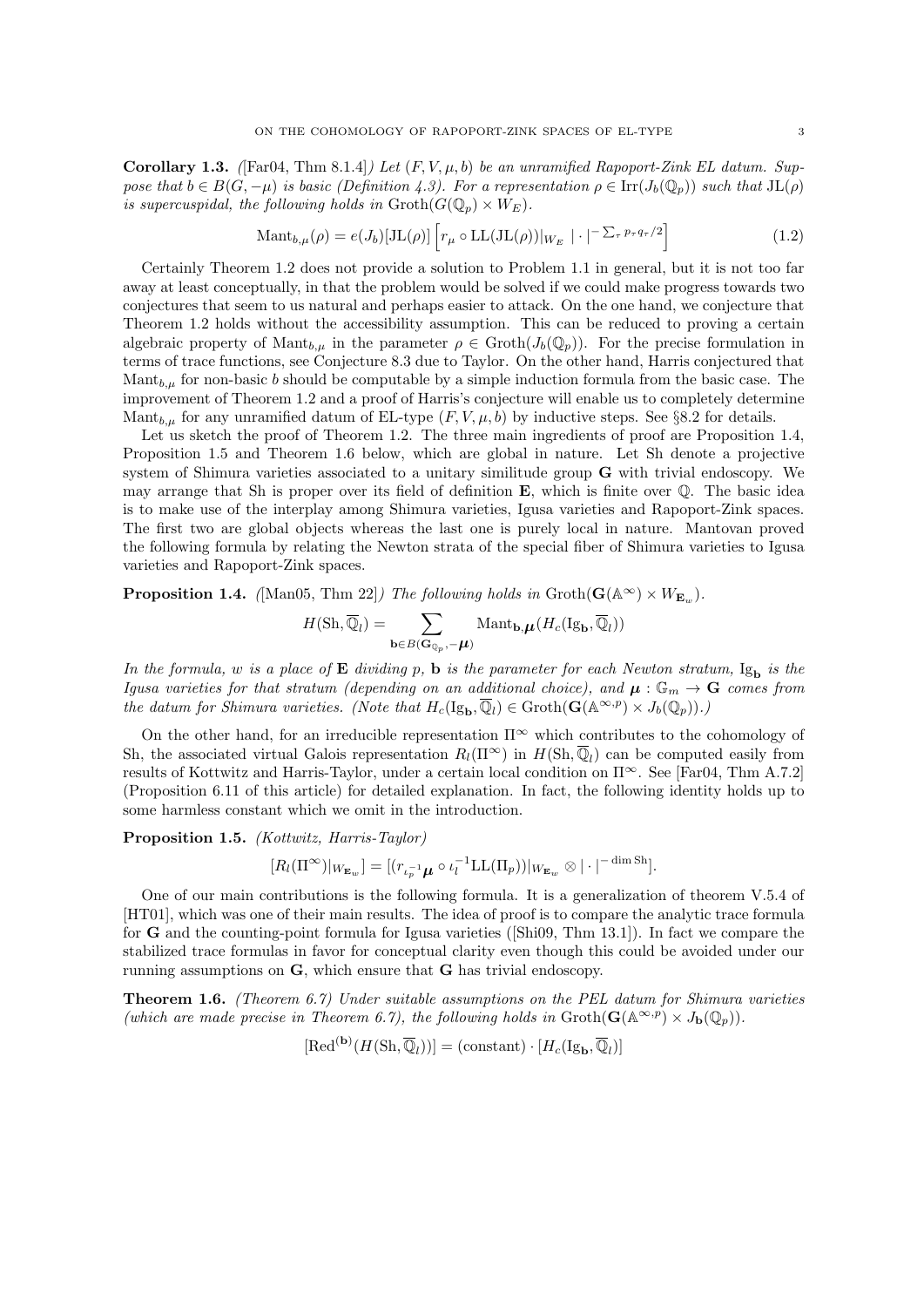(The notation Red<sup>(b)</sup> is defined similarly as Red<sup>(b)</sup>. The constant in the formula essentially matches the dimension of  $[R_l(\Pi^\infty)|_{W_{\mathbf{E}_w}}]$ .

Let us return to the setting of Theorem 1.2 and suppose that a triple  $(F, V, \mu)$  and  $\pi \in \text{Irr}(G(\mathbb{Q}_p))$ are fixed. We can choose G and Sh so that  $G_{\mathbb{Q}_p} \simeq G$ ,  $\mu = \mu$  and  $\mathbf{E}_w \simeq E$ . (To be precise, the first two are true up to a  $GL_1$  factor.) Let us also suppose that we can find  $\Pi^{\infty}$  as above such that the p-component of  $\Pi^{\infty}$  is isomorphic to  $\pi$ . This is roughly the condition in Theorem 1.2 that  $\pi$  is accessible. (In fact, it is enough to require that  $\Pi_p$  and  $\pi$  be isomorphic up to an unramified twist.) It is easy to deduce Theorem 1.2 at this point. Namely, we plug Proposition 1.4 and Theorem 1.6 into Proposition 1.5 and take the  $\Pi^{\infty,p}$ -isotypic part of the identity.

So far we have restricted ourselves to the unramified Rapoport-Zink spaces of EL-type. Some of our results would be readily generalized to the case of unramified unitary PEL-type in a weaker form, but there seem to be obstacles for extending our method to the case of unramified symplectic PEL-type or any ramified case. See §8.4 for further remarks.

Let us briefly explain the organization of the article. Section 2 revolves around the Bernstein varieties for inner forms of  $GL_n$  and related topics and is a preparation for §3 and §8.1. Section 3 is concerned with the density of the set of p-components of automorphic representations of  $\mathbf{G}(\mathbb{A})$ in the whole space of representations of  $\mathbf{G}(\mathbb{Q}_p)$ , where G is a reductive group over  $\mathbb Q$  satisfying certain conditions. The contents of §3 will be used only in Lemma 7.4 and §8.1. Thus it would be reasonable to skip sections 2 and 3 in the first reading. Sections 4 and 5 review basic definitions and facts concerning unramified Rapoport-Zink spaces of EL-type and those Shimura varieties and Igusa varieties which are relevant. The main argument is contained in sections 6 and 7. Section 6 introduces a crucial map  $\text{Red}^{(b)}$  and proves that the cohomology of Shimura varieties is related to that of Igusa varieties via  $\text{Red}^{(b)}$ . The proof is based on the comparison of the two trace formulas originating from different sources: one from harmonic analysis and the other from a Grothendieck-Lefschetz fixed point formula for varieties in characteristic  $p$ . In section 7 we formulate the global setup to study Rapoport-Zink spaces and representations of  $p$ -adic groups by using Shimura varieties and automorphic representations, and then prove the main theorem based on the results in the previous sections. In the final section we propose further research directions by advertising conjectures and examine the relationship among them.

### Acknowledgment

It is my great pleasure to thank Richard Taylor for educating me patiently when I was introduced to the subject of Shimura varieties and Rapoport-Zink spaces. I am very grateful to Michael Harris who inspired me through his mathematical work and several helpful discussions. I would like to warmly thank Laurent Fargues, Robert Kottwitz, Elena Mantovan and Teruyoshi Yoshida for interesting conversations. In particular Kottwitz helped me clean up the argument of Proposition 3.1 and pointed me to [Kaz86] for a similar treatment. Finally I thank the referee for valuable comments, which led me to improve the text.

1.1. **Notation.** Throughout this paper,  $p$  and  $l$  will always be distinct rational primes.

Let G be a connected reductive group over a field F. Let  $G^*$  denote a quasi-split F-inner form of G. Write  $Z(G)$  for the center of G and  $Z_G(\gamma)$  for the centralizer of  $\gamma \in G(F)$  in G. A semisimple  $\gamma \in G(F)$  is called F-elliptic if  $Z(Z_G(\gamma))^0/Z(G)^0$  is anisotropic over F. An F-elliptic torus T in G is one such that  $T/Z(G)^0$  is anisotropic over F. Often a Levi subgroup of a parabolic subgroup of G will be called a Levi subgroup of G by abuse of terminology.

Let F be a finite extension of  $\mathbb{Q}_p$ . Then the Weil group  $W_F$  of F is defined ([Tat79]). To discuss the L-group <sup>L</sup>G of a connected reductive F-group G, we fix a  $Gal(\overline{F}/F)$ -invariant splitting data  $(\mathbb{B}, \mathbb{T}, \{X_{\alpha}\}_{{\alpha\in\Delta}})$  once and for all where  $\Delta$  is the set of B-positive roots for T in  $\widehat{G}$ . The L-group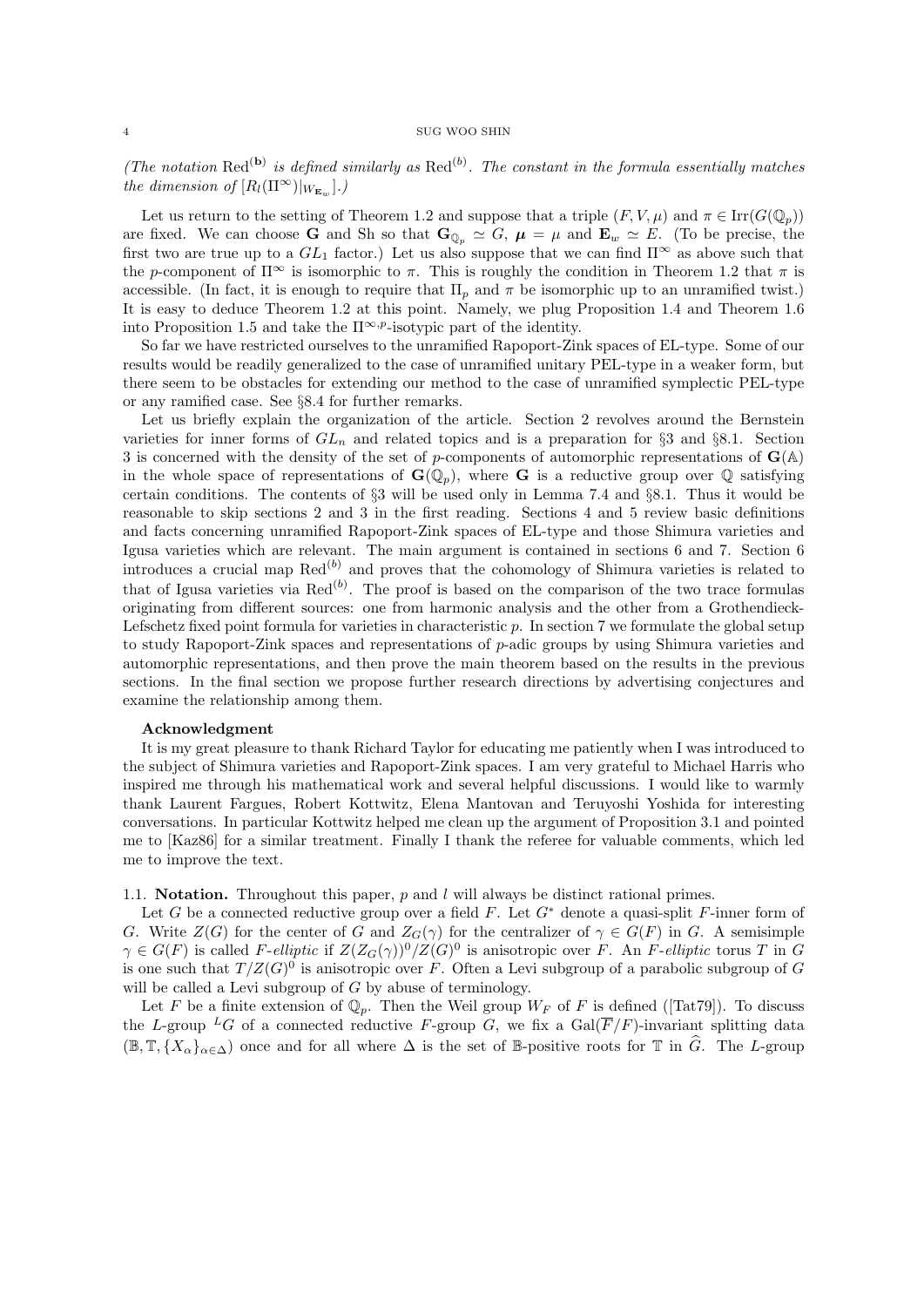is defined as a semi-direct product  ${}^L G := \hat{G} \rtimes W_F$ , where  $W_F$  acts on  $\hat{G}$  via  $W_F \to \text{Out}(G) \stackrel{\sim}{\to}$  $\text{Aut}(\widehat{G}, \mathbb{B}, \mathbb{T}, \{X_{\alpha}\}_{{\alpha \in \Delta}})$ . We will view  $\widehat{G}$  as a group over  $\overline{\mathbb{Q}}_l$  rather than  $\mathbb C$  when it is more convenient. (See [Bor79, §2] for details on L-groups.)

Keep assuming that F is finite over  $\mathbb{Q}_p$ . We denote by  $\mathrm{Irr}(G(F))$  (resp.  $\mathrm{Irr}_l(G(F))$ ) the set of all isomorphism classes of irreducible admissible representations of  $G(F)$  on vector spaces over  $\mathbb C$  (resp.  $\overline{\mathbb{Q}}_l$ ). When  $\pi$  is an irreducible unitary representation of  $G(F)$  (modulo split component in the center),  $\pi$  may also be viewed as an irreducible admissible representation by taking smooth vectors, so we may say  $\pi \in \text{Irr}(G(F))$ . The subset  $\text{Irr}^2(G(F))$  of  $\text{Irr}(G(F))$  is the one consisting of (essentially) squareintegrable representations. Let  $C_c^{\infty}(G(F))$  denote the space of smooth and compactly supported C-valued functions on  $G(F)$ . If  $\phi \in C_c^{\infty}(G(F))$  and  $\pi$  is an admissible representation,  $\pi(\phi)$  :=  $\int_{G(F)} \phi(g) \pi dg$  is a finite rank operator (depending on the choice of the Haar measure on  $G(F)$ ). The trace of  $\pi(\phi)$  is written as tr  $\pi(\phi) = \text{tr}(\phi|\pi)$ . Let P be an F-rational parabolic subgroup of G with a Levi subgroup M. For each  $\pi_M \in \text{Irr}(M(F))$ , we can define the normalized (resp. unnormalized) parabolic induction n-ind $_P^G(\pi_M)$  (resp. Ind $_P^G(\pi_M)$ ) which is an admissible representation of  $G(F)$ . The induced representation n-ind $_P^G(\pi_M)$  will often be written as n-ind $_M^G(\pi_M)$  when working inside of  $\operatorname{Groth}(G(F))$  or computing traces, since different choices of P give the same result. Define a character  $\delta_P: M(F) \to \mathbb{R}_{\geq 0}^\times$  by  $\delta_P(m) = |\det(\text{ad}(m))|_{\text{Lie}(P)/\text{Lie}(M)}|_F$ . Let  $e(G) \in \{\pm 1\}$  denote the Kottwitz sign defined in [Kot83].

The adèle ring over  $\mathbb Q$  is written as A. When S is a finite set of places of  $\mathbb Q$ , we denote by  $\mathbb A^S$ the restricted product of  $\mathbb{Q}_v$  for all  $v \notin S$ . Then  $\text{Irr}(G(\mathbb{A}^S))$  and  $C_c^{\infty}(G(\mathbb{A}^S))$  have obvious meanings: the former is the set of isomorphism classes of irreducible admissible representations of  $G(A<sup>S</sup>)$  and the latter is the space of C-valued locally constant compactly supported functions on  $G(\mathbb{A}^S)$ . For  $\phi \in C_c^{\infty}(G(\mathbb{A}^S))$  and an admissible representation  $\pi$  of  $G(\mathbb{A}^S)$ , the trace  $\operatorname{tr} \pi(\phi) = \operatorname{tr} (\phi|\pi)$  is defined analogously as in the p-adic case.

Let F be any extension field of Q. If G is an algebraic group over Q, we write  $G_F$  for  $G \times_{\mathbb{Q}} F$ . Likewise, if B is a Q-vector space or a Q-algebra, write  $B_F$  for  $B \otimes_{\mathbb{Q}} F$ .

When  $\gamma \in G(F)$  is semisimple and  $\phi \in C_c^{\infty}(G(F))$ , we write  $O_{\gamma}^{G(F)}(\phi)$  and  $SO_{\gamma}^{G(F)}(\phi)$  for orbital integrals and stable orbital integrals. (The definition can be found in [Kot88, §3], for instance.) When there is no danger of confusion about  $G(F)$ , we simply write  $O_{\gamma}(\phi)$  and  $SO_{\gamma}(\phi)$ .

If F is a finite extension of a field K, then  $R_{F/K}G$  denotes the Weil restriction of scalars (whose set of K-points is the same as  $G(F)$ .

We use the notation Groth(·) for the Grothendieck group of admissible representations of topological groups. For instance, we will consider  $\operatorname{Groth}(W_F)$ ,  $\operatorname{Groth}(G(F))$ ,  $\operatorname{Groth}(G(\mathbb{A}^S) \times \operatorname{Gal}(\overline{E}/E))$ , etc, where F (resp. E) is a finite extension of  $\mathbb{Q}_p$  (resp.  $\mathbb{Q}$ ). For the precise definition of Groth( $\cdot$ ) in various situations, refer to [HT01, I.2].

## 2. BERNSTEIN VARIETIES FOR INNER FORMS OF  $GL_n$

In this section we review the Bernstein varieties and a version of the trace Paley-Wiener theorem for inner forms of  $GL_n$  over a p-adic field, and then clarify the link between  $GL_n$  and its inner form. In §2.1 and §2.2, we use the following notations.

- F is a finite extension of  $\mathbb{Q}_n$ .
- $G := GL_n$  (as an F-group) and G' is an inner form of G over F.  $(n \in \mathbb{Z}_{>0})$
- $\mathcal{H}(G) = \mathcal{H}(G(F)) := C_c^{\infty}(G(F))$  and  $\mathcal{H}(G') = \mathcal{H}(G'(F)) := C_c^{\infty}(G'(F)).$
- $\Psi^{\text{ur}}(L)$  is the group of unramified characters  $L(F) \to \mathbb{C}^{\times}$ , where L is a Levi subgroup of either  $G$  or  $G'$ .

We fix Haar measures on  $G(F)$  and  $G'(F)$  so that they are compatible in the sense of [Kot88, p.631]. Throughout  $\S2$  we will use  $\mathbb C$  as the coefficient field for convenience, but the contents of this section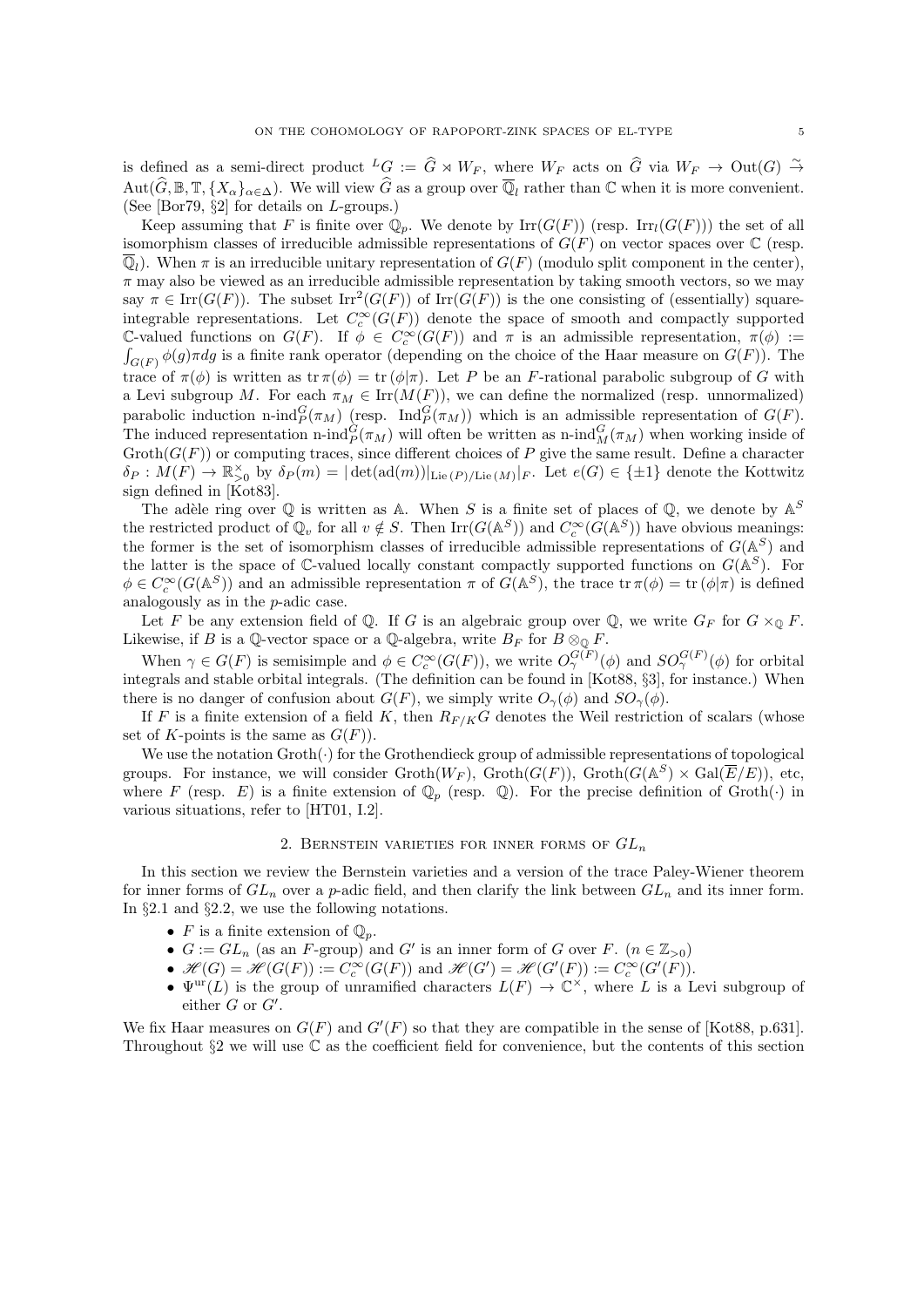carry over without change if C is replaced by any algebraically closed field of characteristic 0 such as  $\overline{\mathbb{Q}}_l$  .

2.1. The case of  $GL_n$ . We will briefly recall the Bernstein variety  $\mathfrak{z}_0^G = \mathfrak{z}_0^{G(F)}$  following [BD84] and its variant  $\mathfrak{z}_2^G = \mathfrak{z}_2^{G(F)}$  as in [DKV84, A.4]. We will basically follow the treatment of Deligne, Kazhdan and Vigneras. Since we will use a version of the trace Paley-Wiener theorem (Proposition 2.6) in terms of  $\mathfrak{z}_2^G$ , our main interest lies in  $\mathfrak{z}_2^G$ . Nevertheless,  $\mathfrak{z}_0^G$  arises naturally from the Bernstein center and was used in the proof of Proposition 2.6 by Deligne, Kazhdan and Vigneras ([DKV84, A.4.k]). Thus it is natural to review  $\mathfrak{z}_2^G$  and  $\mathfrak{z}_0^G$  together.

Define a set  $\mathfrak{S}_2(G) = \mathfrak{S}_2(G(F))$  consisting of equivalence classes of pairs  $(L, D)$  where

- L is a Levi subgroup of G (we allow  $L = G$ ),
- D is an  $\Psi^{\text{ur}}(L)$ -orbit of square-integrable representations of  $L(F)$
- (namely,  $D = {\pi \otimes \chi | \chi \in \Psi^{\text{ur}}(L)}$  for some  $\pi \in \text{Irr}^2(L(F))$ ) and
- $(L, D)$  and  $(L', D')$  are equivalent if there exists  $g \in G(F)$  such that  $L' = gLg^{-1}$  and  $D' = gDg^{-1}.$

Let  $W(L, D)$  be the stabilizer of D in  $N_G(L)/L$ . Then D and  $V(L, D) := D/W(L, D)$  are naturally equipped with complex variety structures. Denote by  $\mathcal{O}(L, D)$  the ring of regular functions on  $V(L, D)$ .

By replacing "square-integrable" by "supercuspidal" in the above definition,  $\mathfrak{S}_0(G)$  is defined. For each  $(L_0, D_0) \in \mathfrak{S}_0(G)$ , the group  $W(L_0, D_0)$  and the C-variety  $V(L_0, D_0) := D_0/W(L_0, D_0)$  are defined in the same manner as above. By definition,

$$
\mathfrak{z}_2^G := \coprod_{(L,D)\in \mathfrak{S}_2(G)} V(L,D), \qquad \mathfrak{z}_0^G := \coprod_{(L_0,D_0)\in \mathfrak{S}_0(G)} V(L_0,D_0).
$$

Let  $(L, D) \in \mathfrak{S}_2(G)$ . For each C-point x of  $V(L, D)$ , choose any lift  $y \in D(\mathbb{C})$  of x, which determines a square-integrable representation  $\sigma_y$  of  $L(F)$ . Then  $\pi_x := \text{n-ind}_L^G(\pi_y)$  is well-defined as a member of Groth $(G(F))$ . Similarly, for  $(L_0, D_0) \in \mathfrak{S}_0(G)$  and a C-point  $x_0$  of  $V(L_0, D_0)$ , we can associate  $\pi_{x_0} \in \text{Groth}(G(F))$ , which is induced from a supercuspidal representation of  $L_0(F)$ . The following lemma is an immediate consequence of the definition.

**Lemma 2.1.** The association  $x \mapsto \pi_x$  (resp.  $x_0 \mapsto \pi_{x_0}$ ) is a bijection from  $\mathfrak{z}_2^G(\mathbb{C})$  (resp.  $\mathfrak{z}_0^G(\mathbb{C})$ ) to the subset of  $\operatorname{Groth}(G(F))$  consisting of parabolically induced representations from square-integrable (resp. supercuspidal) representations of Levi subgroups of G.

Remark 2.2. In fact, there is a finite C-morphism  $\zeta : \mathfrak{z}_2^G \to \mathfrak{z}_0^G$  characterized as follows: for  $x \in \mathfrak{z}_2^G(\mathbb{C})$ , let  $(L_0, \sigma_0)$  be the supercuspidal support of  $\pi_x$  and  $D_0$  be the  $\Psi^{\text{ur}}(L_0)$ -orbit of  $\sigma_0$ . Then  $\zeta(x)$  is the image of  $\sigma_0 \in D_0$  in  $V(L_0, D_0)$ .

**Example 2.3.** Let  $x \in \mathfrak{z}_2^G(\mathbb{C})$ . There is a unique  $(L, D) \in \mathfrak{S}_2(G)$  such that  $x \in V(L, D)$ . It is clear that  $\pi_x$  is an (irreducible) square-integrable representation if and only if  $L = G$ .

Suppose that  $L = G$ . Fix a uniformizer  $\varpi_F$  of  $\mathcal{O}_F$ . We can identify  $\Psi^{\text{ur}}(G)$  with  $\mathbb{C}^\times$  by  $\chi \mapsto \chi(\varpi_F)$ . The unramified characters  $\chi : F^{\times} \to \mathbb{C}^{\times}$  such that  $\pi \otimes (\chi \circ \det) \simeq \pi$  form a finite subgroup of  $\Psi^{\text{ur}}(G)$ . Under the above identification we obtain a finite subgroup of  $\mathbb{C}^{\times}$ , which is denoted by S. Then  $V(L, D)$  is isomorphic to the quotient variety  $\mathbb{C}^{\times}/S$ .

In view of the lemma, we will often write  $\pi \in \mathfrak{z}_2^G(\mathbb{C})$  by abuse notation to mean that  $\pi$  is an induced representation as in Lemma 2.1.

Let  $J_G = J_G(F)$  be the C-subspace of  $\mathcal{H}(G)$  generated by the functions of the form  $g \mapsto \phi(g)$  –  $\phi(xgx^{-1})$  for every  $\phi \in \mathscr{H}(G)$  and  $x \in G(F)$ . If  $f \in J_G$ , it is clear that  $O_\gamma(f) = 0$  and  $\text{tr } \pi(f) = 0$ for every semisimple element  $\gamma \in G(F)$  and every  $\pi \in \text{Irr}(G(F))$ . Moreover,

Lemma 2.4. ([DKV84, A.4.h]) The following are equivalent.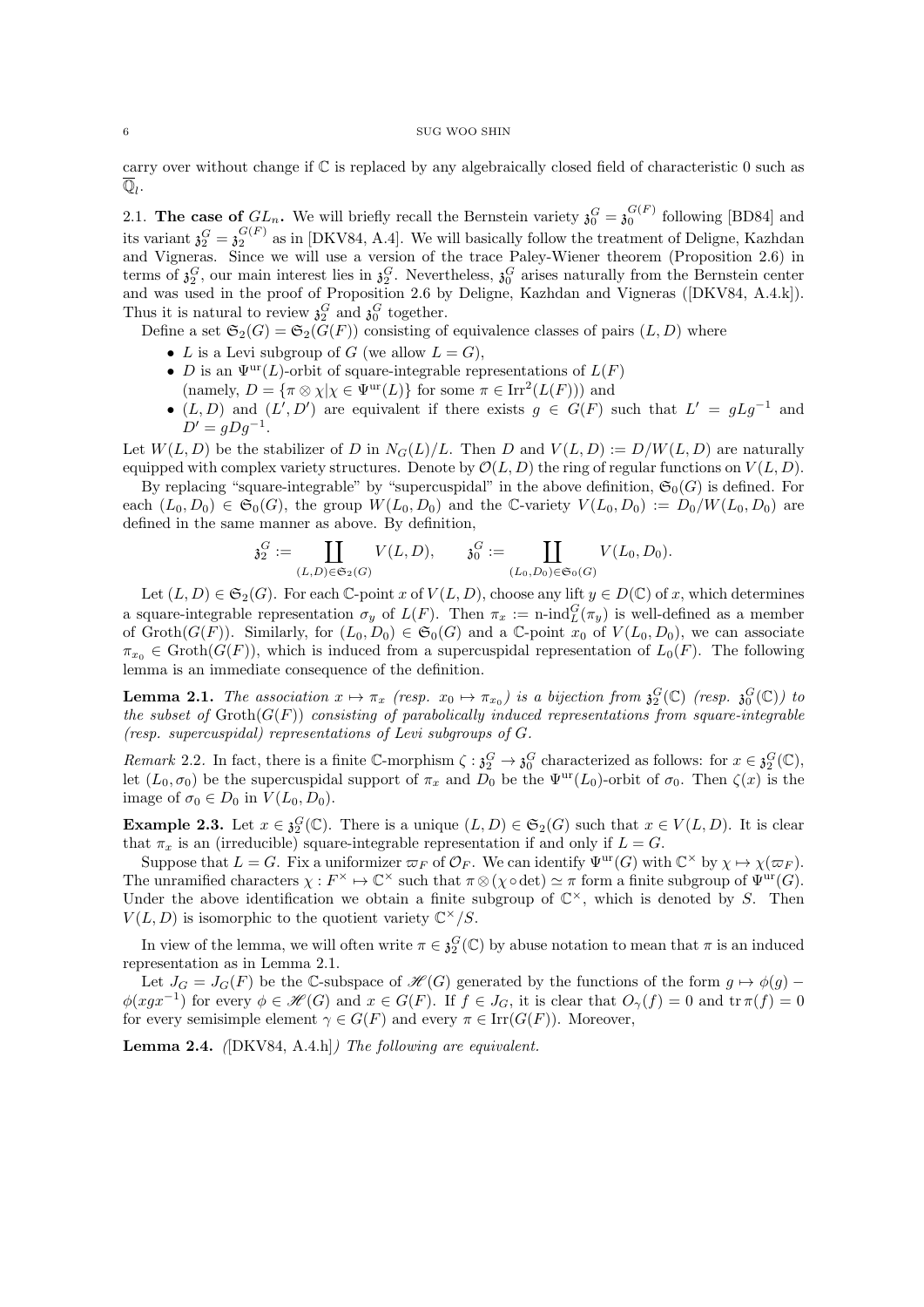- (i)  $f \in J_G$ .
- (ii)  $O_{\gamma}(f) = 0$  for every regular element  $\gamma \in G(F)$ .
- (iii)  $O_{\gamma}(f) = 0$  for every element  $\gamma \in G(F)$ .
- (iv)  $tr \pi(f) = 0$  for every tempered  $\pi \in \text{Irr}(G(F)).$
- (v)  $tr \pi(f) = 0$  for every  $\pi \in Irr(G(F)).$

Remark 2.5. In fact,  $[DKV84]$  proves the above lemma for any inner form of  $GL_n$ . The generalization to arbitrary reductive G was proved by Kazhdan ( $[Kaz86, Thm 0]$ ).

Now let  $f \in \mathscr{H}(G)$ . For each  $(L, D) \in \mathfrak{S}_2(G)$ , there is a complex-valued function  $x \mapsto \text{tr } \pi_x(f)$ defined on the C-points of  $V(L, D)$ . Thus f defines a complex-valued function on  $\mathfrak{z}_2^G(\mathbb{C})$ . This function turns out to be a regular function and the following holds.

**Proposition 2.6.** ([DKV84, A.4.k]) The above map from  $\mathscr{H}(G)$  to the space of functions on  $\mathfrak{z}_2^G(\mathbb{C})$ induces a C-vector space isomorphism

$$
\mathcal{H}(G)/J_G \stackrel{\sim}{\to} \bigoplus_{(L,D)\in\mathfrak{S}_2(G)} \mathcal{O}(L,D). \tag{2.1}
$$

Remark 2.7. Note that  $(2.1)$  depends on the choice of Haar measure on  $G(F)$ , as it is involved in the expression  $\operatorname{tr} \pi_x(f)$  above.

The nice property of  $\mathfrak{z}_2^G$  as in Proposition 2.6 does not hold in general if G is not a general linear group, since it relies on the Bernstein-Zelevinsky classification for  $GL_n$  ([BZ77], [Zel80]). Still, we will see analogous results in the next subsection when G is an inner form of  $GL_n$ .

2.2. The case of an inner form of  $GL_n$ . Basically the definitions in §2.1 carry over to an inner form  $G'$  of G. Namely,  $\mathfrak{S}_2(G')$  is defined by replacing G with  $G'$  in the previous definition. For each  $(L', D') \in \mathfrak{S}_2(G')$ , we define  $V(L', D')$  and  $\mathcal{O}(L', D')$  and set

$$
\mathfrak{z}_2^{G'}:=\coprod_{(L',D')\in\mathfrak{S}_2(G')}V(L',D').
$$

(Of course,  $\mathfrak{z}_0^{G'}$  can be defined analogously.) The C-points of  $\mathfrak{z}_2^{G'}$  admit a similar description in terms of parabolic induction as in Lemma 2.1. As before, we sometimes write  $\pi' \in \mathfrak{z}_2^{G'}(\mathbb{C})$  to mean that  $\pi'$ is a (full) parabolic induction from a square-integrable representation on a Levi subgroup of  $G'(F)$ . If  $\pi' \in \mathfrak{z}_2^{G'}(\mathbb{C})$  is a reducible parabolic induction then  $\pi'$  is said to be a *reducible point*.

We are about to state Proposition 2.8, which extends Proposition 2.6. Let us explain the vertical maps in diagram (2.4). There is a canonical injection from the set of  $G'(F)$ -conjugacy classes of (F-rational) Levi subgroups  $L'$  of  $G'$  to the set of  $G(F)$ -conjugacy classes of Levi subgroups  $L$  of G. The map is induced by the transfer of parabolic subgroups from  $G'$  to  $G$ , which is an easy consequence of [Bor79, 3.1-3.2]. Suppose that  $L'$  maps to  $L$  (on the level of conjugacy classes). Then L' is an inner form of L and there is a natural isomorphism  $\Psi^{\text{ur}}(L') \overset{\sim}{\to} \Psi^{\text{ur}}(L)$ . The Jacquet-Langlands correspondence (e.g. [DKV84]), which is a bijection  $\mathrm{Irr}^2(L'(F)) \overset{\sim}{\to} \mathrm{Irr}^2(L(F))$  compatible with twisting by  $\Psi^{\text{ur}}(L')$  and  $\Psi^{\text{ur}}(L)$  respectively, induces an injection  $(L', D') \mapsto (L, D)$  from  $\mathfrak{S}_2(G')$ to  $\mathfrak{S}_2(G)$ . A pair  $(L, D)$  belongs to the image precisely when L is the transfer of some Levi subgroup L' of G'. If  $(L', D')$  maps to  $(L, D)$ , there are natural isomorphisms

$$
V(L', D') \stackrel{\sim}{\to} V(L, D), \qquad \mathcal{O}(L', D') \stackrel{\sim}{\to} \mathcal{O}(L, D). \tag{2.2}
$$

This induces the map  $E_{G',G}$  of (2.4), whose image is exactly the direct sum over those  $(L, D) \in \mathfrak{S}_2(G)$ which come from  $\mathfrak{S}_2(G')$  (and zero outside those  $(L, D)$ ).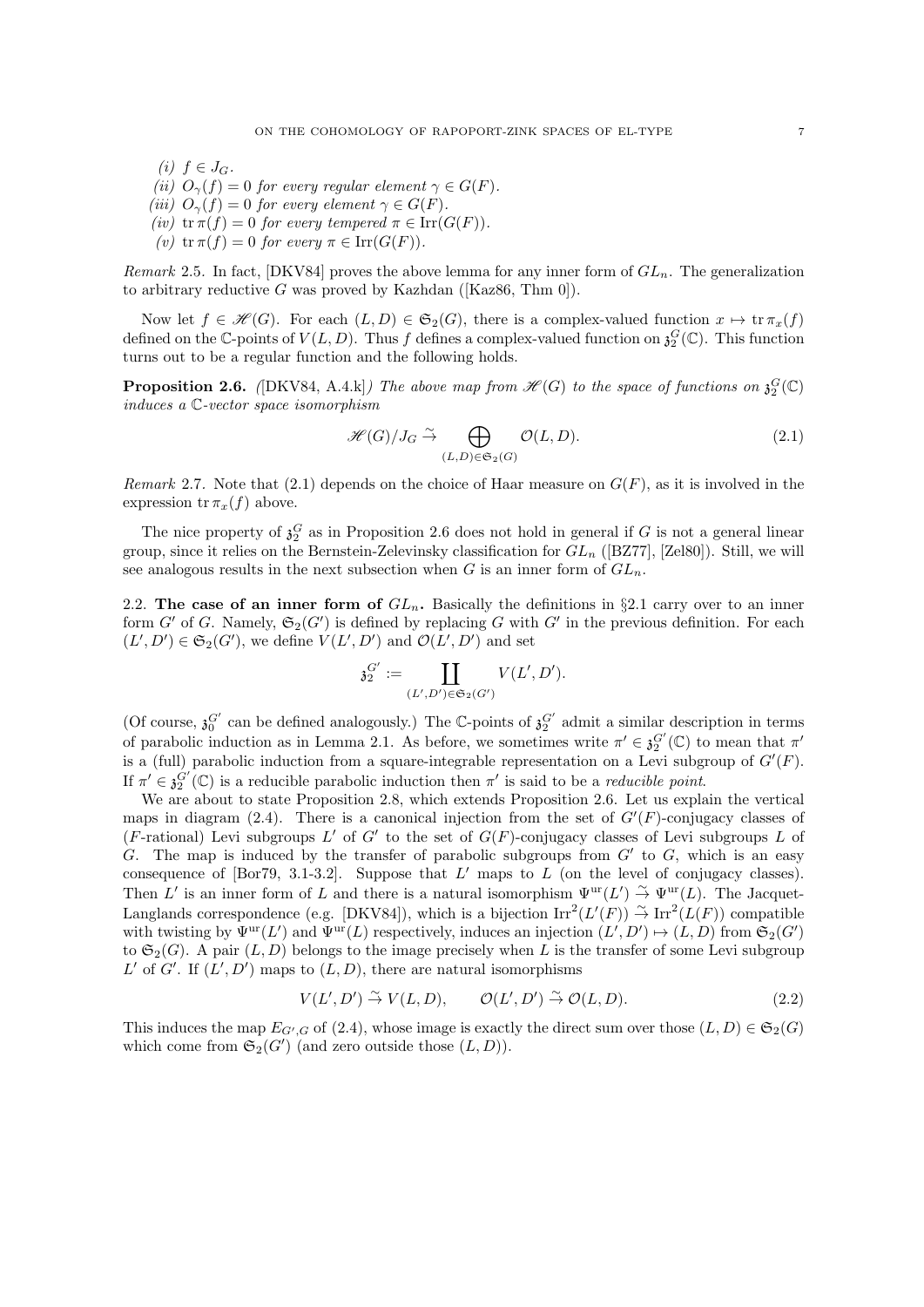The map  $T_{G',G}$  in the left vertical arrow of  $(2.4)$  is the Langlands-Shelstad transfer of orbital integrals between inner forms. Namely, the association

$$
T_{G',G}: f' \in \mathcal{H}(G')/J_{G'} \mapsto f \in \mathcal{H}(G)/J_G
$$

is uniquely characterized by the identity of orbital integrals

$$
O_{\gamma'}(f') = e(G') \cdot O_{\gamma}(f) \tag{2.3}
$$

whenever  $\gamma' \in G'(F)$  and  $\gamma \in G(F)$  are regular elements with matching conjugacy classes. (The expression  $O_{\gamma}(f)$  is well-defined as the orbital integral is independent of the lift of f to  $\mathcal{H}(G)$ . The same applies to  $O_{\gamma'}(f')$ . cf. Lemma 2.4.) Here compatible Haar measures are chosen on  $Z_{G'}(\gamma')$  and  $Z_G(\gamma)$ , which are isomorphic. The sign  $e(G') \in {\pm 1}$  in (2.3) may be viewed as the local transfer factor of our choice. It is easy to see that  $T_{G',G}$  is injective from Lemma 2.4 and (2.3). (For every regular element  $\gamma'$ , there exists an element  $\gamma$  with matching conjugacy class.)

**Proposition 2.8.** ([DKV84, Thm B.2.c]) The following is a commutative diagram of  $\mathbb{C}\text{-vector space}$ morphisms, where the vertical arrows are explained above and the horizontal arrows are as in the last paragraph preceding Proposition 2.6.

$$
\mathcal{H}(G')/J_{G'} \xrightarrow{\sim} \bigoplus_{(L',D') \in \mathfrak{S}_2(G')} \mathcal{O}(L',D')
$$
\n
$$
\downarrow e(G) \cdot T_{G',G} \qquad \qquad \downarrow e_{G'/G} \qquad \qquad \downarrow e_{G',G}
$$
\n
$$
\mathcal{H}(G)/J_G \xrightarrow{\sim} \bigoplus_{(L,D) \in \mathfrak{S}_2(G)} \mathcal{O}(L,D)
$$
\n
$$
(2.4)
$$

We want to define the notion of trace functions on  $\operatorname{Groth}(G)$  and  $\operatorname{Groth}(G')$ . First, recall the following well-known fact.

**Lemma 2.9.** ([Zel80, Cor 7.5], [Tad90, p.56]) The representations  $\pi \in \mathfrak{z}_2^G$  form a Z-basis of Groth(G). The analogue is true for  $G'$ .

In particular, the obvious maps  $\mathfrak{z}_2^G(\mathbb{C}) \to \text{Groth}(G)$  and  $\mathfrak{z}_2^{G'}(\mathbb{C}) \to \text{Groth}(G')$  are injective.

Remark 2.10. The analogue of Lemma 2.9 for  $\delta_0^{GL_2}$  fails already for  $G = GL_2$ . The Steinberg representation of  $GL_2(F)$  is not in the Z-span of  $\mathfrak{z}_0^{GL_2}$  in  $\text{Groth}(GL_2(F))$ .

**Definition 2.11.** A group homomorphism  $\alpha$ : Groth $(G) \rightarrow \mathbb{C}$  is said to be a *trace function* on  $\mathrm{Groth}(G)$  if the restriction of  $\alpha$  to  $\mathfrak{z}_2^G$  belongs to  $\oplus_{(L,D)\in\mathfrak{S}_2(G)}\mathcal{O}(L,D)$ . (In other words,  $\alpha$  is a trace function if  $\alpha|_{\mathfrak{z}_2^G}$  is a regular function and supported on finitely many components of  $\mathfrak{S}_2(G)$ .) A trace function on  $\text{Groth}(G')$  is defined in the exactly same way.

The terminology is justified by the following proposition.

**Proposition 2.12.** Let  $\alpha$  be as in Definition 2.11. There exists a function  $f \in \mathcal{H}(G)$  such that  $\alpha(\pi) = \text{tr}\,\pi(f)$  for every  $\pi \in \text{Groth}(G)$  if and only if  $\alpha$  is a trace function. The exact analogue is true for  $G'$ .

*Proof.* Clear from Proposition 2.8. □

Remark 2.13. If G is an arbitrary reductive group over  $F$ , it seems more customary to define a trace function in terms of  $\mathfrak{z}_0^G$ . (The definition of  $\mathfrak{z}_0^G$  easily extends to this generality.) Namely,  $\alpha$ : Groth $(G) \to \mathbb{C}$  is defined to be a trace function if  $\alpha|_{\mathfrak{z}_0^G}$  is a regular function and supported on finitely many components of  $\mathfrak{S}_0(G)$ . In this case, the analogue of Proposition 2.12 is established by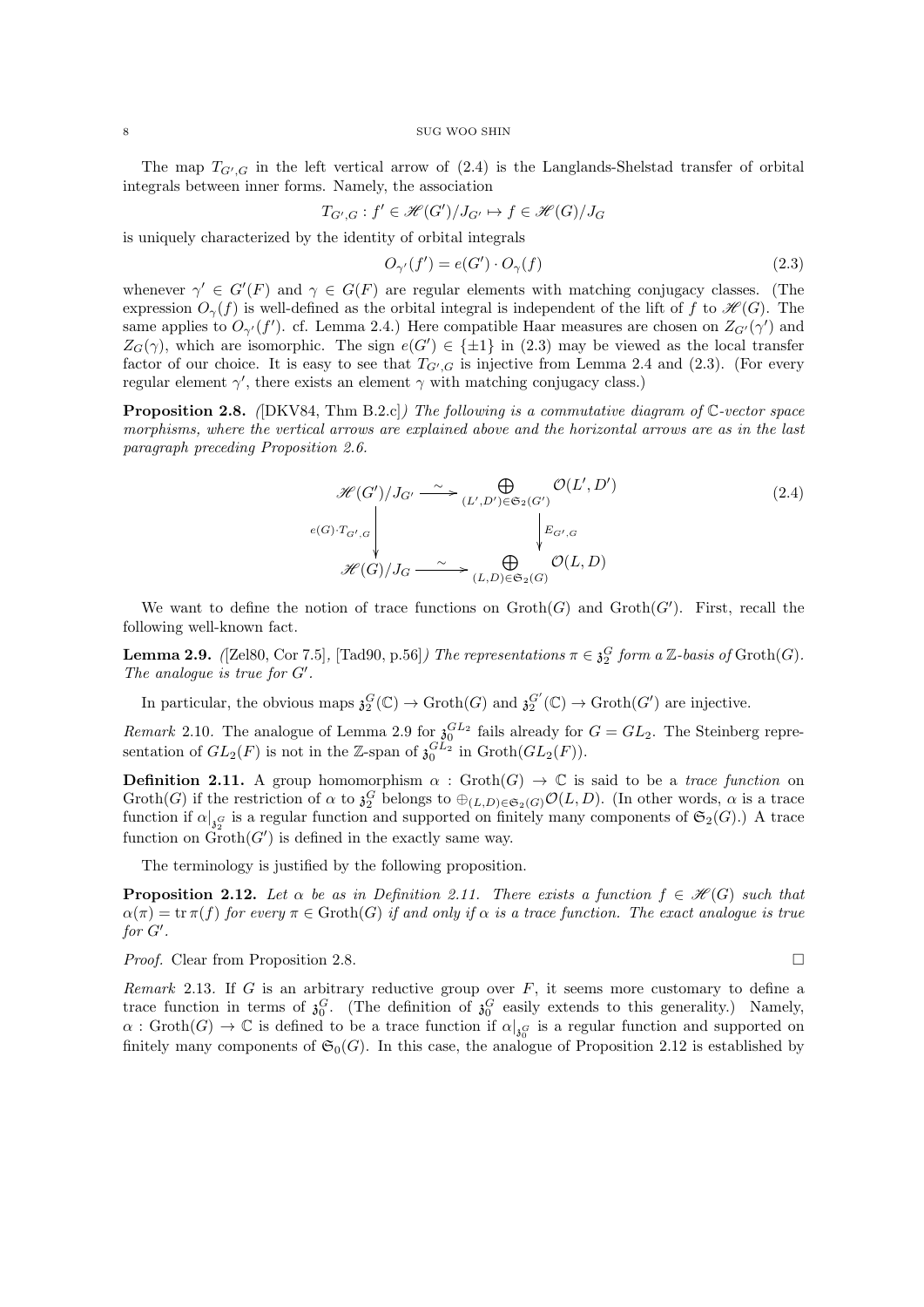[BDK86]. In particular, the two definitions of a trace function coincide when G is an inner form of  $GL_n$ .

Badulescu([Bad07, Prop 3.3]) defined a group homomorphism  $LJ = LJ_{G,G'} : \text{Groth}(G) \to \text{Groth}(G')$ uniquely characterized by the character identity

$$
\operatorname{tr} \pi(f) = \operatorname{tr} \operatorname{LJ}(\pi)(f') \tag{2.5}
$$

for any  $f \in \mathcal{H}(G)$  and  $f' \in \mathcal{H}(G')$  such that  $f' \mapsto f$  via  $e(G) \cdot T_{G',G}$  in the quotient rings. It is the inverse map of the usual Jacquet-Langlands bijection (e.g. [DKV84]), characterized by the same identity, on the set of isomorphism classes of square-integrable representations. In fact, Badulescu's characterization uses an identity involving the values of character functions on regular semisimple sets. This is easily shown to be equivalent to (2.5) by Weyl's integration formula ([DKV84, A.3.f]).

Using the injection  $\mathfrak{S}_2(G') \hookrightarrow \mathfrak{S}_2(G)$ , we can define

$$
\widetilde{E}_{G',G}: \prod_{(L',D') \in \mathfrak{S}_2(G')} \mathcal{O}(L',D') \to \prod_{(L,D) \in \mathfrak{S}_2(G)} \mathcal{O}(L,D)
$$

by extending the natural isomorphisms (2.2) by zero outside  $\mathfrak{S}_2(G')$ . Let  $\widetilde{E}_{G,G'}$  be the projection map in the opposite direction which simply forgets the components outside  $\mathfrak{S}_2(G')$ . Clearly

$$
E_{G,G'} \circ E_{G',G} = \text{id}.\tag{2.6}
$$

Moreover, there are induced maps

$$
\widetilde{E}^*_{G',G}: \mathfrak{z}_2^G \to \mathfrak{z}_2^{G'}, \qquad \widetilde{E}^*_{G,G'}: \mathfrak{z}_2^{G'} \to \mathfrak{z}_2^G.
$$

In light of Lemma 2.9,  $\tilde{E}_{G',G}^*$  and  $\tilde{E}_{G,G'}^*$  linearly extend to maps between Grothendieck groups. The latter maps are still to be written as  $\tilde{E}_{G',G}^*$  and  $\tilde{E}_{G,G'}^*$  by abuse of notation. It is easy to see from the construction that  $\widetilde{E}_{G',G}^*$  is surjective (as a map from  $\mathfrak{z}_2^G$  to  $\mathfrak{z}_2^{G'}$ , thus also on the level of Grothendieck groups).

**Lemma 2.14.** The map  $\widetilde{E}_{G',G}^*$ :  $\mathrm{Groth}(G) \to \mathrm{Groth}(G')$  is surjective and the same as  $\mathrm{LJ}_{G,G'}$ .

*Proof.* The surjectivity is already explained above. To check that  $\tilde{E}_{G',G}^* = \mathrm{LJ}_{G,G'}$ , we compare the two maps on each  $\pi \in \mathfrak{z}_2^G(\mathbb{C})$ . For any choice of  $f' \in \mathscr{H}(G')$ , set  $f := e(G') \cdot T_{G',G}(f')$ . By Proposition 2.8 and (2.5),

$$
\operatorname{tr} \mathrm{LJ}_{G,G'}(\pi)(f') = \operatorname{tr} \pi(f) = \operatorname{tr} (\widetilde{E}_{G',G}^*(\pi))(f').
$$

Therefore  $\mathrm{LJ}_{G,G'}(\pi) = \widetilde{E}_{G',G}^*(\pi)$  in  $\mathrm{Groth}(G')$ 

We use more intuitive notation  $JL_{G',G}$  for  $\tilde{E}_{G,G'}^*$ :  $\operatorname{Groth}(G') \to \operatorname{Groth}(G)$ . By (2.6),  $\operatorname{LJ}_{G,G'} \circ$  $JL_{G',G} = id$ . In particular,  $JL_{G',G}$  is the usual Jacquet-Langlands bijection on the set of squareintegrable representations.

**Lemma 2.15.** Let  $f \in \mathcal{H}(G)$ . Then there exists  $f' \in \mathcal{H}(G')$  such that

$$
\operatorname{tr} \mathrm{JL}_{G',G}(\rho)(f) = \operatorname{tr} \rho(f').
$$

*Proof.* Choose f' such that the image of f in  $\oplus_{(L,D)\in\mathfrak{S}_2(G)}\mathcal{O}(L,D)$  is mapped to the image of f' in  $\oplus_{(L',D')\in\mathfrak{S}_2(G')} \mathcal{O}(L',D')$  under  $\widetilde{E}_{G,G'}$ . The desired identity is easily deduced from Proposition 2.8.  $\Box$ 

Remark 2.16. In fact, it can be checked from the definition that  $J L_{G',G}$  coincides with the map  $J L_r$ of [Bad07, §3.1].

 $\Box$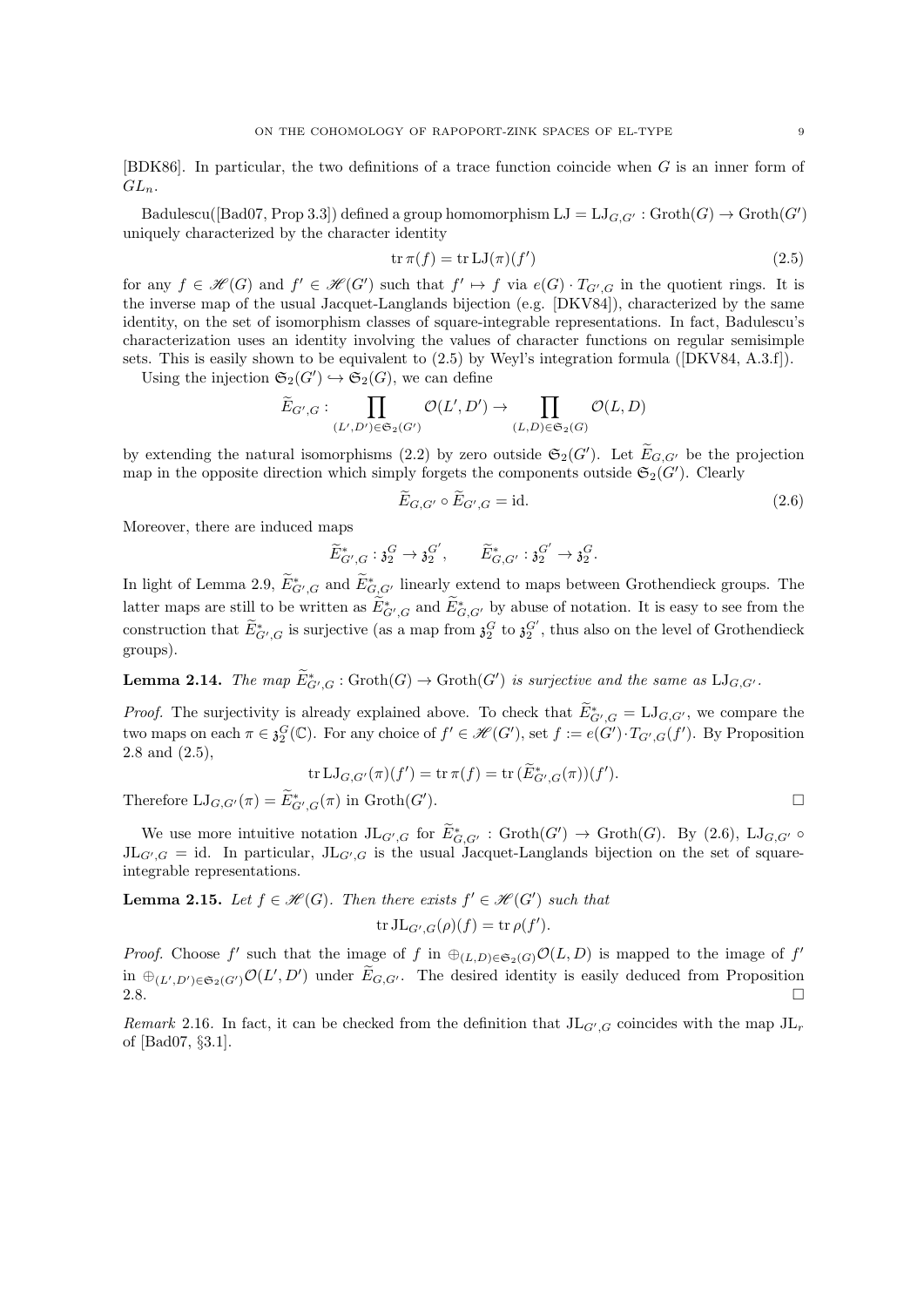2.3. The case of a product of inner forms of general linear groups. Let  $r \in \mathbb{Z}_{>0}$ . Let  $F_i$  be a finite extension of  $\mathbb{Q}_p$   $(1 \leq i \leq r)$ . Consider

$$
G = \prod_{i=1}^{r} R_{F_i/\mathbb{Q}_p} G_i \tag{2.7}
$$

where each  $G_i$  is an inner form of  $GL_{m_i}$  over  $F_i$   $(m_i \in \mathbb{Z}_{>0})$ . Define  $\mathfrak{S}_2(G(\mathbb{Q}_p)) := \prod_{i=1}^r \mathfrak{S}_2(G_i(F_i))$ and  $\mathfrak{z}_2^{G(\mathbb{Q}_p)} := \prod_{i=1}^r \mathfrak{z}_2^{G_i(F_i)}$ . For  $(L, D) = \{(L_i, D_i)\}_{i=1}^r \in \mathfrak{S}_2(G(\mathbb{Q}_p))$ , set  $V(L, D) := \prod_{i=1}^r V(L_i, D_i)$ . A point  $(x_i)_{i=1}^r$  of  $V(L, D)$  is considered reducible if  $x_i$  is a reducible point (§2.2) of  $V(L_i, D_i)$  for at least one  $1 \leq i \leq r$ . As before,  $\mathcal{O}(L, D) := \otimes_{i=1}^r \mathcal{O}(L_i, D_i)$  denotes the ring of regular functions on  $V(L, D)$ . Note that  $J_{G(\mathbb{Q}_p)}$  is defined exactly as in §2.1. We can naturally identify  $\mathfrak{z}_2^G = \prod_{(L, D)} V(L, D)$ and

$$
\mathcal{H}(G(\mathbb{Q}_p))/J_G(\mathbb{Q}_p) = \bigotimes_{i=1}^r \mathcal{H}(G_i(F_i))/J_{G_i}(F_i) \simeq \bigoplus_{(L,D)\in\mathfrak{S}_2(G(\mathbb{Q}_p))}\mathcal{O}(L,D) \tag{2.8}
$$

where the last isomorphism comes from Proposition 2.6.

## 3. Density of local components of automorphic representations

In this section we prove under suitable conditions that the p-components of automorphic representations of a global group G form a Zariski dense subset in the Bernstein variety of  $\mathbf{G}(\mathbb{Q}_p)$ . This result must be well-known to experts, at least under the assumption (iii) below, and we claim no originality. Indeed, our argument is modeled after the ones in [DKV84, A.2.c-d] and [Kaz86, Appendix]. We will restrict ourselves to the case which will suffice for later applications.

Let  $G$  be a connected reductive group over  $\mathbb Q$  such that

- (i)  $\mathbf{G}/Z(\mathbf{G})$  is anisotropic over  $\mathbb{Q}$ ,
- (ii)  $\mathbf{G}_{\mathbb{R}}$  admits an elliptic torus and
- (iii) there exists an infinite set T of finite primes of  $\mathbb Q$  such that for each  $p \in T$ ,  $\mathbf{G}_{\mathbb Q_p}$  is isomorphic to a product of general linear groups as in (2.7).
- (iv) If an automorphic representation  $\Pi$  of  $\mathbf{G}(\mathbb{A})$  has a supercuspidal component  $\Pi_y$  for some  $y \in T$ , then  $\Pi_z$  is generic for every  $z \in T$ .

(See a comment on these conditions in Remark 3.2.) Conditions (i)-(iv) are satisfied when  $\bf{G}$  is a unitary (similitude) group. See the proof of Lemma 7.4.

Fix a finite subset S of T. Set  $\mathbb{A}_S := \otimes_{p \in S} \mathbb{Q}_p$  and  $\mathscr{H}(\mathbf{G}(\mathbb{A}_S)) := \otimes_{p \in S} \mathscr{H}(\mathbf{G}(\mathbb{Q}_p))$ . Let  $J_{\mathbf{G}(\mathbb{A}_S)}$  be the subspace of  $\mathscr{H}(\mathbf{G}(\mathbb{A}_S))$  generated by the functions  $g \mapsto \phi(g) - \phi(xgx^{-1})$  for  $\phi \in \mathscr{H}(\mathbf{G}(\mathbb{A}_S))$  and  $x \in \mathbf{G}(\mathbb{A}_S)$ . Note that (2.8) tells us that there is an isomorphism of C-vector spaces

$$
\mathscr{H}(\mathbf{G}(\mathbb{A}_S))/J_{\mathbf{G}(\mathbb{A}_S)} \simeq \bigoplus_{\{(L_p,D_p)\}_{p\in S}} \left(\bigotimes_{p\in S} \mathcal{O}(L_p,D_p)\right)
$$

induced by the map sending  $\phi \in \mathscr{H}(\mathbf{G}(\mathbb{A}_S))$  to the regular function  $x \mapsto \text{tr } \pi_x(\phi)$ .

Fix an irreducible algebraic representation  $\xi$  of G over C. Let  $A_{\mathbf{G},\infty} := A_{\mathbf{G}}(\mathbb{R})^0$  where  $A_{\mathbf{G}}$  is the maximal Q-split torus in  $Z(G)$ . By restricting  $\xi$  to  $A_{\mathbf{G},\infty}$ , we obtain a character  $\chi_{\xi}: A_{\mathbf{G},\infty} \to \mathbb{C}^{\times}$ . Consider the automorphic spectrum

$$
\mathscr{A}_{\xi}(\mathbf{G}):=L^2(\mathbf{G}(\mathbb{Q})\backslash\mathbf{G}(\mathbb{A}),\chi_{\xi}^{-1})
$$

which consists of square-integrable (modulo  $A_{\mathbf{G},\infty}$ ) functions f on  $\mathbf{G}(\mathbb{A})$  such that  $f(hg) = f(g)$  for all  $h \in \mathbf{G}(\mathbb{Q})$  and  $f(zg) = \chi_{\xi}(z)f(g)$  for all  $z \in A_{\mathbf{G},\infty}$ . The space  $\mathscr{A}_{\xi}(\mathbf{G})$  is discrete by assumption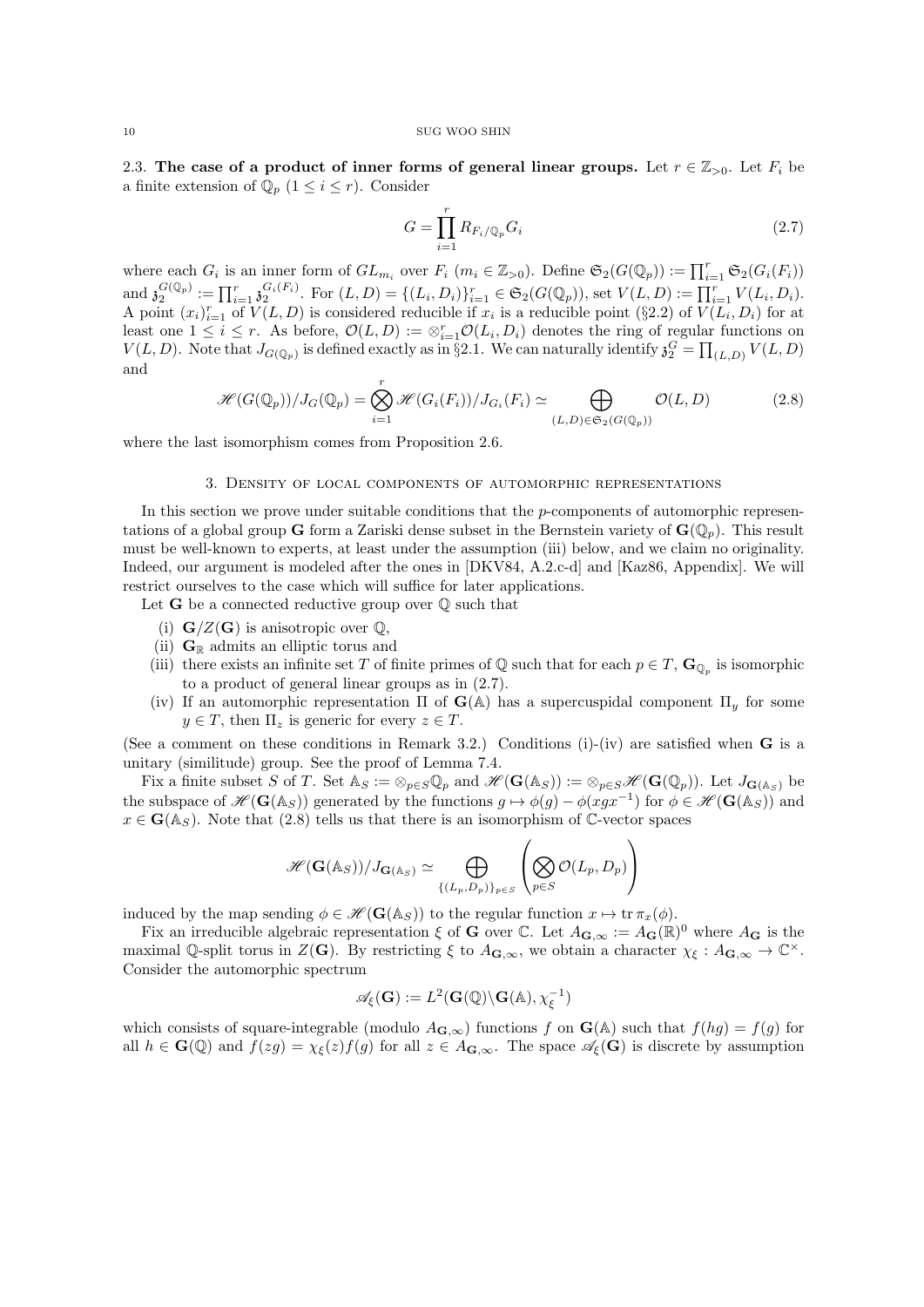(i) and equipped with a left  $\mathbf{G}(\mathbb{A})$ -module structure via right translation action. Set  $f_{\xi} := \phi_{\xi}$  where  $\phi_{\xi}$  is defined in §6.1 using  $\mathbf{G}_{\mathbb{R}}$  in place of G there. Define a subset

$$
\mathscr{A}_{\xi}(\mathbf{G},S) \subset \operatorname{Irr}(\mathbf{G}(\mathbb{A}_S))
$$

to be the set of (isomorphism classes of) representations  $\Pi_S = \otimes_{p \in S} \Pi_p$  such that  $\Pi_p \in \mathfrak{z}_2^{\mathbf{G}(\mathbb{Q}_p)}$  for every  $p \in S$  (i.e.  $\Pi_p$  is generic), arising as the S-component of some  $\Pi \subset \mathscr{A}_{\xi}(\mathbf{G})$  which satisfies  $tr \Pi_{\infty}(f_{\xi}) \neq 0.$ 

**Proposition 3.1.** Assume (i)-(iv) in the beginning of §3. Let  $\{(L_p, D_p)\}_{p\in S}$  be any collection of pairs such that  $(L_p, D_p) \in \mathfrak{S}_2^{\mathbf{G}(\mathbb{Q}_p)}$  for each  $p \in S$ . Then the set

$$
Y := \left(\prod_{p \in S} V(L_p, D_p)\right) \cap \mathscr{A}_{\xi}(\mathbf{G}, S)
$$
\n(3.1)

is Zariski dense in  $\prod_{p\in S} V(L_p, D_p)$ .

*Proof.* Without loss of generality, we can assume that  $L_p = \mathbf{G}_{\mathbb{Q}_p}$  and  $D_p$  is a supercuspidal orbit for some  $p \in S$ . Indeed, if there is no such p, the conclusion immediately follows from the case where S is enlarged to include an auxiliary prime  $q \in T \backslash S$  and choose  $(L_q, D_q) \in \mathfrak{S}_2^{\mathbf{G}(\mathbb{Q}_p)}$  such that  $L_q = \mathbf{G}_{\mathbb{Q}_q}$ and  $D_q$  is a supercuspidal orbit.

Suppose that Y is not Zariski dense in  $\prod_{p\in S} V(L_p, D_p)$ . Then we can choose a nonzero regular function  $f_S$  on  $\prod_{p\in S} V(L_p, D_p)$  which vanishes on Y. The last vanishing means that

$$
\operatorname{tr} \pi_S(f_S) = 0, \quad \forall \pi_S \in Y \tag{3.2}
$$

whereas  $f_S$  being a nonzero function means that  $f_S$  is not contained in  $J_{\mathbf{G}(\mathbb{A}_S)}$  as an element of  $\mathscr{H}(\mathbf{G}(\mathbb{A}_{S})).$ 

Let  $f_S$  be any function as above satisfying (3.2). Let  $f^S$  be the characteristic function on a compact open subset  $U^S$  of  $\mathbf{G}(\mathbb{A}^{S\cup\{\infty\}})$ . Let  $f_{\xi}$  be as earlier in §3. The trace formula for compact quotients applies to  $G$  by initial assumption (i). We claim that the spectral side vanishes for the test function  $f^S f_S f_{\xi}$ . If so,

$$
\sum_{\gamma \in \mathbf{G}(\mathbb{Q})/\sim} O_{\gamma}(f^S f_S f_{\xi}) = 0
$$
\n(3.3)

where the sum runs over the set of representatives for  $\mathbf{G}(\mathbb{Q})$ -conjugacy classes in  $\mathbf{G}(\mathbb{Q})$ . (It is automatic that every  $\gamma$  is semisimple and elliptic over  $\mathbb Q$  by assumption (i).) Let us prove the claim. If the claim is false, there exists an automorphic representation  $\pi$  of  $\mathbf{G}(\mathbb{A})$  such that  $\text{tr } \pi(f^S f_S f_{\xi}) \neq 0$ . In view of condition (iv) and the assumption in the beginning of the proof,  $\pi_S$  is generic. Therefore  $\pi_S \in Y$ , but this contradicts (3.2). The claim is proved.

In view of the property that  $f_S \notin J_{\mathbf{G}(\mathbb{A}_S)}$ , there exists a regular semisimple element  $\delta_S \in \mathbf{G}(\mathbb{A}_S)$ such that  $O_{\delta_S}(f_S) \neq 0$  (Lemma 2.4). Since the orbital integral is locally constant on the set of regular elements, there exists an open neighborhood  $U_S$  of  $\delta_S$  consisting of regular elements such that  $O_{\delta'_{S}}(f_S) \neq 0$  for every  $\delta'_{S} \in U_S$ . In view of Lemma 6.1, we can easily find a regular elliptic element  $\delta_{\infty} \in \mathbf{G}(\mathbb{R})$  such that  $O_{\delta_{\infty}}(f_{\xi}) \neq 0$ . Choose an open neighborhood  $U_{\infty}$  of  $\delta_{\infty}$  consisting of regular elements such that  $O_{\delta'_{\infty}}(f_{\infty}) \neq 0$  for every  $\delta'_{\infty} \in U_{\infty}$ . By weak approximation (cf. [Kaz86, Lem 5.(a), Appendix), there exists an element  $\gamma_0 \in \mathbf{G}(\mathbb{Q})$  such that  $\gamma_0 \in U_S U_\infty$ . (So  $\gamma_0$  is regular, and also elliptic in  $\mathbf{G}(\mathbb{R})$  by Lemma 6.1.) In particular,

$$
O_{\gamma_0}(f_S) \neq 0 \quad \text{and} \quad O_{\gamma_0}(f_{\xi}) \neq 0. \tag{3.4}
$$

Fix one such  $\gamma_0$  and choose an open compact subgroup  $U^S$  of  $\mathbf{G}(\mathbb{A}^{S\cup\{\infty\}})$  containing  $\gamma_0$ . In particular,

$$
O_{\gamma_0}(f^S) \neq 0. \tag{3.5}
$$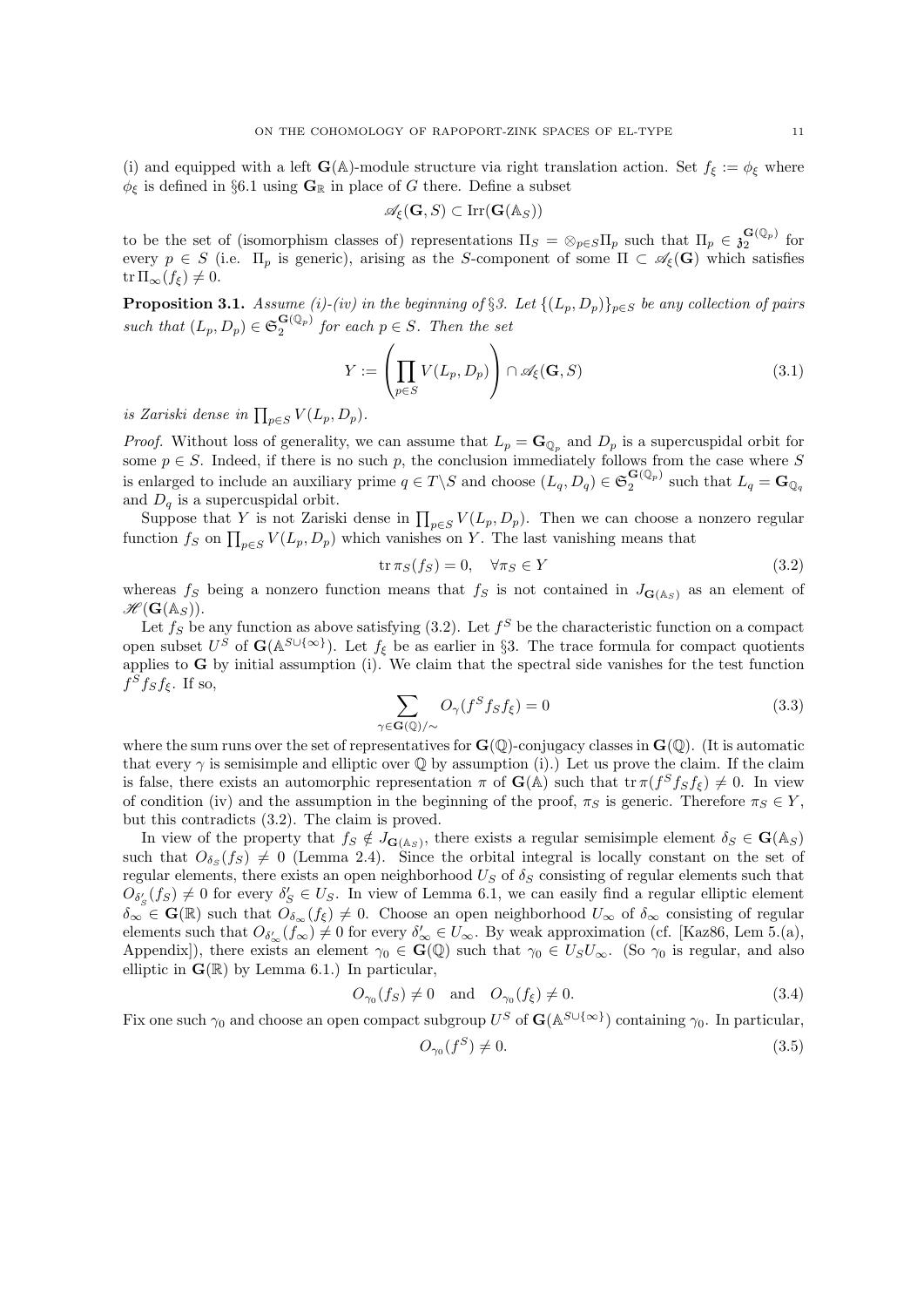By shrinking  $U^S$  if necessary, we can arrange that any  $\gamma \in \mathbf{G}(\mathbb{Q})$  such that  $O_\gamma(f^S f_S f_{\xi}) \neq 0$  must be  $\mathbf{G}(\mathbb{A}^{S\cup\{\infty\}})$ -conjugate to  $\gamma_0$ . (There are finitely many  $G(\mathbb{Q})$ -conjugacy orbits intersecting nontrivially with  $U_S U^S U_{\infty}$ , and they are regular by the choice of  $U^S$ . They give rise to finitely many  $G(A^{S \cup \infty})$ conjugacy orbits, and one of them is the conjugacy class of  $\gamma_0$ . Therefore if  $U^S$  is small enough then  $U^S$  intersects nontrivially with the conjugacy class of  $\gamma_0$  only. For this, consider the union of the closures of the other  $G(A^{S\cup\infty})$ -conjugacy orbits, and take its complement in  $U^S$ . The closures do not meet the conjugacy class of  $\gamma_0$  since all conjugacy classes under consideration are regular.)

Such a  $\gamma$  is conjugate to  $\gamma_0$  in  $\mathbf{G}(\mathbb{C})$  and  $\mathbf{G}(\overline{\mathbb{Q}}_p)$  for any finite prime p. By assumption (iii),  $\gamma$  is conjugate to  $\gamma_0$  in  $\mathbf{G}(\mathbb{A}_S)$ . On the other hand,  $O_\gamma(f_\xi) = O_{\gamma_0}(f_\xi)$  by the formula (6.2). Indeed, since  $\gamma$  and  $\gamma_0$  are elliptic regular,  $|d(I_{\gamma})| = |d(I_{\gamma_0})| = 1$  and  $q(I_{\gamma}) = q(I_{\gamma_0}) = 0$  in the notation of §6.1. Therefore (3.3) implies that

$$
O_{\gamma_0}(f^S f_S f_{\xi}) = 0.
$$

The last equality clearly contradicts (3.4) and (3.5). Hence the proof is complete.  $\square$ 

*Remark* 3.2. It is worth examining the assumptions  $(i)$ - $(iv)$  in the beginning of this section. The condition (i) is not essential. When (i) is dropped, one can appeal to the simple trace formula by imposing certain test functions outside  $S$ . The last condition (iv) is not essential but imposed for convenience. It allows us not to worry about non-generic representations which have the same supercuspidal supports as square-integrable representations. Although (ii) is built into the definition of the set  $\mathscr{A}_{\epsilon}(\mathbf{G}, S)$ , Proposition 3.1 can be proved by the same argument if the condition for  $\Pi_{\infty}$ is removed in the definition of  $\mathscr{A}_{\epsilon}(\mathbf{G}, S)$ . Perhaps (iii) is the most serious condition, which saves us from dealing with the issue of local endoscopy at  $p \in S$ . To formulate an analogue of Proposition 3.1 without (iii), it seems natural to work with stable orbital integrals and  $L$ -packets.

Remark 3.3. A result stronger than Proposition 3.1 was obtained by Clozel ([Clo86, §4]) in a very general setting (without conditions (i)-(iv)), provided that  $\Pi_p$  is square-integrable for every  $p \in S$ .

Remark 3.4. The author also proved a stronger result ([Shia]) which implies Proposition 3.1 by a different method after finishing this paper. We decided to keep section 3 (including the two remarks above) in its original form, believing that the argument has its own interesting point.

## 4. Rapoport-Zink spaces of EL-type

Fix a prime l different from p until the end of the paper. In this section, we briefly recall the definition of Rapoport-Zink spaces based on [RZ96] and [Far04]. (Also see [Man04], [Man05].) Rapoport-Zink spaces are important since they are closely related to the local geometry of Shimura varieties, and their l-adic cohomology is expected to realize the local Langlands correspondence in a suitable sense.

4.1. Rapoport-Zink datum of EL-type. We will use the following notations for a connected reductive group  $G_0$  over  $\mathbb{Q}_p$ .

- $L := \text{Frac }W(\overline{\mathbb{F}}_p).$
- $\sigma$  is the automorphism of L inducing  $x \mapsto x^p$  on the residue field.
- $B(G_0)$  is the set of  $\sigma$ -conjugacy classes in  $G_0(L)$ .
- $B(G_0, \mu_0)$  is the finite subset of  $B(G_0)$  defined in [Kot97, 6.2], where  $\mu_0 : \mathbb{G}_m \to G_0$  is a cocharacter over  $\overline{\mathbb{Q}}_p$ . (In the case of interest, a combinatorial description of  $B(G_0, \mu_0)$  will be given below.)

Definition 4.1. ([Far04, 2.2.1], cf. [RZ96, 3.82]) An unramified Rapoport-Zink datum of EL-type is a quadruple  $(F, V, \mu, b)$  where

(i) F is a finite unramified extension of  $\mathbb{O}_n$ .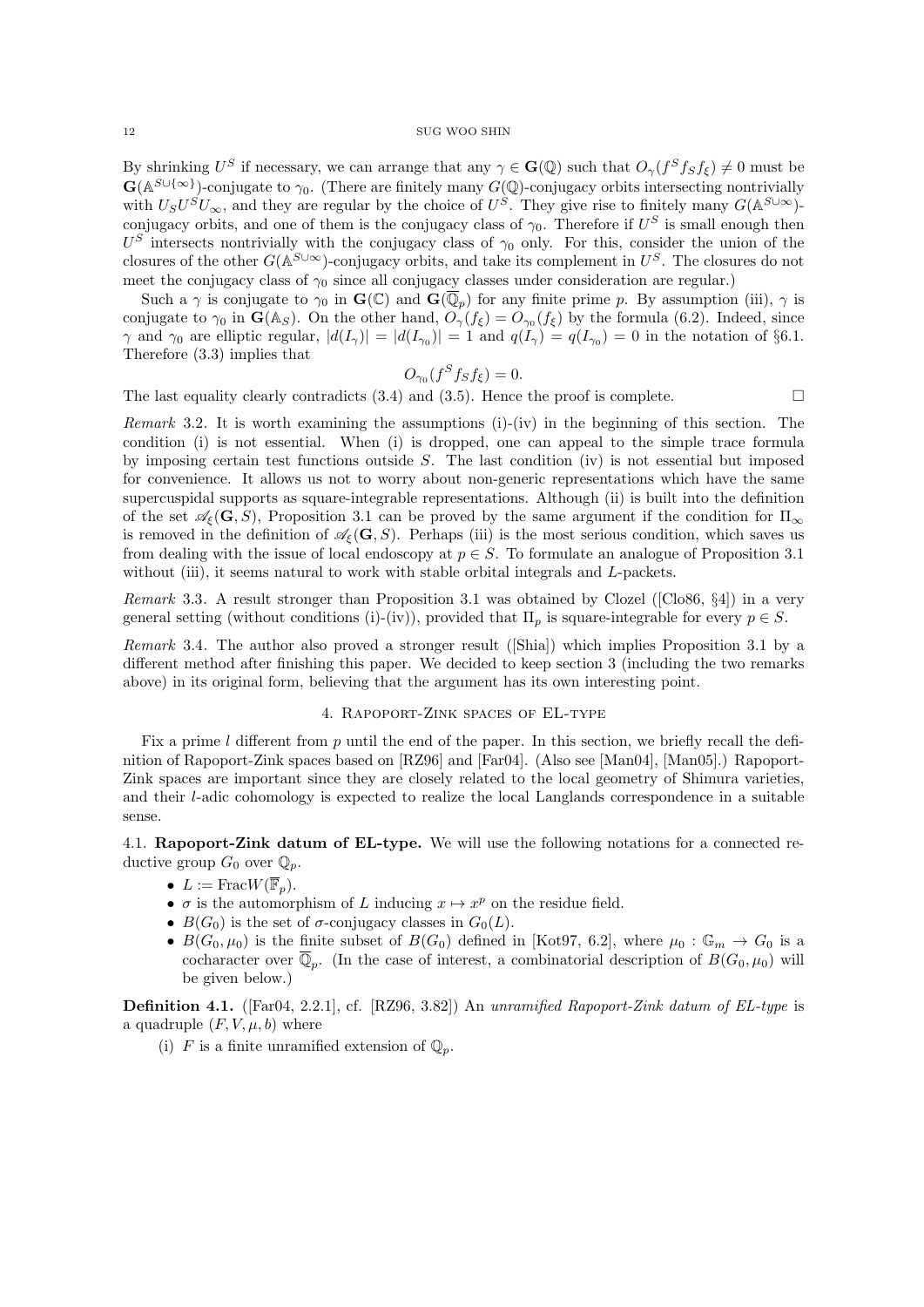- (ii) V is a finite dimensional F-vector space. Let  $G := R_{F/\mathbb{Q}_p} GL_F(V)$ .
- (iii)  $\mu: \mathbb{G}_m \to G$  is a homomorphism over  $\overline{\mathbb{Q}}_p$  (up to  $G(\overline{\mathbb{Q}}_p)$ -conjugacy) which induces a weight decomposition  $V \otimes_{\mathbb{Q}} \mathbb{Q}_p^{\text{ur}} = V_0 \oplus V_1$  where  $\mu(z)$  acts on  $V_i$  by  $z^i$  for  $i = 0, 1$ .
- (iv) b is an element of  $B(\hat{G}, -\mu)$ . (We adopt the sign convention of [Shi09], which seems to us easy to work with as we use the covariant Dieudonné modules, which are the duals of the usual contravariant Dieudonn´e modules. But keep in mind that many authors use a different convention.)

By a partial unramified Rapoport-Zink datum of EL-type, we mean  $(F, V, \mu)$  satisfying (i)-(iii) above.

Remark 4.2. Refer to [RZ96, 1.37] for the definition of a Rapoport-Zink datum of EL-type and PELtype in general. Note that the "Drinfeld case" ([RZ96, 1.44, 3.54]), a well-known case of EL-type, is left out from our discussion.

Let  $n := \dim_F V$ . Whenever it is convenient we will identify  $G = R_{F/\mathbb{Q}_n} GL_n$  by choosing an F-basis of V. The identification is conjugated by an element of  $G(\mathbb{Q}_p)$  if a different basis is chosen, but this conjugation is harmless for many purposes. For instance, an (admissible) representation of  $G(\mathbb{Q}_p)$  yields a representation of  $GL_n(F)$  whose isomorphism class is independent of the basis.

Giving  $\mu$  is equivalent to giving a pair of nonnegative integers  $(p_{\tau}, q_{\tau})$  for each  $\tau \in \text{Hom}_{\mathbb{Q}_p}(F, \overline{\mathbb{Q}}_p)$ such that  $p_{\tau} + q_{\tau} = n$ . Given such data, the corresponding  $\mu$  is represented by the  $\overline{\mathbb{Q}}_p$ -homomorphism  $\mathbb{G}_m \to \prod_{\tau \in \text{Hom}_{\mathbb{Q}_p}(F,\overline{\mathbb{Q}}_p)} GL_n$  such that

$$
z \mapsto \prod_{\tau} \text{diag}(\underbrace{z, \dots, z}_{p_{\tau}}, \underbrace{1, \dots, 1}_{q_{\tau}}). \tag{4.1}
$$

For later use in section 8, we define

$$
\dim(\mu) := \sum_{\tau} p_{\tau}.\tag{4.2}
$$

The reflex field E is the subfield of  $\overline{\mathbb{Q}}_p$  fixed under the stabilizer in  $\text{Gal}(\overline{\mathbb{Q}}_p/\mathbb{Q}_p)$  of the pairs  $\{(p_\tau, q_\tau)\}_{\tau \in \text{Hom}_{\mathbb{Q}_p}(F,\overline{\mathbb{Q}}_p)}$ . (The element b is irrelevant in the definition of E.) Since F is unramified over  $\mathbb{Q}_p$ , so is E.

Fix  $\tilde{b} \in G(L)$  in the  $\sigma$ -conjugacy class defined by  $b \in B(G, -\mu)$  so that  $\tilde{b}$  is decent in the sense of [RZ96, Def 1.8]. Define a connected reductive group  $J_b$  over  $\mathbb{Q}_p$  by the rule

$$
J_b(R) = \{ g \in G(L \otimes_{\mathbb{Q}_p} R) \mid g = \widetilde{b}\sigma(g)\widetilde{b}^{-1} \}
$$
\n(4.3)

for any  $\mathbb{Q}_p$ -algebra R. (A different choice of  $\tilde{b}$  does not change the  $\mathbb{Q}_p$ -isomorphism class of  $J_b$ .)

Given  $(F, V, \mu)$ , it is easy to write down a complete list of all possible  $b \in B(G, -\mu)$ . We copy here Example 4.3 of [Shi09] for the ease of reference. Let  $\bar{\nu}_G : B(G) \to N(G)$  denote the Newton map ([RR96, 1.9]). To describe the set  $N(G)$ , consider a maximal  $\mathbb{Q}_p$ -split torus  $A = (GL_1)^n$  inside G. The Weyl group for  $(G, A)$  is denoted by  $\Omega$ , which is isomorphic to the symmetric group  $S_n$ . By definition  $N(G) = X_*(A)^\Omega \otimes_{\mathbb{Z}} \mathbb{Q}$ , thus there is a natural bijection  $N(G) \simeq (\mathbb{Q}^n)^{S_n}$  coming from the natural bijection  $X_*(GL_1) \simeq \mathbb{Z}$  by sending the cocharacter  $z \mapsto z$  to 1. In turn,  $N(G)$  is identified with the set of the following data:

$$
(r, \{\lambda_i\}_{1 \le i \le r}, \{m_i\}_{1 \le i \le r}) \quad \text{such that} \quad \lambda_i \in \mathbb{Q}, \ r, m_i \in \mathbb{Z}_{>0}, \ \lambda_1 < \cdots < \lambda_r, \ \sum_{i=1}^r m_i = n. \tag{4.4}
$$

It is convenient to describe the finite subset  $B(G, -\mu)$  of  $B(G)$  in terms of its image under  $\bar{\nu}_G$ , since  $\bar{\nu}_G$  is injective in our case.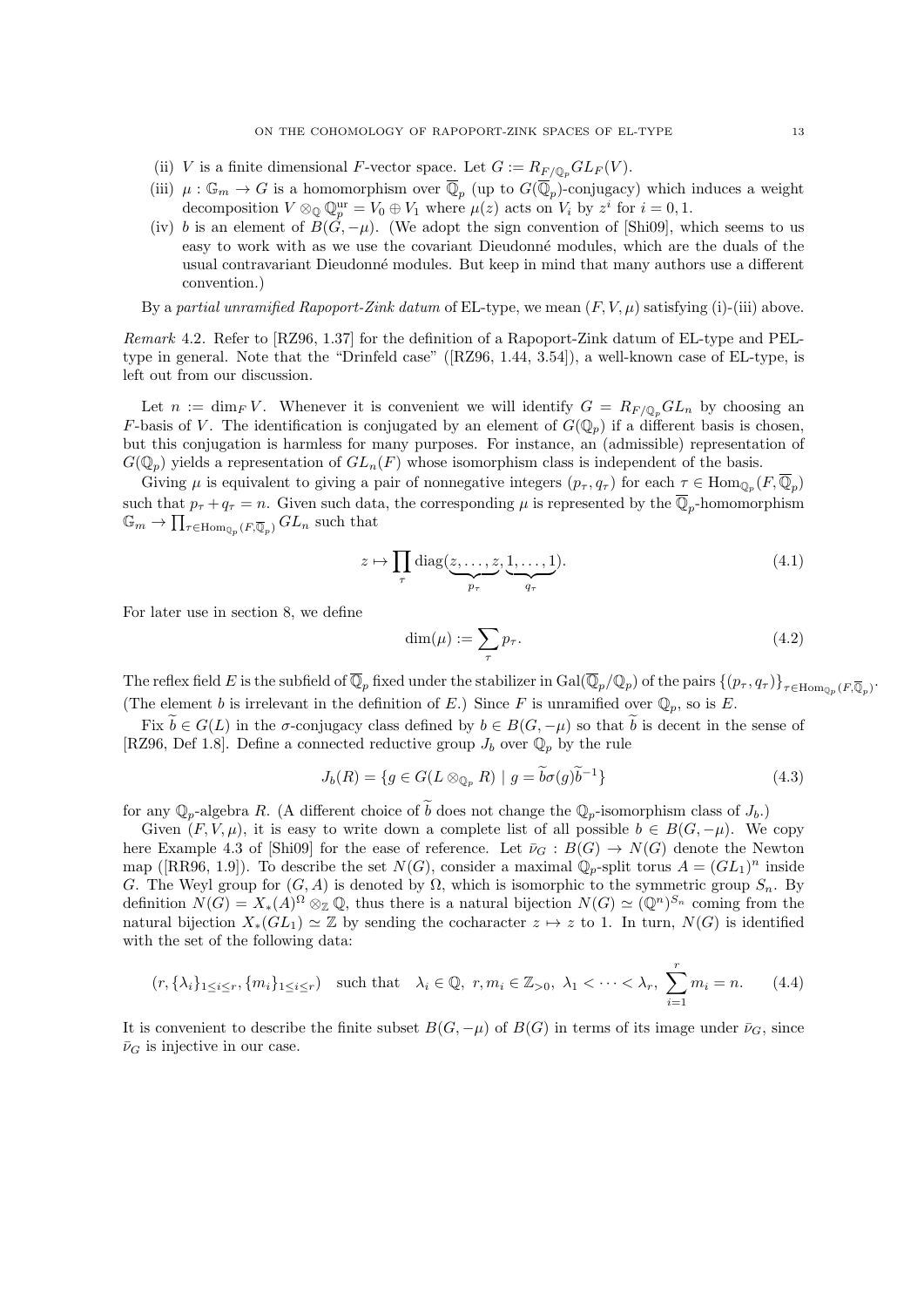Given  $\mu$  as in (4.1), set  $n' := n[F : \mathbb{Q}_p]$  and

$$
(y_1,\ldots,y_{n'}) := (\underbrace{1,\ldots,1}_{\sum_{\tau} p_{\tau}},\underbrace{0,\ldots,0}_{\sum_{\tau} q_{\tau}}).
$$

For an element  $b \in B(G)$  such that  $\bar{\nu}_G(b) = (r, {\lambda_i}, {m_i})$ , set

$$
(x_1,\ldots,x_{n'}) := \underbrace{(-\lambda_1,\ldots,-\lambda_1}_{[F:\mathbb{Q}_p]m_1},\ldots,\underbrace{-\lambda_r,\ldots,-\lambda_r}_{[F:\mathbb{Q}_p]m_r}).
$$

Then  $b \in B(G, -\mu)$  if and only if

$$
\sum_{i=1}^{j} x_i \le \sum_{i=1}^{j} y_i \text{ for } 1 \le j < n' \quad \text{and} \quad \sum_{i=1}^{n'} x_i = \sum_{i=1}^{n'} y_i. \tag{4.5}
$$

(Unfortunately there is a sign mistake in the line right above formula (9) on page 522 of [Shi09], where  $b \in B(G, \mu)$  should read  $b \in B(G, -\mu)$ .) In particular the condition (4.5) implies that  $1 \ge -\lambda_1 >$  $\cdots > -\lambda_r \geq 0.$ 

The  $\mathbb{Q}_p$ -group  $J_b$  has the following concrete description

$$
J_b \simeq R_{F/\mathbb{Q}_p} \prod_{i=1}^r GL_{m_i/h_i}(D_{-\lambda_i})
$$
\n(4.6)

where  $D_{-\lambda_i}$  denotes the division algebra with center F and Hasse invariant  $-\lambda_i \in \mathbb{Q}/\mathbb{Z}$ , and  $h_i :=$  $[D_{-\lambda_i}:F]^{1/2}.$ 

Let  $M_b$  be the  $\mathbb{Q}_p$ -group defined in §3.2 of [Shib]. Rather than recalling the definition of  $M_b$ , we give an explicit description, which the reader may take as an alternative definition. We may identify

$$
M_b = R_{F/\mathbb{Q}_p} \prod_{i=1}^r GL_{m_i},\tag{4.7}
$$

where the latter is viewed as the subgroup of  $G = R_{F/\mathbb{Q}_p}GL_n$  via the obvious block diagonal embedding. Define  $P_b$  to be the parabolic subgroup which consists of block upper triangular matrices and has  $M_b$  as a Levi subgroup. (Actually  $P_b$  is the same as the parabolic subgroup  $P(\nu_G(b))$  for the triple  $(G, \nu_G(b), M)$  as in [Shib, §3.3] in the notation thereof. The fact that  $P_b$  is upper triangular corresponds to the ordering  $-\lambda_1 > \cdots > -\lambda_r$ .)

For later use, we define the notion of basic elements.

**Definition 4.3.** An element  $b \in B(G, -\mu)$  is called *basic* if  $J_b$  is an inner form of G (over  $\mathbb{Q}_p$ ). Equivalently, b is basic if  $M_b = G$ . In the above description, b is basic exactly when  $r = 1$ , as can be seen from (4.7). (For other equivalent conditions, see [RR96, 1.12], cf. [Kot85, §5].)

Remark 4.4. For a given  $\mu$ , there is a unique basic element in  $B(G, -\mu)$ . (cf. [Kot97, 6.4])

Remark 4.5. The values  $-\lambda_i$  for those  $\lambda_i$  in (4.4) are called the *slopes* associated to b. Slopes are always in the closed interval  $[0, 1]$ . Thus a basic element b has a unique slope.

4.2. Rapoport-Zink spaces without level structure. It will be convenient to define certain categories of Barsotti-Tate groups with "G-structure". Refer to [Mes72] for generalities about Barsotti-Tate groups.

**Definition 4.6.** Let S be a scheme in which p is Zariski-locally nilpotent. Denote by  $BT_S^G$  the category where

• An object is a pair  $(\Sigma, i_{\Sigma})$  consisting of a Barsotti-Tate group  $\Sigma$  over S and a  $\mathbb{Z}_n$ -morphism  $i_{\Sigma}: \mathcal{O}_F \hookrightarrow \text{End}_S(\Sigma)$  and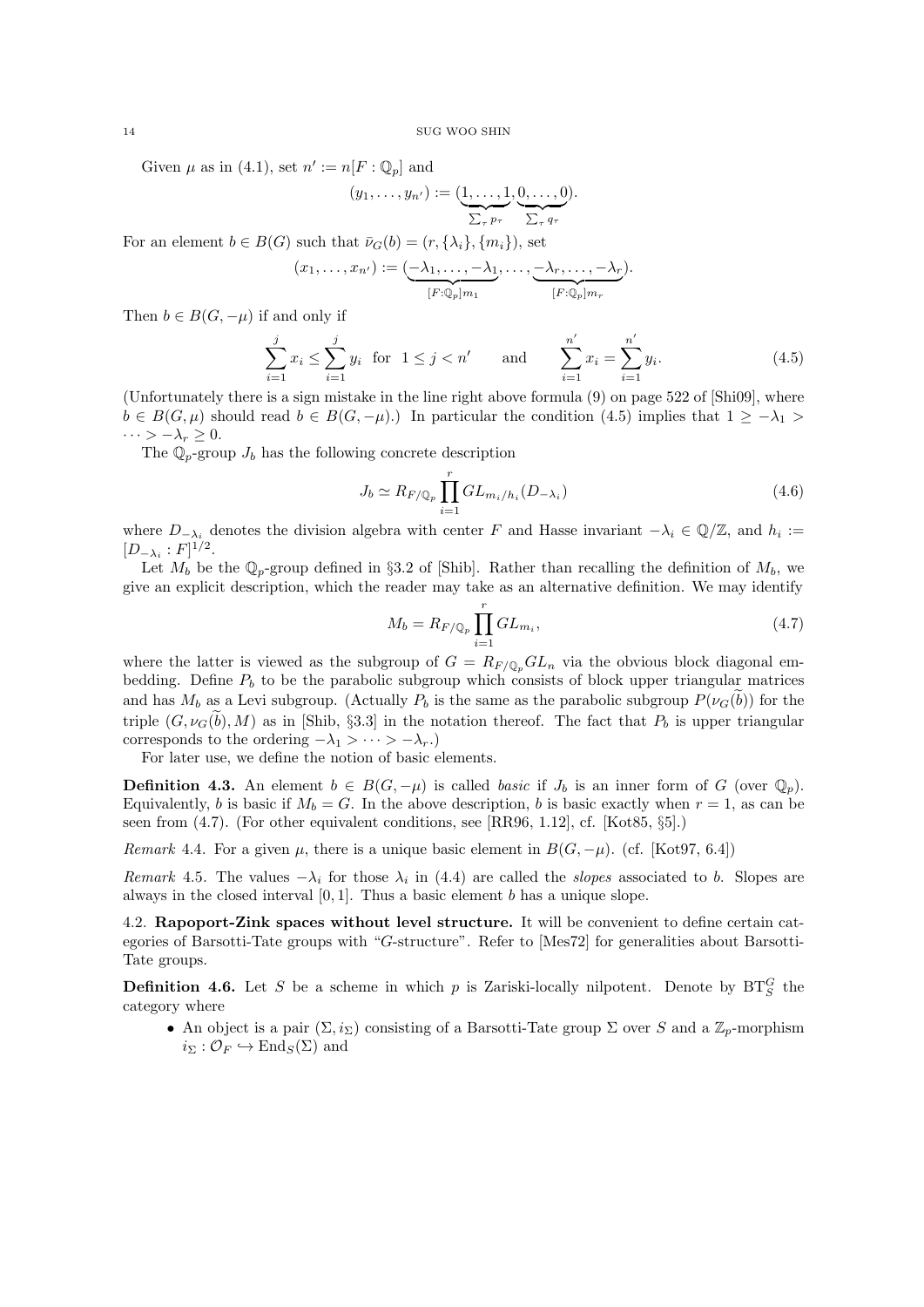• A morphism from  $(\Sigma_1, i_{\Sigma_1})$  to  $(\Sigma_2, i_{\Sigma_2})$  is a morphism  $f \in \text{Hom}_S(\Sigma_1, \Sigma_2)$  such that  $i_{\Sigma_2} \circ f =$  $f \circ i_{\Sigma_1}$ .

Define  $BT_S^{0,G}$  to be the category whose objects are the same as  $BT_S^G$  but morphisms are those  $f \in$  $\text{Hom}_S(\Sigma_1, \Sigma_2) \otimes_{\mathbb{Z}} \mathbb{Q}$  such that  $i_{\Sigma_2}(x) \circ f = f \circ i_{\Sigma_1}(x)$  for all  $x \in \mathcal{O}_F$ .

Fix a Barsotti-Tate-group  $(\Sigma, i_{\Sigma}) \in BT_{Spec \overline{\mathbb{F}}_p}^G$  such that its associated isocrystal is of type b. To explain what this means, let  $(\mathbb{D}(\Sigma), \Phi)$  denote the contravariant Dieudonné module associated to  $\Sigma$ , where  $\Phi$  stands for the  $\sigma$ -semilinear endomorphism of  $\mathbb{D}(\Sigma)$ . Then  $(\mathbb{D}(\Sigma)^{\vee} \otimes_{\mathbb{Z}} \mathbb{Q}, \Phi^* \otimes 1)$  is an isocrystal equipped with an F-action induced by  $i_{\Sigma}$ , where  $\Phi^*$  is the endomorphism of  $\mathbb{D}(\Sigma)^{\vee}$  induced by  $\Phi$ . (We adopted the convention of [Shi09, p.525] to take dual of the contravariant Dieudonné module.) The latter isocrystal is said to be of type b if it is isomorphic to  $(V \otimes_{\mathbb{Q}_p} L, b(1 \otimes \sigma))$  as isocrystals with F-action. (See [RR96] or [Kot97], for instance, about standard notations and generalities on isocrystals.) The existence of  $(\Sigma, i_{\Sigma})$  as above is guaranteed by [KR03, Thm 5.1]. Moreover, the isomorphism class of  $(\Sigma, i_{\Sigma})$  is unique in  $\mathrm{BT}^{0, G}_{\mathrm{Spec} \, \overline{\mathbb{F}}_p}$ .

We consider the following moduli functor

$$
\mathcal{M}_{b,\mu} : \left( \begin{array}{c} W(\overline{\mathbb{F}}_p)\text{-schemes} \\ \text{where } p \text{ is locally nilpotent} \end{array} \right) \longrightarrow (\text{Sets})
$$

$$
S \longrightarrow \left\{ (H, i, \beta) \right\} / \sim
$$

where

- $(H, i)$  is an object of  $BT_S^G$ .
- $\beta : \Sigma \times_{\overline{\mathbb{F}}_p} \overline{S} \to H \times_S \overline{S}$  is a quasi-isogeny which induces an isomorphism  $(\Sigma \times_{\overline{\mathbb{F}}_p} \overline{S}, i_{\Sigma}) \stackrel{\sim}{\to}$  $(H \times_S \overline{S}, i)$  in  $BT^{0,G}_{\overline{S}}$ , where  $\overline{S}$  is the closed subscheme of S defined by the ideal sheaf  $p\mathcal{O}_S$ .
- (Determinant condition) The equality of polynomials  $\det_{{\cal O}_S}(a | \operatorname{Lie} H) = \det_{{\mathbb{Q}}_p^{\rm ur}}(a | V_1)$  holds for all  $a \in \mathcal{O}_B$ , in the sense of [Kot92b, §5] or [RZ96, 3.23.(a)].
- $(H_1, i_1, \beta_1)$  is equivalent to  $(H_2, i_2, \beta_2)$  if there exists an isomorphism  $f : H_1 \to H_2$  such that f sends  $i_1$  to  $i_2$  and  $f \times_S \overline{S}$  sends  $\beta_1$  to  $\beta_2$ .

The above functor is representable by a formal scheme of locally finite type over Spf  $W(\overline{\mathbb{F}}_n)$  ([RZ96, Thm 3.25]). The representing formal scheme is called a Rapoport-Zink space of EL-type (without level structure) and denoted  $\mathcal{M}_{b,\mu}$ . The functors  $\mathcal{M}_{b,\mu}$  for any two choices of  $(\Sigma_1, i_{\Sigma_1})$  and  $(\Sigma_2, i_{\Sigma_2})$  of type b (with b and  $\mu$  fixed) are naturally isomorphic in that an isomorphism  $(\Sigma_1, i_{\Sigma_1}) \stackrel{\sim}{\rightarrow} (\Sigma_2, i_{\Sigma_2})$  in  $BT^{0,G}_{\mathrm{Spec}\, \overline{\mathbb{F}}_p}$  induces an isomorphism of the corresponding functors.

4.3. l-adic cohomology of Rapoport-Zink spaces. There is a standard construction to obtain a rigid analytic space  $\mathcal{M}_{b,\mu}^{\text{rig}}$  over  $L = \text{FracW}(\overline{\mathbb{F}}_p)$  from the formal scheme  $\mathcal{M}_{b,\mu}$ . One also constructs a tower of coverings  $\mathcal{M}_{b,\mu,U}^{rig}$  over  $\mathcal{M}_{b,\mu}^{rig}$  for open compact subgroups U of  $G(\mathbb{Q}_p)$  ([RZ96, Ch 5] cf. [Far04, 2.3.9]). Recall that l is a fixed prime such that  $l \neq p$ . We consider the étale cohomology of Rapoport-Zink spaces in the sense of Berkovich ([Ber93]), for which we use abbreviated notation:

$$
H_c^j(\mathcal{M}_{b,\mu,U}^{\text{rig}}) := H_c^j(\mathcal{M}_{b,\mu,U}^{\text{rig}} \times_{\widehat{E^{\text{ur}}}} \widehat{\overline{E^{\text{ur}}}}, \overline{\mathbb{Q}}_l).
$$

This  $\overline{\mathbb{Q}}_l$ -vector space has the structure of a smooth representation of  $J_b(\mathbb{Q}_p) \times W_E$ . The action of  $\delta \in J_b(\mathbb{Q}_p)$  on the moduli data of  $\mathcal{M}_{b,\mu}$  is described as

$$
(H, \lambda, i, \beta) \mapsto (H, \lambda, i, \beta \circ \delta).
$$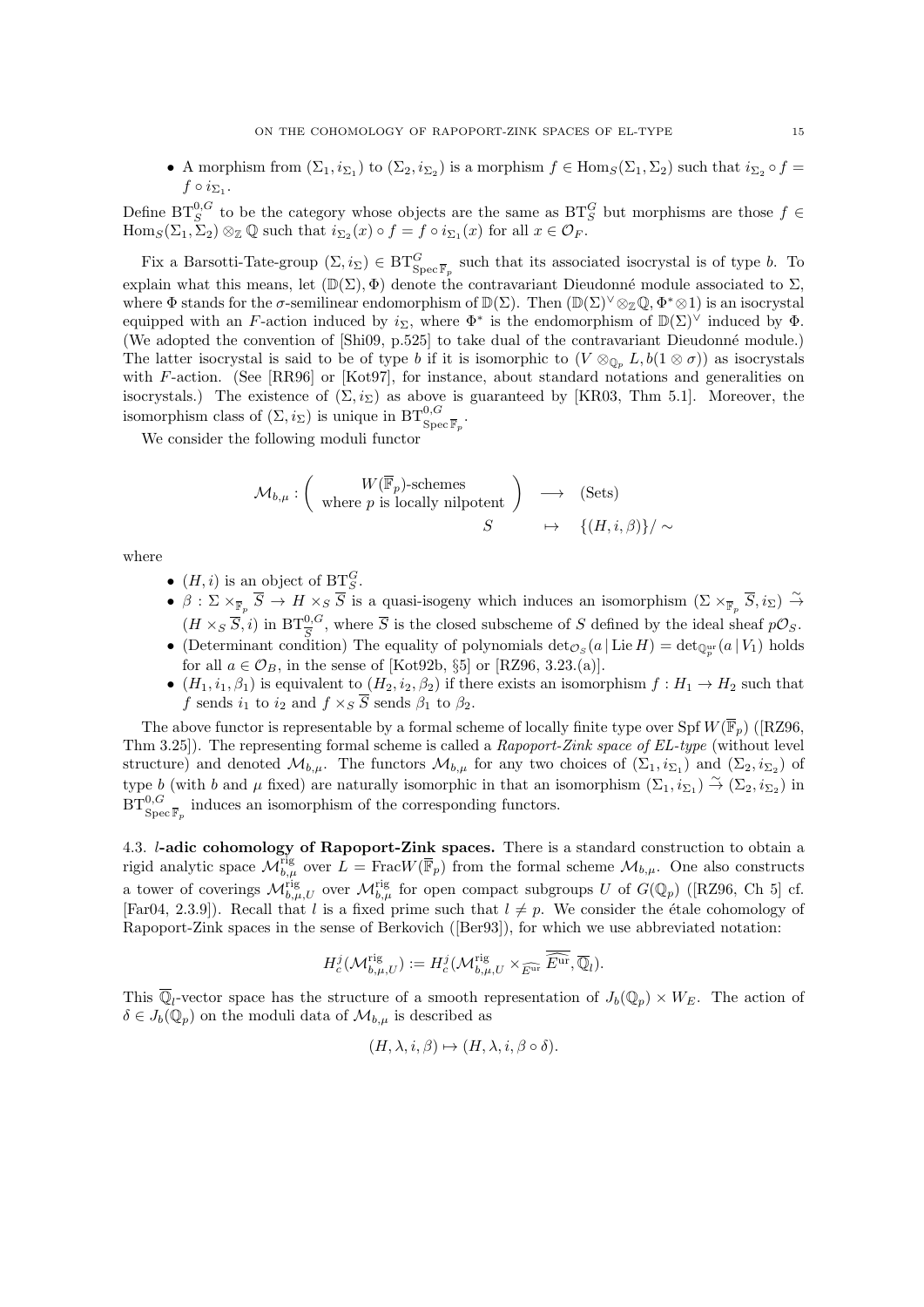This action extends to every covering  $\mathcal{M}_{b,\mu,U}^{\text{rig}},$  thus induces an action on the cohomology. The action of  $I_E \simeq \text{Gal}(\widehat{E^{\text{ur}}}/\widehat{E^{\text{ur}}})$  is obviously defined on  $H_c^j(\mathcal{M}_{b,\mu,U}^{\text{rig}})$  and extended to an action of  $W_E$  via Weil descent data. Moreover  $G(\mathbb{Q}_p)$  acts on the tower of  $\mathcal{M}_{b,\mu,U}^{\text{rig}}$  via Hecke correspondences. Details about these actions can be found in [RR96, Ch 5], [Far04, Ch 4] and [Man04].

**Definition 4.7.** The map  $\text{Mant}_{b,\mu} : \text{Groth}(J_b(\mathbb{Q}_p)) \to \text{Groth}(G(\mathbb{Q}_p) \times W_E)$  is defined by

$$
\mathrm{Mant}_{b,\mu}(\rho) := \sum_{i,j \geq 0} (-1)^{i+j} \lim_{U \subset \overrightarrow{G}(\mathbb{Q}_p)} \mathrm{Ext}^i_{J_b(\mathbb{Q}_p)}(H_c^j(\mathcal{M}_{b,\mu,U}^{\mathrm{rig}}), \rho))(-\dim \mathcal{M}_{b,\mu}^{\mathrm{rig}})
$$

where U runs over the set of open compact subgroups of  $G(\mathbb{Q}_p)$ . The notation  $(-\dim \mathcal{M}_{b,\mu}^{\text{rig}})$  indicates the corresponding Tate twist. The Ext-groups are taken in the category of smooth representations of  $J_b(\mathbb{Q}_p)$  (as left  $J_b(\mathbb{Q}_p)$ -modules).

*Remark* 4.8. The map Mant<sub>b,u</sub> has been considered by several authors. See [Har01], [Far04] and [Man05] for example.

Note that  $\text{Mant}_{b,\mu}$  is well-defined. First of all, the Ext-groups in Definition 4.7 vanish beyond a certain degree and yield finite length representations for each  $U$ . (See [Far04, §4.4].) Next, whenever we have an exact sequence of true representations  $0 \to \rho_1 \to \rho_2 \to \rho_3 \to 0$ , there is a resulting Ext long exact sequence, and this shows that  $\mathrm{Mant}_{b,\mu}(\rho_2) = \mathrm{Mant}_{b,\mu}(\rho_1) + \mathrm{Mant}_{b,\mu}(\rho_3)$  in  $\mathrm{Groth}(G(\mathbb{Q}_p)\times W_E)$ .

We briefly remark about left and right actions. The group  $J_b(\mathbb{Q}_p)\times\hat{G}(\mathbb{Q}_p)\times W_E$  acts on the left of  $H_c^j(\mathcal{M}_{b,\mu,U}^{\text{rig}})$ . In Definition 4.7, Ext is taken with respect to left  $J_b(\mathbb{Q}_p)$ -modules. We view  $\text{Mant}_{b,\mu}(\rho)$ as a left module of  $G(\mathbb{Q}_p) \times W_E$  by composing with the group inverse, as in the usual construction of contragredient representations.

Our first task is to understand the effect of an unramified character twist on  $\text{Mant}_{b,\mu}$  functor. The determinant character det :  $G(\mathbb{Q}_p) = GL_F(V) \to F^\times$  restricted to  $M_b(\mathbb{Q}_p)$  may be transferred to  $J_b(\mathbb{Q}_p)$  by using the fact that the maximal abelian quotients of  $M_b(\mathbb{Q}_p)$  and  $J_b(\mathbb{Q}_p)$  are canonically isomorphic. The transferred character coincides with the reduced norm map  $N_{J_b} : J_b(\mathbb{Q}_p) \to F^{\times}$ .

**Lemma 4.9.** Let  $(F, V, \mu, b)$  be an unramified Rapoport-Zink EL datum. Suppose that  $\omega : F^{\times} \to \overline{\mathbb{Q}}_l^{\times}$ l is an unramified character. The following holds in  $\operatorname{Groth}(G(\mathbb{Q}_p) \times W_E)$ .

 $\mathrm{Mant}_{b,\mu}(\rho\otimes(\omega\circ N_{J_b}))=\mathrm{Mant}_{b,\mu}(\rho)\otimes(\omega\circ\mathrm{det})\otimes(\omega\circ\mathrm{Art}_{F}^{-1})^{-\sum_{\tau}p_{\tau}}$ 

*Proof.* Define a character  $\chi$  of  $J_b(\mathbb{Q}_p) \times G(\mathbb{Q}_p) \times W_E$  by

 $\chi := (\omega \circ N_{J_b}) \otimes (\omega \circ \det) \otimes (\omega \circ \operatorname{Art}_{F}^{-1})^{-\sum_{\tau} p_{\tau}}.$ 

Then in  $\mathrm{Groth}(J_b(\mathbb{Q}_p)\times G(\mathbb{Q}_p)\times W_E)$ ,

$$
\lim_{\substack{U\\ U}} \text{Ext}^i_{J_b(\mathbb{Q}_p)}(H_c^j(\mathcal{M}_{b,\mu,U}^{\text{rig}}), \rho \otimes (\omega \circ N_{J_b}))
$$
\n
$$
\simeq \lim_{\substack{U\\ U}} \text{Ext}^i_{J_b(\mathbb{Q}_p)}(H_c^j(\mathcal{M}_{b,\mu,U}^{\text{rig}}) \otimes \chi, \rho) \otimes (\omega \circ \text{det}) \otimes (\omega \circ \text{Art}_F^{-1})^{-\sum_{\tau} p_{\tau}}.
$$

So it suffices to prove that there is an isomorphism of  $\overline{\mathbb{Q}}_l$ -vector spaces

$$
H_c^j(\mathcal{M}_{b,\mu,U}^{\text{rig}}) \simeq H_c^j(\mathcal{M}_{b,\mu,U}^{\text{rig}}) \otimes \chi. \tag{4.8}
$$

compatible with the action of  $J_b(\mathbb{Q}_p) \times (U \backslash G(\mathbb{Q}_p)/U) \times W_E$ .

From here on, we will freely adopt the notation and results from [Far04, pp.73-74]. There is a  $J_b(\mathbb{Q}_p)$ -equivariant map  $\mathcal{M}_{b,\mu,U}^{\text{rig}} \to \Delta$  where  $\Delta = \text{Hom}_{\mathbb{Z}}(X^*(G),\mathbb{Z})$ . Moreover, there is a natural way to define an action of  $J_b(\mathbb{Q}_p) \times G(\mathbb{Q}_p) \times W_E$  on  $\Delta$  such that the map  $\mathcal{M}_{b,\mu,U}^{\text{rig}} \to \Delta$  is equivariant with respect to the action of  $J_b(\mathbb{Q}_p) \times (U\backslash G(\mathbb{Q}_p)/U) \times W_E$ . (Note that U acts trivially on  $\Delta$ .) The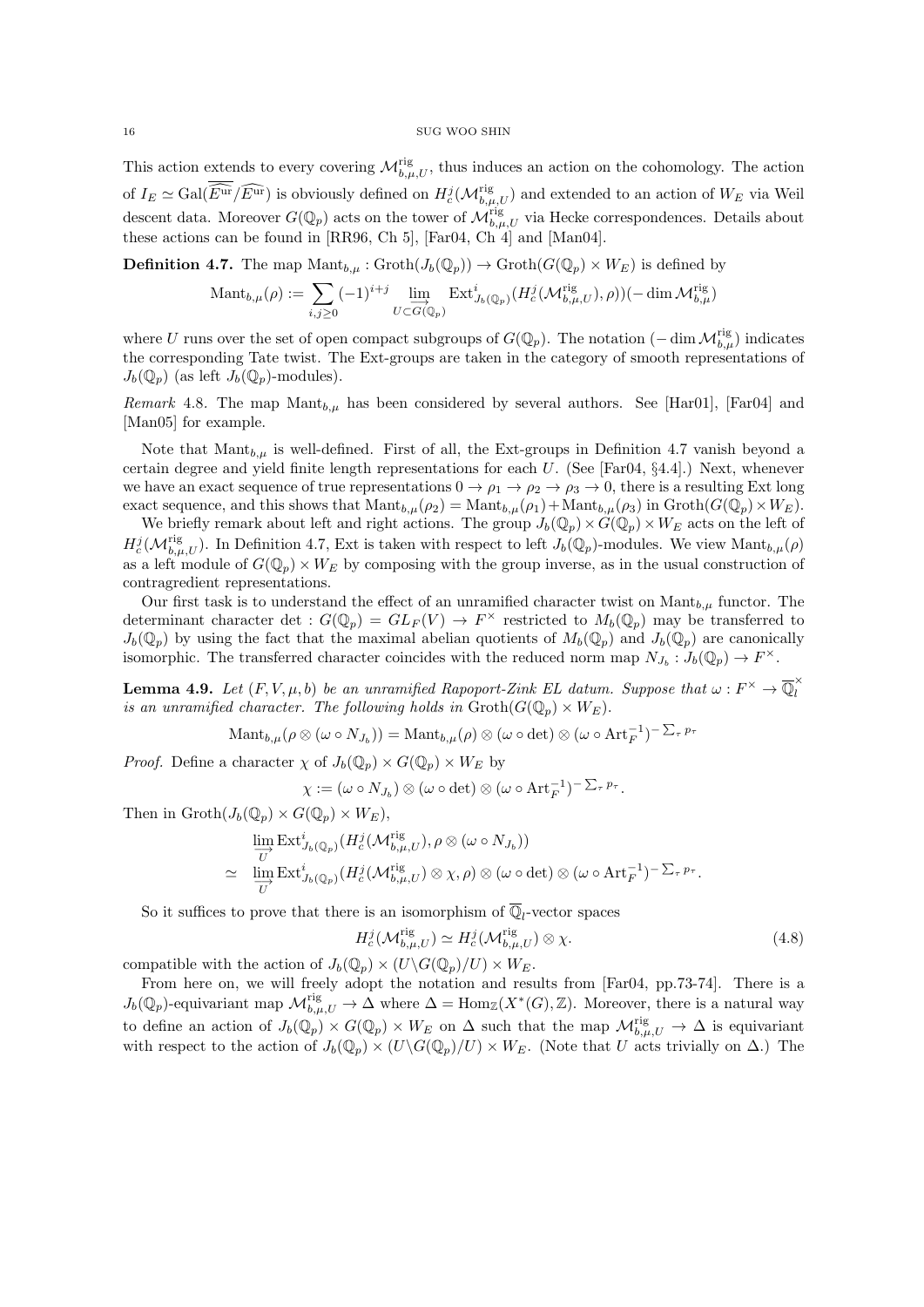subgroup  $(J_b(\mathbb{Q}_p) \times G(\mathbb{Q}_p) \times W_E)^1$  acts trivially on  $\Delta$ . The last fact can be interpreted as  $\chi$  being trivial on  $(J_b(\mathbb{Q}_p) \times G(\mathbb{Q}_p) \times W_E)^1$  by examining how the action of  $J_b(\mathbb{Q}_p) \times G(\mathbb{Q}_p) \times W_E$  is defined on ∆. We know

$$
\varinjlim_{U'} H_c^j(\mathcal{M}_{b,\mu,U'}^{\mathrm{rig}}) \simeq \operatorname{c-ind}_{(J_b(\mathbb{Q}_p)\times G(\mathbb{Q}_p)\times W_E)}^{J_b(\mathbb{Q}_p)\times G(\mathbb{Q}_p)\times W_E} \left( \varinjlim_{U'} H_c^j(\mathcal{M}_{b,\mu,U'}^{\mathrm{rig},(0)}) \right).
$$

Hence  $\lim_{\overrightarrow{U'}} H_c^j(\mathcal{M}_{b,\mu,U'}^{rig}) \simeq \lim_{\overrightarrow{U'}} H_c^j(\mathcal{M}_{b,\mu,U'}^{rig}) \otimes \chi$ . By taking U-invariant parts, we deduce (4.8).

## 5. Cohomology of Shimura varieties and Igusa varieties. I

The cohomology of PEL-type Shimura varieties and that of Igusa varieties are closely related via the cohomology of Rapoport-Zink spaces when the Shimura varieties are proper over the reflex field. After a short review of basic definitions, we will quote a result due to Mantovan ([Man05, Thm 22]), which generalizes the "first basic identity" of Harris and Taylor ([HT01, Thm IV.2.8]).

As in previous sections, fix primes p and l such that  $p \neq l$ . Also fix Q-algebra maps  $\iota : \overline{Q} \hookrightarrow \mathbb{C}$ ,  $\iota_l : \mathbb{Q}_l \stackrel{\sim}{\to} \mathbb{C}$  and  $\iota_p : \mathbb{Q}_p \stackrel{\sim}{\to} \mathbb{C}$ .

Definition 5.1. ([Kot92b, §5], cf. [Shi09, Def 5.1, 5.2])

- A PEL datum is a quintuple  $(\mathbf{B}, \ast, \mathbf{V}, \langle \cdot, \cdot \rangle, h)$  where
	- B is a finite-dimensional simple Q-algebra.
	- ∗ is a positive involution on B.
	- V is a finite semisimple B-module.
	- $\langle \cdot, \cdot \rangle : V \times V \to \mathbb{Q}$  is a  $*$ -Hermitian pairing with respect to the B-action.
	- $h : \mathbb{C} \to \text{End}_{\mathbb{R}}(\mathbf{V}_{\mathbb{R}})$  is an R-algebra homomorphism satisfying the equality  $\langle h(z)v, w \rangle =$  $\langle v, h(z^c)w \rangle$  ( $\forall v, w \in V_{\mathbb{R}}, z \in \mathbb{C}$ ) and such that the bilinear pairing  $(v, w) \mapsto \langle v, h(\sqrt{-1})w \rangle$  is symmetric and positive definite.

An unramified integral PEL datum (which depends on the choice of p) is a septuple  $(\mathbf{B}, \mathcal{O}_\mathbf{B}, *, \mathbf{V}, \Lambda_0, \langle \cdot, \cdot \rangle, h)$ where  $(\mathbf{B},*,\mathbf{V},\langle\cdot,\cdot\rangle,h)$  is a PEL datum such that  $\mathbf{B}_{\mathbb{Q}_p}$  is a product of matrix algebras over finite unramified extensions of  $\mathbb{Q}_p$  and

- $\mathcal{O}_B$  is a  $\mathbb{Z}_{(p)}$ -maximal order in **B** that is preserved by  $*$  such that  $\mathcal{O}_B \otimes_{\mathbb{Z}} \mathbb{Z}_p$  is a maximal order in  $\mathbf{B}_{\mathbb{Q}_p}$ .
- $\Lambda_0$  is a  $\mathbb{Z}_p$ -lattice in  $\mathbf{V}_{\mathbb{Q}_p}$  that is preserved by  $\mathcal{O}_\mathbf{B}$  and self-dual for  $\langle \cdot, \cdot \rangle$ .

We fix an unramified integral PEL datum. Define a reductive group  $\bf{G}$  over  $\bf{\mathbb{Q}}$  by the relation

$$
\mathbf{G}(R) = \{ (\delta, g) \in R^{\times} \times \operatorname{End}_{\mathbf{B} \otimes_{\mathbb{O}} R}(\mathbf{V} \otimes_{\mathbb{Q}} R) \mid \langle gv_1, gv_2 \rangle = \delta \langle v_1, v_2 \rangle, \ \forall v_1, v_2 \in \mathbf{V} \otimes_{\mathbb{Q}} R \} \tag{5.1}
$$

for any Q-algebra R. Assume that it is of type (A). (Refer to [Kot92b,  $\S5$ ] for the classification of PEL data.) Then **G** is a unitary similitude group. We use the following notation.

• 
$$
\mathbf{F} := Z(\mathbf{B})
$$
 and  $\mathbf{F}^+ := \mathbf{F}^{*-1}$ 

- $n := [\mathbf{B} : \mathbf{F}]^{1/2}$ .
- $i : \mathbf{F} \hookrightarrow \overline{\mathbb{Q}}$  is a  $\mathbb{Q}$ -embedding, fixed once and for all.
- **E** is the reflex field, which is a subfield of  $\mathbb C$  and finite over  $\mathbb Q$ .

.

•  $\mu = \mu_h : \mathbb{G}_m \to \mathbf{G}$  is a group homomorphism over  $\mathbb C$  such that the induced map on  $\mathbb C$ -points is the composite map

$$
\mathbb{C}^\times \hookrightarrow \mathbb{C}^\times \times \mathbb{C}^\times \simeq (\mathbb{C} \otimes_\mathbb{R} \mathbb{C})^\times \stackrel{(h, \mathrm{id})}{\to} (\mathrm{End}_{\mathbf{B}}(\mathbf{V}) \otimes_\mathbb{Q} \mathbb{C})^\times
$$

where the first map is  $z \mapsto (z, 1)$  and the inverse of the second map is induced by the algebra map given by  $z_1 \otimes z_2 \mapsto (z_1z_2, z_1\overline{z}_2).$ 

 $\Box$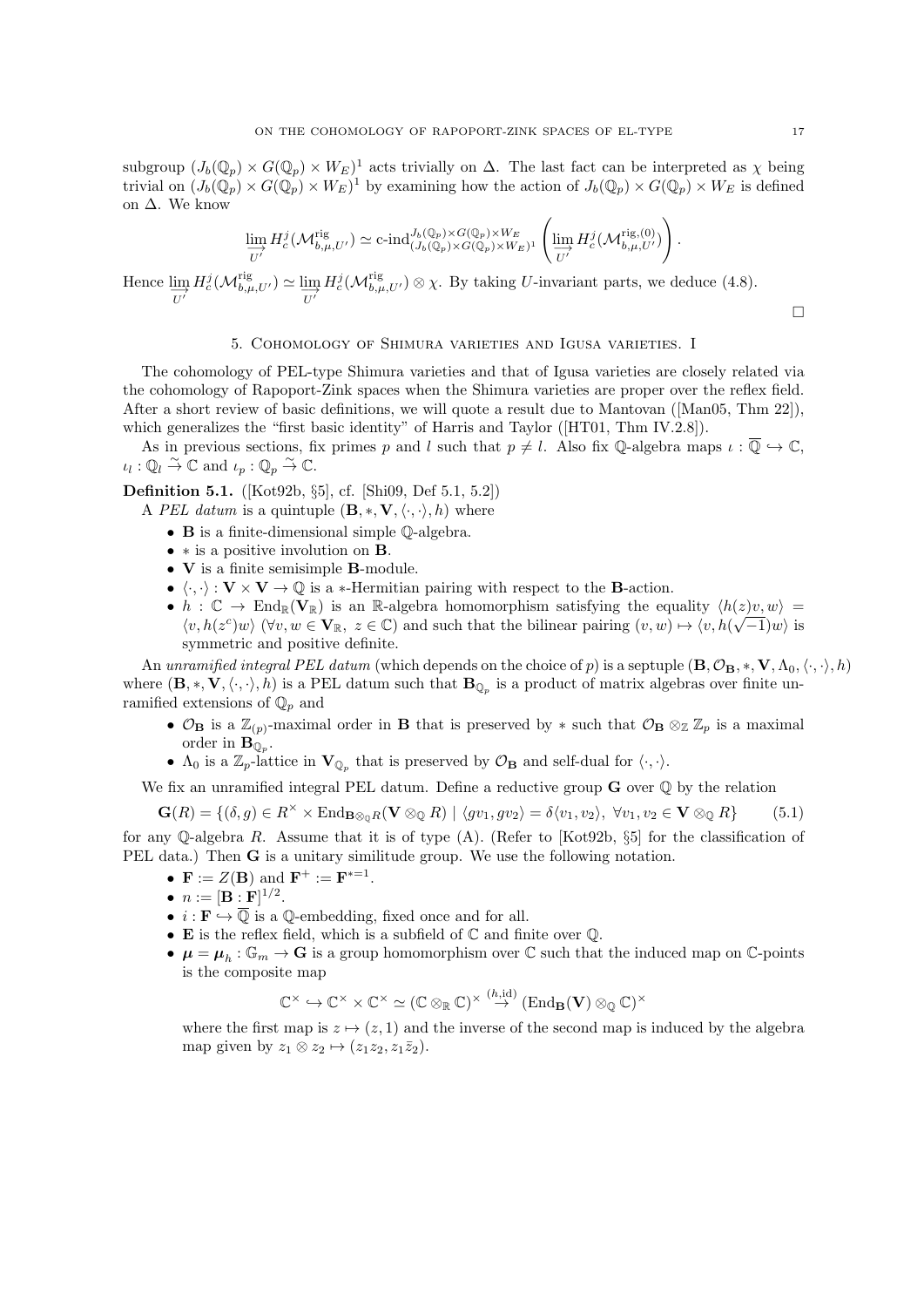- $U_p^{\text{hs}}$  is the hyperspecial subgroup of  $\mathbf{G}(\mathbb{Q}_p)$  stabilizing  $\Lambda_0$ .
- $\hat{\mathbf{G}}_1$  is the kernel of the map  $\mathbf{G} \to \mathbb{G}_m$  given by  $(\delta, g) \mapsto \delta$ . If  $\Phi$  is a subset of  $\text{Hom}_{\mathbb{Q}}(\mathbf{F}, \mathbb{C})$ such that  $\text{Hom}_{\mathbb{Q}}(\mathbf{F}, \mathbb{C})$  is the disjoint union of  $\Phi$  and  $c \circ \Phi$  (in which case the set  $\Phi$  is called a CM-type for  $\bf{F}$ ) then there is a natural isomorphism

$$
\mathbf{G}_1(\mathbb{R}) \simeq \prod_{\tau \in \Phi} U(p_\tau, q_\tau)
$$

for pairs of integers  $(p_{\tau}, q_{\tau})$  satisfying  $p_{\tau} + q_{\tau} = n$ .

The definition of an unramified integral PEL datum implies that  $\bf{F}$  is a finite extension of  $\mathbb O$  unramified at p. Then **E** is also unramified over  $\mathbb{O}$  as it is contained in the Galois closure of **F** (in  $\mathbb{C}$ ).

We are about to discuss Shimura varieties and Igusa varieties associated to an unramified integral PEL datum. We will omit details and refer to [Kot92b, §5] for Shimura varieties and [Man05, §4] for Igusa varieties. (The reader might find [Shi09, §5] and [Shib, §4.1] also helpful.) Associated to a PEL datum  $(\mathbf{B}, \ast, \mathbf{V}, \langle \cdot, \cdot \rangle, h)$  is a system  $\mathrm{Sh} = \{ \mathrm{Sh}_U \}$  of smooth quasi-projective varieties over **E** where U runs over the set of sufficiently small open compact subgroups of  $\mathbf{G}(\mathbb{A}^{\infty})$ . On the other hand, an unramified integral PEL datum gives rise to a system of integral models  $\mathrm{Sh}_p = {\mathrm{Sh}}_{U^p}$  over  $\mathcal{O}_{\mathbf{E},(p)}$ such that the generic fiber of each  $\text{Sh}_{U^p}$  is naturally identified with  $\text{Sh}_{U^pU_p^{\text{hs}}},$  where  $U^p$  runs over the set of sufficiently small open compact subgroups of  $\mathbf{G}(\mathbb{A}^{\infty,p})$ .

From now on, only a PEL datum of type (A) satisfying (A1) and (A2) below will be considered.

- $(A1)$  **B** is a central division algebra over **F**,
- $(A2)$  V is a simple **B**-module.
- Consequences of (A1) and (A2) are as follows.
- (C1)  $\mathbf{G}/Z(\mathbf{G})$  is anisotropic over  $\mathbb{Q}$ ,
- (C2) Sh is (not only quasi-projective but) projective over  $\mathcal{O}_{\mathbf{E},(p)}$  and
- (C3)  $\mathfrak{K}(I_{\gamma}/\mathbb{Q})$ , as defined in [Kot86, 4.6], is trivial for every semisimple element  $\gamma \in \mathbf{G}(\mathbb{Q})$  where  $I_{\gamma} := Z_{\mathbf{G}}(\gamma)$ . (Since  $\mathbf{G}^{\text{der}}$  is simply connected,  $I_{\gamma}$  is connected.)

Indeed, (C1) is easy to see as **G** naturally embeds into the Q-group  $GL_{\mathbf{B}}(\mathbf{V}) \simeq GL_1(\mathbf{B}^{op})$ . For (C2) and (C3), see [Kot92b, p.392] and [Kot92a, Lem 2].

Remark 5.2. Loosely speaking,  $(C3)$  may be rephrased as "G has no endoscopy" from the viewpoint of the trace formula. More precisely, (C3) forces the vanishing of the terms for  $H \not\cong \mathbf{G}^*$  in the stable trace formula (on the geometric side). See the proofs of Propositions 6.3 and 6.6.

The subfield **E** of  $\mathbb C$  may be embedded into  $\overline{\mathbb Q}_p$  via  $\iota_p^{-1}$ . This induces a place w of **E** dividing p as well as an embedding  $\mathcal{O}_{\mathbf{E},(p)} \hookrightarrow \mathbb{Z}_p^{\text{ur}}$  where  $\mathbb{Z}_p^{\text{ur}}$  is the integral closure of  $\mathbb{Z}_p$  in  $\mathbb{Q}_p^{\text{ur}}$ . By taking reduction at w, we obtain a map  $\mathcal{O}_{\mathbf{E},(p)} \to \overline{\mathbb{F}}_p$  factoring through the residue field  $k(w)$  at w. Using this map, we take the special fiber  $\text{Sh}_p \times_{\mathcal{O}_{\mathbf{E},(p)}} \overline{\mathbb{F}}_p$  of  $\text{Sh}_p = {\text{Sh}}_{U^p}$ .

On the other hand, for each  $\mathbf{b} \in B(\mathbf{G}_{\mathbb{Q}_p}, -\mu)$ , choose a Barsotti-Tate group  $\Sigma_{\mathbf{b}}$  over  $\overline{\mathbb{F}}_p$  of isogeny type **b** as in [Shi09, §5]. Let  $J_{\bf{b}}$  be the reductive group over  $\mathbb{Q}_p$  defined from **G** and **b**, exactly as in (4.3). In this context, we can define the Igusa variety, which is closely related to  $\text{Sh}_p \times_{\mathcal{O}_{\mathbf{E},(p)}} \overline{\mathbb{F}}_p$ . (See [Man05, §4] for details. Section 5 of [Shi09] might be helpful as well.) The Igusa variety is a projective system of smooth varieties  $\operatorname{Ig}_{\Sigma_{\mathbf{b}}} = \{\operatorname{Ig}_{\Sigma_{\mathbf{b}},U^p,m}\}\n\text{ over }\overline{\mathbb{F}}_p$  where  $U^p$  are sufficiently small open compact subgroups of  $\mathbf{G}(\mathbb{A}^{\infty,p})$  as before and  $m \in \mathbb{Z}_{>0}$ . (The varieties  $\mathrm{Ig}_{\Sigma_{\mathbf{b}},U^p,m}$  are usually not proper over  $\overline{\mathbb{F}}_p$ .) Let  $\xi$  be an irreducible algebraic representation of **G** over  $\overline{\mathbb{Q}}_l$ . Then  $\xi$  gives rise to *l*-adic sheaves on Sh and  $\text{Ig}_{\Sigma_{\mathbf{b}}}$ , which will be denoted by  $\mathscr{L}_{\xi}$  (by abuse of notation). Define

$$
H(\mathrm{Sh}, \mathscr{L}_{\xi}) := \sum_{k} (-1)^{k} \varinjlim_{U} H^{k}(\mathrm{Sh}_{U}, \mathscr{L}_{\xi}), \qquad H_{c}(\mathrm{Ig}_{\Sigma_{\mathbf{b}}}, \mathscr{L}_{\xi}) := \sum_{k} (-1)^{k} \varinjlim_{U^{p}, m} H_{c}^{k}(\mathrm{Ig}_{\Sigma_{\mathbf{b}}, U^{p}, m}, \mathscr{L}_{\xi}).
$$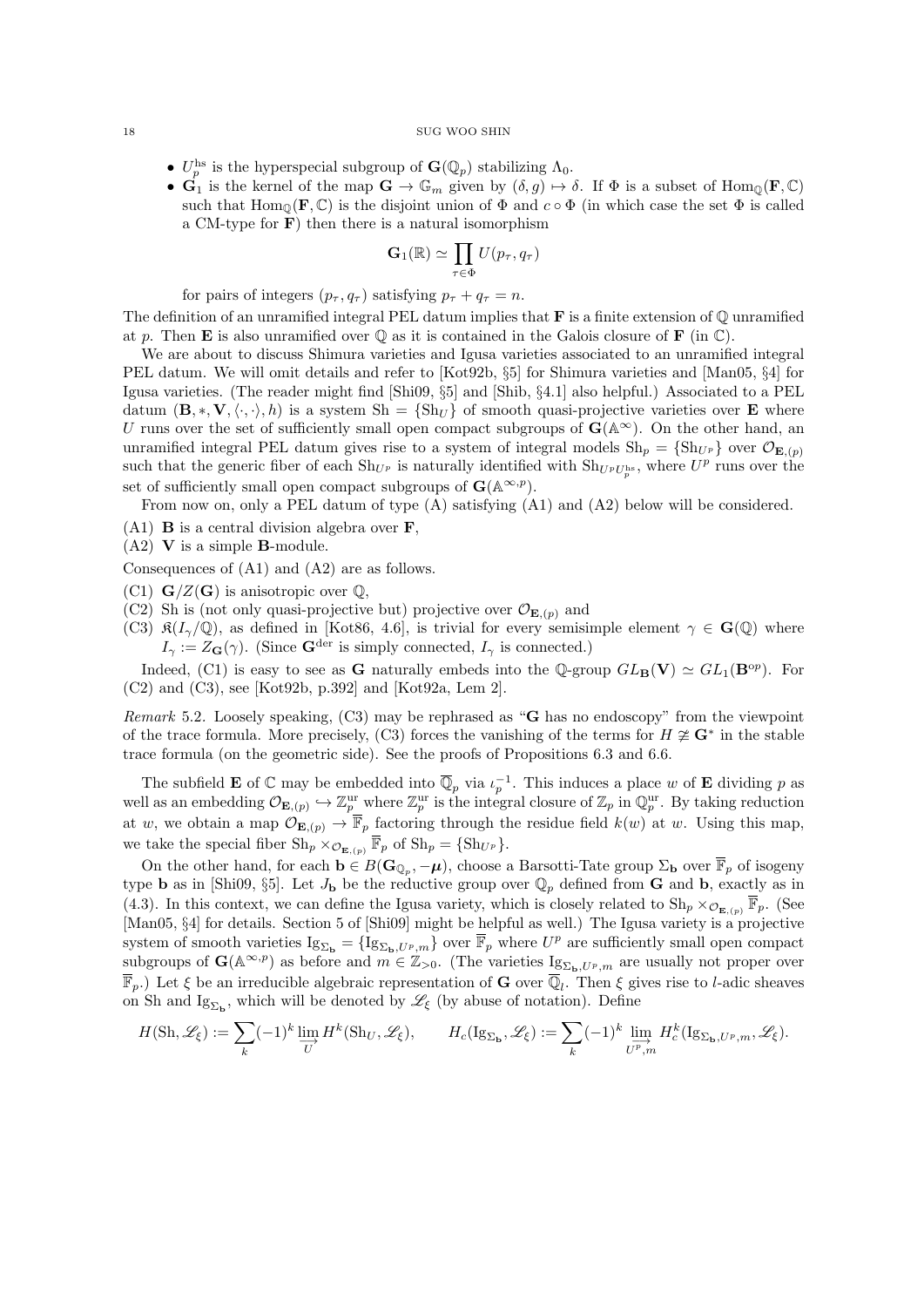The virtual representations  $H(\mathrm{Sh}, \mathscr{L}_{\xi})$  and  $H_c(\mathrm{Ig}_{\Sigma_{\mathbf{b}}}, \mathscr{L}_{\xi})$  may be viewed as objects of  $\mathrm{Groth}(\mathbf{G}(\mathbb{A}^{\infty}) \times$  $Gal(\overline{\mathbf{E}}/\mathbf{E}))$  and  $Groth(\mathbf{G}(\mathbb{A}^{\infty,p}) \times J_{\mathbf{b}}(\mathbb{Q}_p))$ , respectively. In particular,  $H(\mathrm{Sh}, \mathscr{L}_{\xi})$  may be written as

$$
H(\mathrm{Sh}, \mathscr{L}_{\xi}) = \sum_{\Pi^{\infty}} [\Pi^{\infty}][R_{l, \xi, \mu}(\Pi^{\infty})]
$$
(5.2)

for some  $R_{l,\xi,\mu}(\Pi^{\infty}) \in \operatorname{Groth}(\operatorname{Gal}(\overline{\mathbf{E}}/\mathbf{E}))$ , where  $\Pi^{\infty}$  runs over  $\operatorname{Irr}_l(\mathbf{G}(\mathbb{A}^{\infty}))$ . Define

$$
\mathscr{A}_{\iota_{l}\xi}^{\infty}(\mathbf{G}) := \left\{ \Pi^{\infty} \in \operatorname{Irr}(\mathbf{G}(\mathbb{A}^{\infty})) \middle| \ \Pi^{\infty} \otimes \Pi_{\infty} \text{ is automorphic for some} \atop \iota_{l}\xi\text{-cohomological representation } \Pi_{\infty} \text{ of } \mathbf{G}(\mathbb{R}) \right\}
$$
(5.3)

where the notion of  $\iota_l \xi$ -cohomological representation is defined on page 198 of [HT01], for instance, in terms of the non-vanishing of the relative Lie algebra cohomology of  $\Pi_{\infty} \otimes \iota_{\iota} \xi$ .

Remark 5.3. Let  $\phi_{\iota_i\xi}$  be as in §6.1. Then  $\Pi_{\infty}$  is  $\iota_i\xi$ -cohomological if  $tr \Pi_{\infty}(\phi_{\iota_i\xi}) \neq 0$ . Indeed, tr  $\Pi_{\infty}(\phi_{\iota_{\iota_{\iota_{\iota_{\iota}}}}})$  computes the Euler-Poincaré characteristic of the relative Lie algebra cohomology of  $\Pi_{\infty} \otimes \iota_{l} \xi$ . (cf. [Kot92a, Lem 3.2].)

By Matsushima's formula, it is not hard to see that  $R_{l,\xi,\mu}(\Pi^{\infty}) \neq 0$  only if  $\iota_l \Pi^{\infty} \in \mathscr{A}_{\iota_l \xi}^{\infty}(\mathbf{G})$  (cf. [HT01, Cor VI.2.4]). We recall a formula of Mantovan that will be needed in §7.

**Proposition 5.4.** (Man05, Thm 22) When Sh is proper over  $E$ , the following equality holds in  $Groth(G(\mathbb{A}^{\infty})\times W_{\mathbf{E}_{w}}).$ 

$$
H(\mathrm{Sh},\mathscr{L}_\xi) = \sum_{\mathbf{b}\in B(\mathbf{G}_{\mathbb{Q}_p}, -\boldsymbol{\mu})} \mathrm{Mant}_{\mathbf{b},\boldsymbol{\mu}}(H_c(\mathrm{Ig}_{\Sigma_{\mathbf{b}}}, \mathscr{L}_\xi))
$$

(We regard Mant<sub>b</sub>, $\mu$  as the identity on  $\operatorname{Groth}(\mathbf{G}(\mathbb{A}^{\infty,p})).$ )

Remark 5.5. Fargues has obtained an analogous formula for the basic stratum ([Far04, Cor 4.6.3]).

6. Cohomology of Shimura varieties and Igusa varieties. II

After recalling a certain property of the test function at infinity (§6.1) and introducing an important representation-theoretic operation  $\text{Red}^{(b)}$  (§6.2), we will compare the trace formulas for Shimura varieties and Igusa varieties via stabilization in §6.3. Although the two trace formulas look similar, they come from sources of different nature. Namely, one is a consequence of the analytic trace formula while the other is derived from a version of the Grothendieck-Lefschetz fixed-point formula for *l*-adic cohomology. The upshot is an equality relating the cohomology of Igusa varieties to that of Shimura varieties (Theorem 6.7) under simplifying assumptions. Most notably, we only deal with the case of trivial endoscopy, which still suffices for the application  $(\S7)$  we have in mind.

6.1. The function  $\phi_{\xi}$  at infinity. Let G denote a connected reductive group over R (rather than over  $\mathbb{Q}_p$  only in §6.1. Suppose that G has an elliptic torus. We use the following notations.

- $A_G$  is the maximal split torus in  $Z(G)$  and  $A_{G,\infty} := A_G(\mathbb{R})^0$ .
- $K_{\infty}$  is a maximal compact subgroup of  $G(\mathbb{R})$ .
- $\epsilon_{\mathbf{G}} := [K_{\infty} : K_{\infty}^{0}].$
- $\xi$  is an irreducible algebraic representation of G over C. (Outside §6.1,  $\xi$  is a representation over  $\overline{\mathbb{Q}}_l$ .)
- $\chi_{\xi}: A_{G,\infty} \to \mathbb{C}^{\times}$  is the character given by restricting  $\xi$  to  $A_{G,\infty}$ .
- $\bullet$   $\Pi_{\text{temp}}(\chi_{\xi}^{-1})$  is the set of isomorphism classes of irreducible admissible representations of  $G(\mathbb{R})$ which are tempered modulo  $A_{G,\infty}$  and whose central character is  $\chi_{\xi}^{-1}$  on  $A_{G,\infty}$ .
- $\Pi_{\text{disc}}(\xi^{\vee})$  is the subset of  $\Pi_{\text{temp}}(\chi_{\xi}^{-1})$  consisting of those representations which are squareintegrable modulo  $A_{G,\infty}$  and have the same infinitesimal and central characters as  $\xi^{\vee}$ .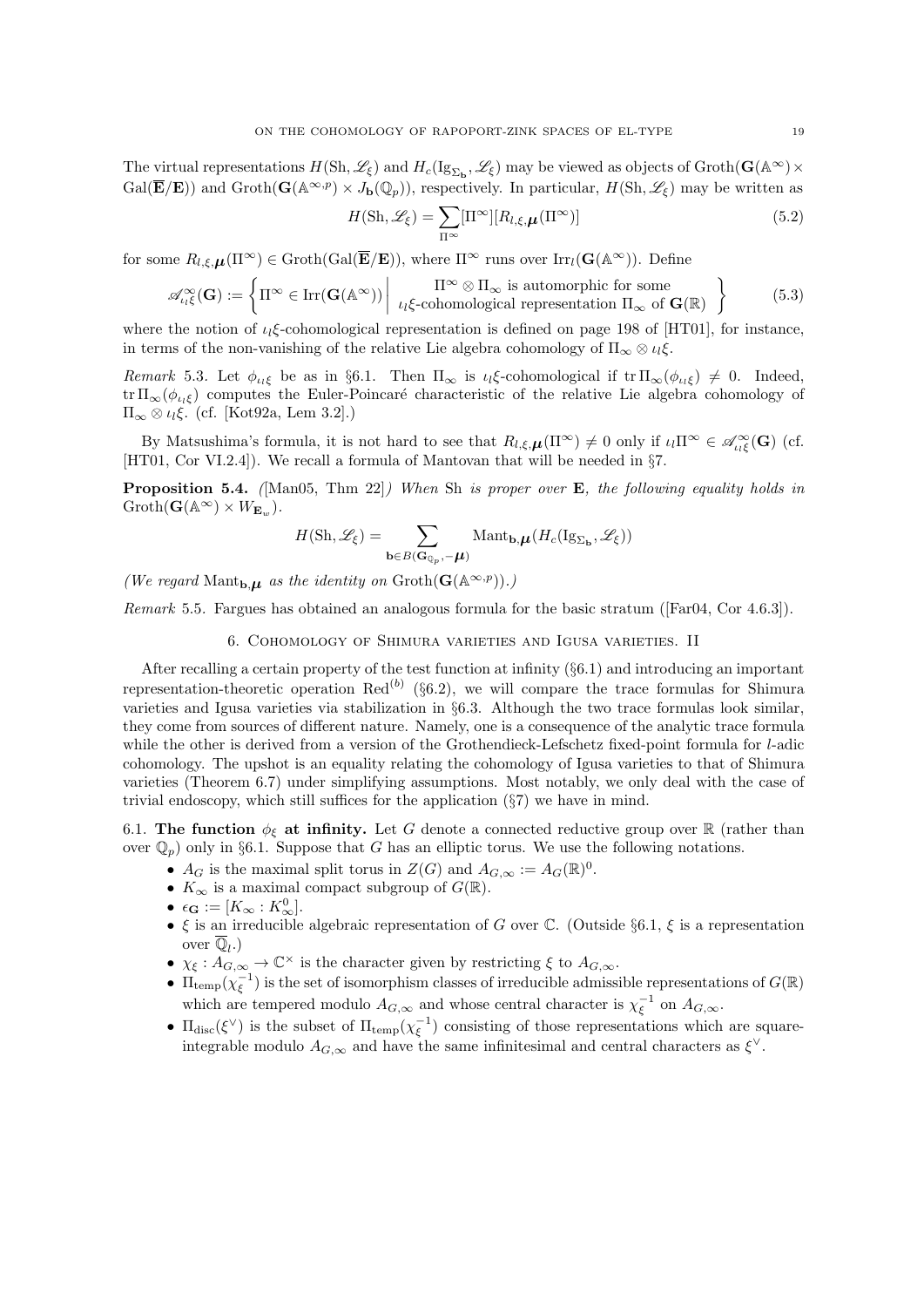• Let  $T$  be an elliptic torus of  $G$ . Define

$$
q(G) := \frac{1}{2} \dim(G(\mathbb{R})/K_{\infty}A_{G,\infty}), \qquad d(G) := |\ker(H^1(\mathbb{R},T) \to H^1(\mathbb{R},G))|.
$$

(Note that  $d(G)$  is independent of the choice of T.)

- When  $\gamma \in G(\mathbb{R})$  is elliptic semisimple, set  $I_{\gamma} := Z_G(\gamma)$  (which is connected since  $G^{\text{der}}$  is simply connected) and define  $q(I_{\gamma})$  and  $d(I_{\gamma})$  similarly as above. Denote by  $\overline{I}_{\gamma}$  a compactmod-center inner form of  $I_{\gamma}$ .
- Let  $\chi: A_{G,\infty} \to \mathbb{C}^{\times}$  be any continuous character. Define  $C_c^{\infty}(G(\mathbb{R}), \chi)$  to be the space of C-valued functions f on  $G(\mathbb{R})$  such that  $f(zg) = \chi(z)f(g)$  for every  $z \in A_{G,\infty}$  and  $g \in G(\mathbb{R})$ .

Let  $\phi_{\xi} \in C_c^{\infty}(G(\mathbb{R}), \chi_{\xi})$  be a function such that for any  $\pi \in \Pi_{\text{temp}}(\chi_{\xi}^{-1}),$ 

$$
\operatorname{tr} \pi(\phi_{\xi}) = \begin{cases} (-1)^{q(G)}, & \text{if } \pi \in \Pi_{\operatorname{disc}}(\xi^{\vee}) \\ 0, & \text{otherwise} \end{cases}
$$
(6.1)

The existence of  $\phi_{\xi}$  is guaranteed by [CD90, Prop 4, Cor] (cf. [Art89, Lem 3.1]). In fact,  $\phi_{\xi}$  may be taken as  $(-1)^{q(G)}$  times the sum of pseudo-coefficients for all  $\pi \in \Pi_{\text{disc}}(\xi^{\vee}).$ 

**Lemma 6.1.** If  $\gamma \in G(\mathbb{R})$  is elliptic semisimple then

$$
O_{\gamma}^{G(\mathbb{R})}(\phi_{\xi}) = \text{vol}(\overline{I}_{\gamma}(\mathbb{R})/A_{\overline{I}_{\gamma},\infty})^{-1}(-1)^{q(I_{\gamma})}d(I_{\gamma}) \cdot \text{tr}\,\xi(\gamma) \tag{6.2}
$$

$$
SO_{\gamma}^{G(\mathbb{R})}(\phi_{\xi}) = \text{vol}(\overline{I}_{\gamma}(\mathbb{R})/A_{\overline{I}_{\gamma},\infty})^{-1} \cdot e(I_{\infty}) \cdot d(G) \cdot \text{tr}\,\xi(\gamma) \tag{6.3}
$$

and otherwise  $SO_\gamma^{G(\mathbb{R})}(\phi_\xi) = O_\gamma^{G(\mathbb{R})}(\phi_\xi) = 0.$ 

Proof. The first formula and the last vanishing are implied by [Art89, Thm 5.1]. The second formula follows from the proof of [Kot92a, Lem 3.1], which is applicable not only to the groups considered in that article but also to our case. Alternatively,  $(6.3)$  can be deduced from  $(6.2)$  using the argument in the proof of [CL99, Thm A.1.1].

6.2. **Definition of** Red<sup>(b)</sup>. We return to the setting of section 5 and keep assumptions (A1) and (A2) from there. Let us make the following additional assumptions.

(B1)  $\mathbf{F} = \mathbf{F}^+ \mathbf{K}$  for the totally real field  $\mathbf{F}^+ = \mathbf{F}^{*-1}$  and an imaginary quadratic field **K**. (B2) The prime p is inert in  $\mathbf{F}^+$  and splits in **K**.

The embedding  $\mathbf{F} \stackrel{i}{\hookrightarrow} \overline{\mathbb{Q}}_p$  induces a place v of **F**. Then there is a natural isomorphism  $\mathbf{F}_{\mathbb{Q}_p} \simeq \mathbf{F}_v \times \mathbf{F}_{v^c}$ . Correspondingly we have a decomposition  $\mathbf{V}_{\mathbb{Q}_p} = \mathbf{V}_v \oplus \mathbf{V}_{v^c}$  such that  $\mathbf{V}_v$  (resp.  $\mathbf{V}_{v^c}$ ) is an  $\mathbf{F}_v$ -vector space of dimension  $n^2$ , as well as a decomposition  $\Lambda_0 = \Lambda_v \oplus \Lambda_{v^c}$ . We may choose an isomorphism  $\mathbf{B}_{\mathbb{Q}_p} \simeq M_n(\mathbf{F}_v) \times M_n(\mathbf{F}_{v^c})$  such that  $\Lambda_v$  and  $\Lambda_{v^c}$  are invariant under  $M_n(\mathcal{O}_{\mathbf{F}_v})$  and  $M_n(\mathcal{O}_{\mathbf{F}_v c})$ , respectively, and also that  $*$  is transported to the involution of  $M_n(\mathbf{F}_v) \times M_n(\mathbf{F}_{v^c})$  sending  $(a_v, a_{vc})$  to  $(a_{vc}^c, a_v^c)$ . Choose an idempotent  $\epsilon_v \in M_n(\mathcal{O}_{\mathbf{F}_v})$  such that  $\epsilon_v \Lambda_v$  is a free  $\mathcal{O}_{\mathbf{F}_v}$ -module of rank *n*. Set  $\epsilon_{v^c} := \epsilon_v^*$  and  $\epsilon := (\epsilon_v, \epsilon_{v^c})$ .

There is a natural  $\mathbb{Q}_p$ -embedding

$$
\mathbf{G}_{\mathbb{Q}_p} \hookrightarrow GL_1 \times R_{\mathbf{F}_v/\mathbb{Q}_p} GL_{\mathbf{F}_v}(\epsilon_v \mathbf{V}_v) \times R_{\mathbf{F}_v c/\mathbb{Q}_p} GL_{\mathbf{F}_v c}(\epsilon_{v^c} \mathbf{V}_{v^c}).
$$

The projection onto the first two components induces an isomorphism

$$
\mathbf{G}_{\mathbb{Q}_p} \xrightarrow{\sim} GL_1 \times R_{\mathbf{F}_v/\mathbb{Q}_p} GL_{\mathbf{F}_v}(\epsilon_v \mathbf{V}_v)
$$
\n(6.4)

There is a corresponding decomposition

$$
B(\mathbf{G}_{\mathbb{Q}_p}) \simeq B(GL_1) \times B(R_{\mathbf{F}_v/\mathbb{Q}_p} GL_{\mathbf{F}_v}(\epsilon_v \mathbf{V}_v)).
$$
\n(6.5)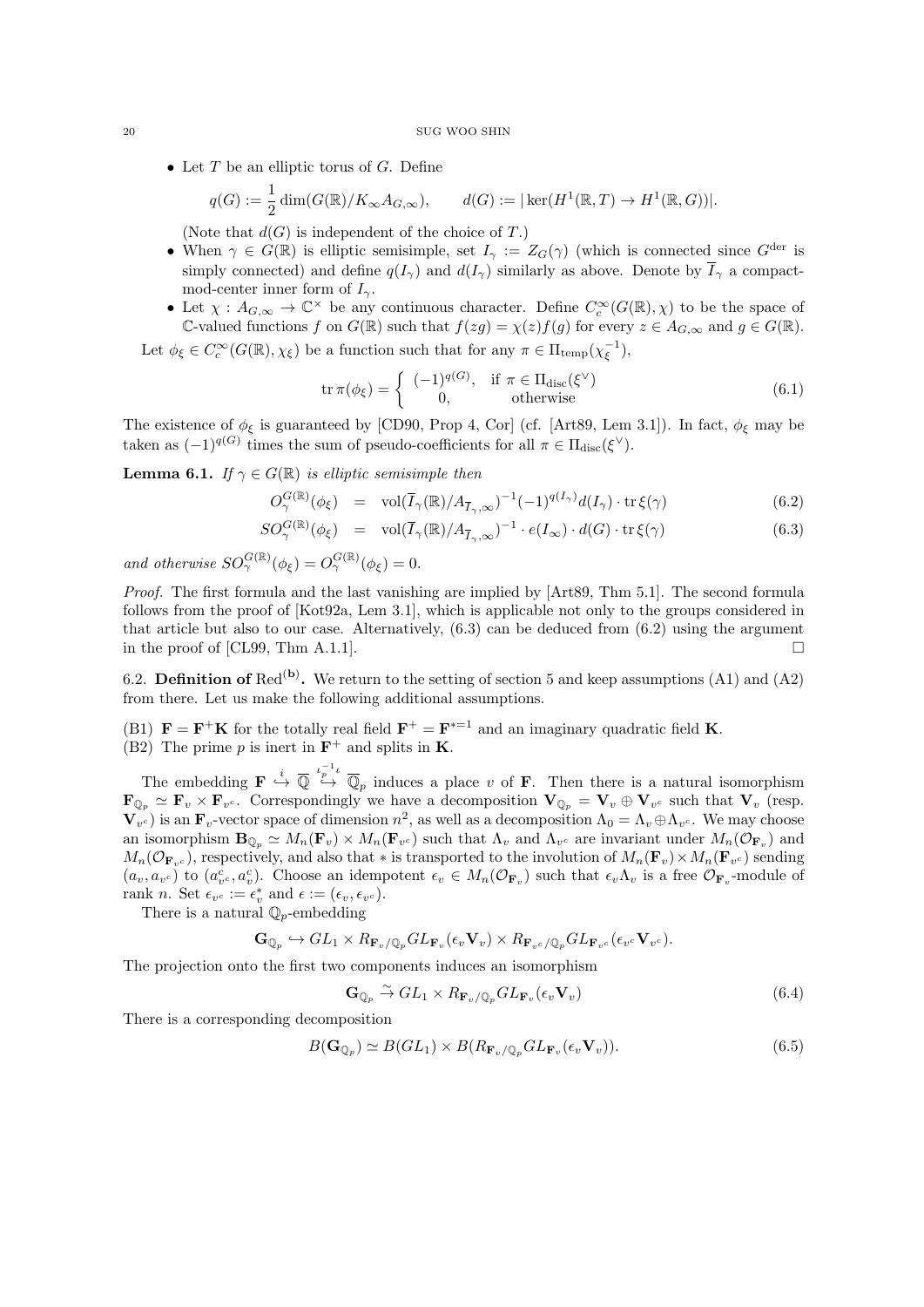Using  $(6.4)$  and  $(6.5)$  we write

$$
\mathbf{b}=(\mathbf{b}_0,\mathbf{b}_v), \quad \text{and} \quad \boldsymbol{\mu}=(\boldsymbol{\mu}_0,\boldsymbol{\mu}_v).
$$

Correspondingly, there are  $\mathbb{Q}_p$ -isomorphisms

$$
J_{\mathbf{b}} \stackrel{\sim}{\to} GL_1 \times J_{\mathbf{b}_v} \quad \text{and} \quad M_{\mathbf{b}} \stackrel{\sim}{\to} GL_1 \times M_{\mathbf{b}_v}
$$
 (6.6)

where  $M_{\bf b}$  is defined in [Shib, §3.2]. The  ${\bf F}_v$ -groups  $J_{\bf b_v}$  and  $M_{\bf b_v}$  are defined from  ${\bf b_v}$  as in §4.1.

The unramified Rapoport-Zink datum of PEL type  $(\mathbf{F}_{\mathbb{Q}_p}, *, \epsilon \mathbf{V}_{\mathbb{Q}_p}, \mathbf{b}, \iota_p^{-1} \boldsymbol{\mu}_h)$ , where  $\epsilon$  is defined above, gives rise to a tower of Rapoport-Zink spaces  $\{\mathcal{M}_{\mathbf{b},\mu,U}^{\text{rig}}\}$  for open compact subgroups U of  $\mathbf{G}(\mathbb{Q}_p)$  (see [RZ96, Ch 5], [Far04, Ch 2.3]) and  $\mathrm{Mant}_{\mathbf{b},\boldsymbol{\mu}}:\mathrm{Groth}(J_{\mathbf{b}}(\mathbb{Q}_p))\to \mathrm{Groth}(\mathbf{G}(\mathbb{Q}_p)\times W_{\mathbf{E}_w}),$ where the latter is defined exactly as in Definition 4.7. Set

$$
(F, V, \mu, b) := (\mathbf{F}_v, \epsilon_v \mathbf{V}_v, \boldsymbol{\mu}_v, \mathbf{b}_v).
$$

Then

$$
G = R_{\mathbf{F}_v/\mathbb{Q}_p} GL_{\mathbf{F}_v}(\epsilon_v \mathbf{V}_v), \quad J_b = J_{\mathbf{b}_v}, \qquad M_b = M_{\mathbf{b}_v}, \qquad E = \mathbf{E}_w.
$$

These are obvious except maybe the last one, whose proof is given at the end of this subsection. Note that  $e(J_b) = e(J_{\mathbf{b}_v}) = e(J_{\mathbf{b}})$ . We have an isomorphism

$$
\text{Mant}_{\mathbf{b},\iota_p^{-1}}\boldsymbol{\mu} = \text{Mant}_{\mathbf{b}_0,\boldsymbol{\mu}_0} \otimes \text{Mant}_{b,\mu} \tag{6.7}
$$

compatibly with (6.4) and (6.6) since there is a corresponding isomorphism on the level of Rapoport-Zink spaces (cf. [Far04, 2.3.7.1]).

Let  $N_b^{\rm op}$  denote the unipotent radical of  $P_b^{\rm op}$  (the opposite parabolic of  $P_b$ ). There is an unnormalized Jacquet module functor

$$
\operatorname{Jac}^G_{P_b^{\rm op}}:\operatorname{Groth}(G(\mathbb{Q}_p))\rightarrow\operatorname{Groth}(M_b(\mathbb{Q}_p))
$$

sending  $\pi \in \text{Irr}(G(\mathbb{Q}_p))$  to the  $N_b^{\text{op}}(\mathbb{Q}_p)$ -coinvariant of  $\pi|_{P_b^{\text{op}}(\mathbb{Q}_p)}$ . In light of the descriptions (4.6) and (4.7), define

$$
\mathrm{LJ}_{M_b,J_b}:\mathrm{Groth}(M_b(\mathbb{Q}_p))\to\mathrm{Groth}(J_b(\mathbb{Q}_p))
$$

using the map LJ of §2.2. Finally define

$$
\mathrm{Red}^{(b)}:=e(J_b)\cdot\mathrm{LJ}_{M_b,J_b}\circ\mathrm{Jac}^{G_{\mathrm{op}}}_{P_b}\quad\text{and}\quad \mathrm{Red}^{(\mathbf{b})}:=\mathrm{id}\otimes\mathrm{Red}^{(b)}
$$

where  $e(J_b) \in \{\pm 1\}$  is the Kottwitz sign for  $J_b$ .

**Lemma 6.2.** In the above setting, we have  $E = \mathbf{E}_w$  as subfields of  $\overline{\mathbb{Q}}_p$  (where  $\mathbf{E}_w$  embeds into  $\overline{\mathbb{Q}}_p$  by continuously extending the embedding  $\mathbf{E} \hookrightarrow \overline{\mathbb{Q}}_p$  given in the paragraph below Remark 5.2).

*Proof.* The above embedding  $\mathbf{E} \hookrightarrow \overline{\mathbb{Q}}_p$  factors through  $\overline{\mathbb{Q}}$  as follows.

$$
\mathbf{E} \hookrightarrow \overline{\mathbb{Q}} \stackrel{\iota}{\hookrightarrow} \mathbb{C} \stackrel{\iota_p^{-1}}{\cong} \overline{\mathbb{Q}}_p
$$

Let  $\alpha$  be the p-adic valuation on  $\overline{Q}$  induced by  $\iota_p^{-1}\iota$ . Recall that  $F \simeq \mathbf{F}_v$  and  $v|_{\mathbf{K}}$  is inert in **F**. Let  $u: \mathbf{K} \hookrightarrow \overline{\mathbb{Q}}$  be the map such that  $\iota_p^{-1} \iota u$  induces  $v|_{\mathbf{K}}$  on **K**. There is a bijection from  $\text{Hom}_{\mathbf{K},v|_{\mathbf{K}}}(\mathbf{F}, \overline{\mathbb{Q}})$ to  $\text{Hom}_{\mathbb{Q}_p}(F,\overline{\mathbb{Q}}_p)$  sending  $\tau$  to the unique continuous map  $F \hookrightarrow \overline{\mathbb{Q}}_p$  extending  $\iota_p^{-1}\iota\tau : \mathbf{F} \hookrightarrow \overline{\mathbb{Q}}_p$  (where F is identified with  $\mathbf{F}_v$ ). We have

$$
Gal(\overline{\mathbb{Q}}_p/E) = \{ \sigma \in Gal(\overline{\mathbb{Q}}_p/\mathbb{Q}_p) \mid p_{\sigma\tau} = p_{\sigma}, \forall \tau \in Hom_{\mathbb{Q}_p}(F, \overline{\mathbb{Q}}_p) \}
$$
  
\n
$$
= \{ \sigma \in Gal(\overline{\mathbb{Q}}/\mathbb{Q}) \mid \alpha \circ \sigma = \alpha, \ p_{\sigma\tau} = p_{\sigma}, \forall \tau \in Hom_{\mathbf{K}, v|_{\mathbf{K}}}(\mathbf{F}, \overline{\mathbb{Q}}) \}
$$
  
\n
$$
= \{ \sigma \in Gal(\overline{\mathbb{Q}}/\mathbf{E}) \mid \alpha \circ \sigma = \alpha, \}
$$
  
\n
$$
= Gal(\overline{\mathbb{Q}}_p/\mathbf{E}_w).
$$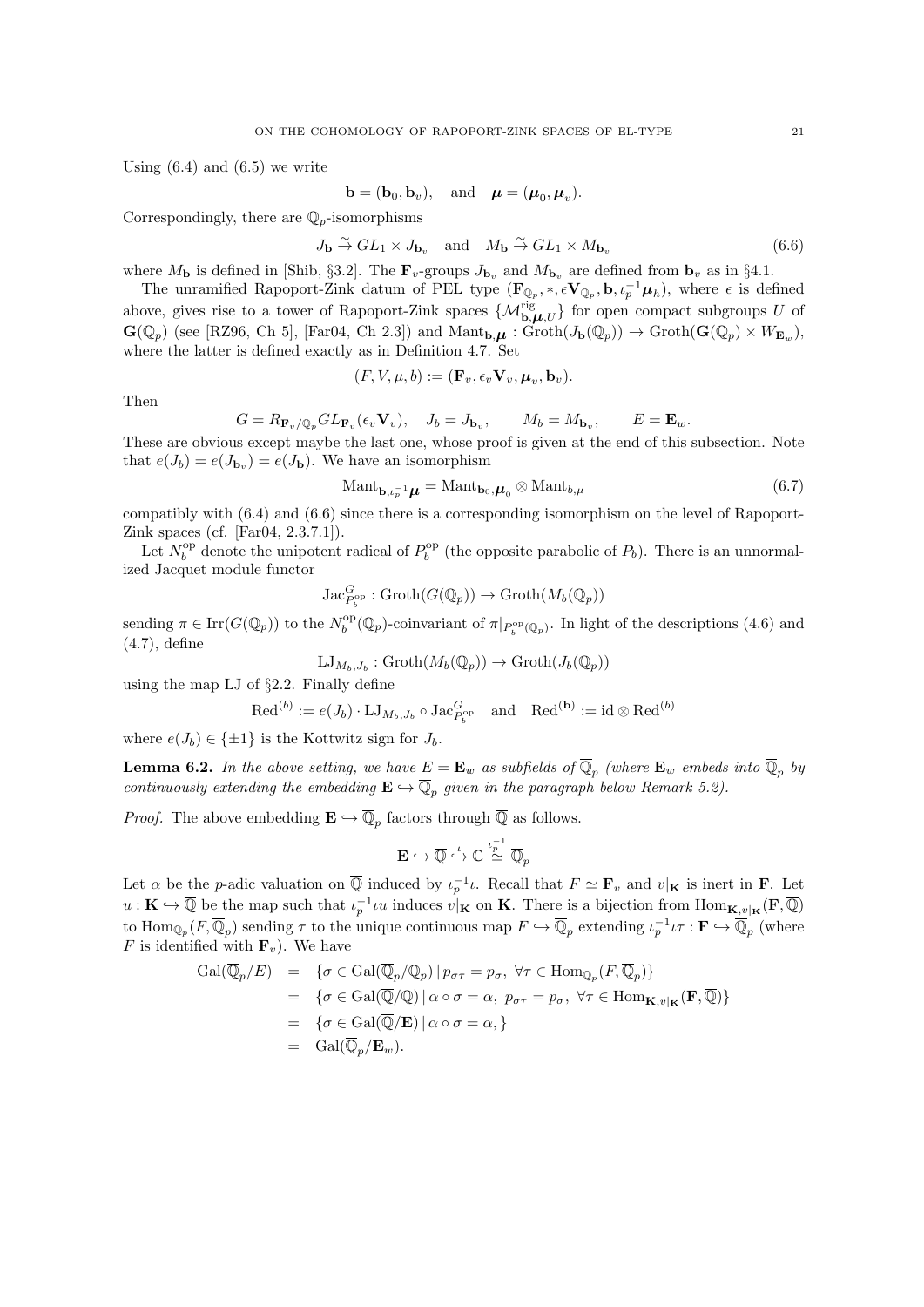$\Box$ 

6.3. Comparison of trace formulas. Continuing the discussion of §6.2, we compare the trace formulas for Shimura varieties and Igusa varieties. The upshot is Theorem 6.7, a simple relation between the cohomology spaces of Shimura varieties and Igusa varieties. Although (C3) of §5 allows us to avoid the full stabilization of the trace formulas (as was avoided in [Kot92a]), we decided to use the stable trace formulas, believing that such an approach is more conceptual and easier to extend to a more general case. The stabilization relies on the proof of the fundamental lemma and the Langlands-Shelstad transfer conjecture due to Ngô, Waldspurger and others. (See [Ngo] for instance.)

Let  $(H, s, \eta)$  be an elliptic endoscopic triple for **G** over Q ([Kot84, 7.4]). As usual,  $\tau(H)$  stands for the Tamagawa number for H (see [Kot88] for instance). For a test function  $f^H$  in  $C_c^{\infty}(H(\mathbb{A}^{\infty}))\otimes$  $C_c^{\infty}(H(\mathbb{R}), \chi_H)$ , define

$$
ST_e^H(f^H) := \sum_{\gamma_H} \tau(H) \cdot SO_{\gamma_H}^{H(\mathbb{A})}(f^H)
$$
\n(6.8)

where  $\gamma_H$  runs over a set of representatives for stable elliptic conjugacy classes in  $H(\mathbb{Q})$ . (The subscript in  $ST_e^H$  stands for "elliptic".) Note that every H as above has a simply connected derived subgroup.

Fix a quasi-split inner form  $G^*$  of G over Q. If G is quasi-split over  $\mathbb{Q}_v$  (in particular if  $v = p$ ), there is an isomorphism  $\mathbf{G}_{\mathbb{Q}_v} \simeq \mathbf{G}_{\mathbb{Q}_v}^*$  canonical up to  $\mathbf{G}(\overline{\mathbb{Q}}_v)$ -conjugacy. We fix such an isomorphism. There is a unique (up to isomorphism) elliptic endoscopic triple  $(H, s, \eta)$  such that  $H \simeq \mathbf{G}^*$ . For each finite place v of  $\mathbb{Q}$ , let  $\phi_v \in C_c^{\infty}(\mathbf{G}(\mathbb{Q}_v))$ . The transfer  $\phi_v^* \in C_c^{\infty}(\mathbf{G}^*(\mathbb{Q}_v))$  of  $\phi_v$  is defined as follows. If **G** is quasi-split over  $\mathbb{Q}_v$  then put  $\phi_v^* := \phi_v$ . This is the case at all but finitely many places. Otherwise,  $\phi_v^*$  is given by the relation

$$
SO_{\gamma_v^*}(\phi_v^*) = e(\mathbf{G}_{\mathbb{Q}_v}) \cdot SO_{\gamma_v}(\phi_v)
$$
\n(6.9)

for every semisimple  $\gamma_v^* \in \mathbf{G}^*(\mathbb{Q}_v)$ , where  $\gamma_v \in \mathbf{G}(\mathbb{Q}_v)$  is the transfer of  $\gamma_v^*$  if it exists (then it is unique up to stable conjugacy), and the right hand side is viewed as zero if such an element  $\gamma_v$  does not exist. As usual, compatible measures are used in (6.9) and  $e(\mathbf{G}_{\mathbb{Q}_v})$  is the Kottwitz sign. Note that  $e(\mathbf{G}_{\mathbb{Q}_v})$ may be viewed as the transfer factor. (Since the product of  $e(G_{\mathbb{Q}_v})$  over all places v of  $\mathbb Q$  is 1 by [Kot83, p.297], the product formula of [LS87, 6.4] is satisfied for our transfer factors. One could work with a different constant as the transfer factor at each place as long as the product formula holds.) The transfer  $\phi_{\xi}^* \in C_c^{\infty}(\mathbf{G}^*(\mathbb{R}), \chi_{\xi})$  of  $\phi_{\xi}$  is defined by the same formula as (6.9). (We treated  $\phi_{\xi}^*$ separately only for the notational problem, as  $\phi_{\xi}^{*}$  is compactly supported modulo  $A_{\mathbf{G}_{\mathbb{R}}^{*},\infty} = A_{\mathbf{G}_{\mathbb{R}},\infty}$ . The definition of  $\phi_v^*$  extends to the adelic setting in the evident manner.

**Proposition 6.3.** For any function  $\phi^{\infty} \in C_c^{\infty}(\mathbf{G}(\mathbb{A}^{\infty}))$ ,  $\mathrm{tr}\left(\phi^{\infty}|\iota_{l}H(\mathrm{Sh},\mathscr{L}_{\xi})\right)=\epsilon_{\mathbf{G}}\cdot|\ker^{1}(\mathbb{Q},\mathbf{G})|\cdot ST_{e}^{\mathbf{G}^{*}}((\phi^{*})^{\infty}\phi_{\xi}^{*}).$ 

Remark 6.4. The above proposition works for any  $G$  arising from a PEL datum as long as  $G$  is anisotropic modulo center over  $\mathbb Q$ . When **G** is not anisotropic modulo center over  $\mathbb Q$ , an analogous stable trace formula is still available but has to include more than the elliptic part. It is worked out in an unpublished manuscript of Kottwitz ([Kot]).

Proof. By theorem 6.1 of [Art89] along with remark 3 to the theorem (the latter explains the appearance of  $\epsilon_{\mathbf{G}}$ ),

$$
\operatorname{tr}\left(\phi^{\infty}|\iota_{l}H(\mathrm{Sh},\mathscr{L}_{\xi})\right) = \epsilon_{\mathbf{G}} \cdot |\ker^{1}(\mathbb{Q},\mathbf{G})| \sum_{\gamma \in \mathbf{G}(\mathbb{Q})/\sim} O_{\gamma}^{\mathbf{G}(\mathbb{A}^{\infty})}(\phi) \cdot O_{\gamma}^{\mathbf{G}(\mathbb{R})}(\phi_{\xi})
$$
(6.10)

where  $\gamma$  runs over semisimple conjugacy classes in  $\mathbf{G}(\mathbb{Q})$  which are elliptic over R. The factor  $|\ker^1(\mathbb{Q}, G)|$  shows up since our moduli Shimura variety is the disjoint union of  $|\ker^1(\mathbb{Q}, G)|$ -copies of the canonical model of Shimura ([Del71]). See [Kot92b, §8] for explanation.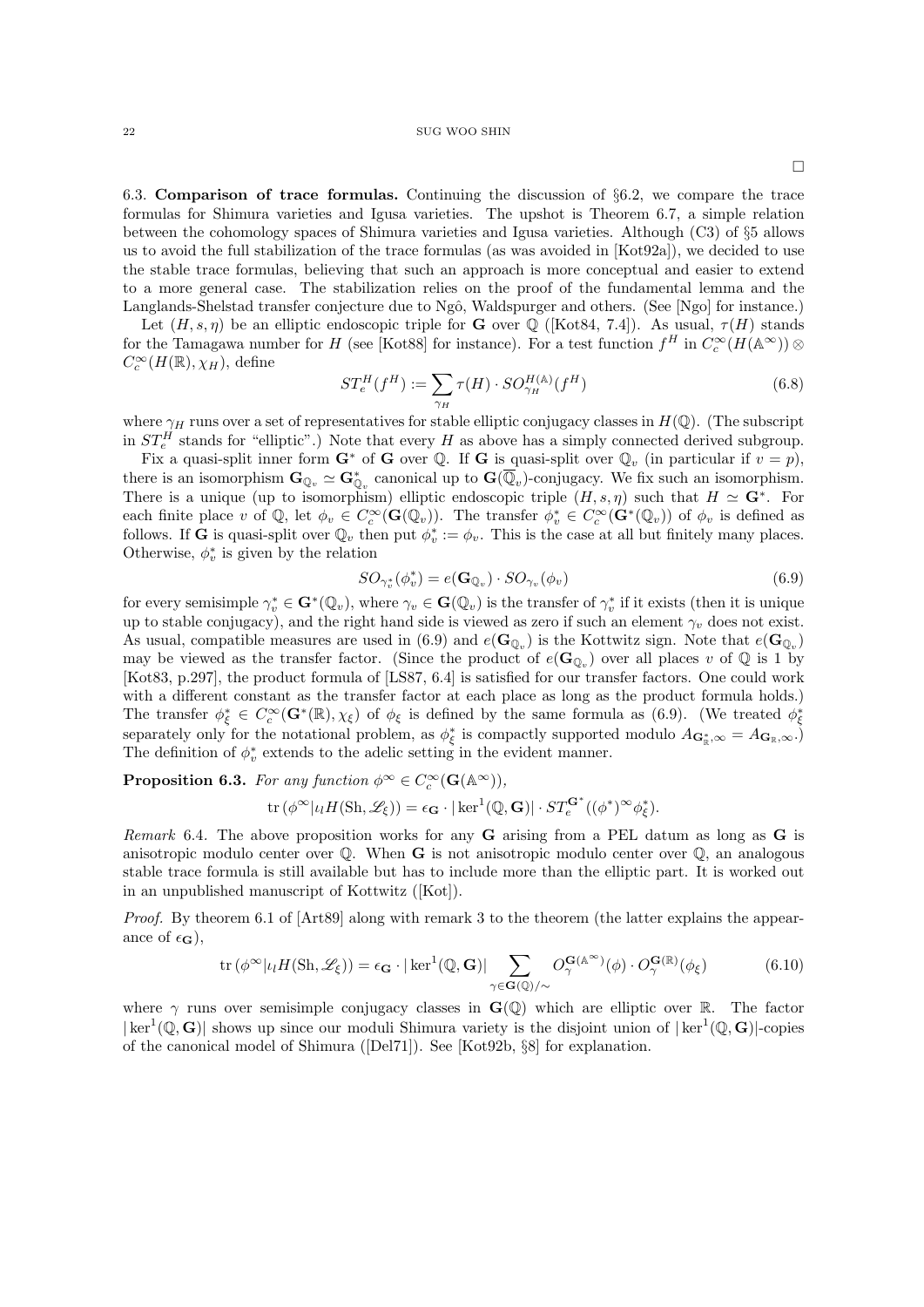By the proof of [Kot86, Thm 9.6], (6.10) is stabilized as

$$
\operatorname{tr}\left(\phi^{\infty}|\iota_{l}H(\mathrm{Sh},\mathscr{L}_{\xi})\right)=\epsilon_{\mathbf{G}}\cdot|\ker^{1}(\mathbb{Q},\mathbf{G})|\sum_{(H,s,\eta)}\iota(\mathbf{G},H)ST_{e}^{H}(f^{H})
$$

where the sum runs over the isomorphism classes of elliptic endoscopic triples for **G**. Note that the above stabilization is unconditional thanks to the proof of the fundamental lemma. We claim that the summand vanishes unless  $H \simeq \mathbf{G}^*$ . Indeed, in situation of lemma 9.7 of [Kot86], every  $\kappa$  is trivial by (C3) of §5. It is clear from the proof of that lemma that the trivial  $\kappa$  corresponds to  $H \simeq \mathbf{G}^*$ under the bijection of lemma 9.7 of Kottwitz. In light of the characterization of  $f^H$  in paragraph 5.4 of [Kot86], the stable orbital integral of  $f^H$  must vanish on every  $(G, H)$ -regular semisimple element of  $H(\mathbb{A})$ . Thus the claim is proved.

In case  $H = \mathbf{G}^*$ , the function  $f^{\mathbf{G}^*}$  is by definition a transfer of  $\phi^{\infty} \phi_{\xi}$  to  $\mathbf{G}^*$ , so we may take  $f^{\mathbf{G}^*} = (\phi^*)^{\infty} \phi_{\xi}^*$ . The proposition follows.

 $\Box$ 

Our next task is to obtain an analogue of Proposition 6.3 for the cohomology of Igusa varieties, starting from the stabilization of the counting-point formula for Igusa varieties ([Shib, Thm 7.2]). Choose any acceptable function  $\phi^{\infty,p} \times \phi'_p$  in  $C_c^{\infty}(\mathbf{G}(\mathbb{A}^{\infty,p}) \times J_{\mathbf{b}}(\mathbb{Q}_p))$  in the sense of [Shi09, Def 6.2]. We already defined  $(\phi^*)^{\infty,p}$ , which is a transfer of  $\phi^{\infty,p}$ . Set

$$
\widetilde{\phi}_p^* := h_p^{\mathbf{G}^*} \in C_c^{\infty}(\mathbf{G}(\mathbb{Q}_p)) \quad \text{and} \quad \widetilde{\phi}_\infty^* := h_\infty^{\mathbf{G}^*} \in C_c^{\infty}(\mathbf{G}^*(\mathbb{R}), \chi_{\xi})
$$

where  $h_p^{\mathbf{G}^*}$  and  $h_\infty^{\mathbf{G}^*}$  are the functions in §6.3 and §5.2 of [Shib]. (The explicit construction of  $h_\infty^{\mathbf{G}^*}$ is due to Kottwitz.) Note that  $h_p^{\mathbf{G}^*}$  and  $h_\infty^{\mathbf{G}^*}$  depend on  $\phi'_p$  and  $\xi$ , respectively. Recall from [Kot90, (7.4)] that for any elliptic element  $\gamma^* \in \mathbf{G}^*(\mathbb{R}),$ 

$$
SO_{\gamma^*}^{\mathbf{G}^*(\mathbb{R})}(\widetilde{\phi}_{\infty}^*) = \begin{cases} \text{vol}(\overline{I}_{\gamma^*}(\mathbb{R})/A_{\overline{I}_{\gamma^*},\infty})^{-1} \cdot e(\overline{I}_{\gamma^*}) \cdot e(\mathbf{G}_{\mathbb{R}}) \cdot \text{tr}\,\xi(\gamma^*) & \text{if } \gamma^* \text{ is elliptic,} \\ 0 & \text{otherwise.} \end{cases} \tag{6.11}
$$

Note that  $e(G_{\mathbb{R}})$  plays the role of transfer factor at  $\infty$ . The following property of  $\phi_p^*$  will be of importance.

**Lemma 6.5.** For every  $\pi \in \text{Irr}(\mathbf{G}(\mathbb{Q}_n))$ ,

$$
\operatorname{tr}\left(\operatorname{Red}^{(\mathbf{b})}(\pi)\right)(\phi'_p) = \operatorname{tr}\pi(\widetilde{\phi}_p^*).
$$
\n(6.12)

*Proof.* This is proved precisely as the case  $\vec{n} = (n)$  of [Shic, Lem 5.10], which occurs when the endoscopic group H equals  $\mathbf{G}^*$ . Note that our  $\phi_p^*$  is the same as the function  $\phi_{\text{Ig},p}^{\vec{n}}$  of that paper if  $\vec{n} = (n).$ 

**Proposition 6.6.** Let  $\phi^{\infty,p}\phi'_p \in C_c^{\infty}(\mathbf{G}(\mathbb{A}^{\infty,p}) \times J_{\mathbf{b}}(\mathbb{Q}_p))$  be any acceptable function. Then

$$
\mathrm{tr}\,(\phi^{\infty,p}\phi_p'| \iota_lH_c(\mathrm{Ig}_{\Sigma_b},\mathscr{L}_\xi))=|\ker^1(\mathbb{Q},\mathbf{G})|\cdot d(\mathbf{G}_\mathbb{R})^{-1}\cdot ST_e^{\mathbf{G}^*}((\phi^*)^{\infty,p}\widetilde{\phi}_p^*\phi_\xi^*).
$$

Proof. Theorem 7.2 of [Shib] says that

$$
\text{tr}\left(\phi^{\infty,p}\phi_p'|_{\mathcal{U}}H_c(\text{Ig}_{\Sigma_b},\mathscr{L}_{\xi})\right) = |\ker^1(\mathbb{Q},\mathbf{G})| \sum_{(H,s,\eta)} \iota(\mathbf{G},H)ST_e^H(h^H).
$$

The summand vanishes unless  $H \simeq \mathbf{G}^*$  by lemma 7.1 of [Shib]. Indeed, in the notation of that lemma, (C3) of §5 implies that  $(H, s, \eta, \gamma_H) \notin \mathcal{EQ}^{\text{ell}}(\mathbf{G})$  unless  $H \simeq \mathbf{G}^*$ . (As in the proof of Proposition 6.3, this may be interpreted as the fact that the quadruple  $(H, s, \eta, \gamma_H)$  satisfying  $H \simeq \mathbf{G}^*$  does not arise as the transfer of any (elliptic) conjugacy class of  $\mathbf{G}(\mathbb{Q})$  if  $\kappa$  is trivial.) Thus we have

$$
\mathrm{tr}\,(\phi^{\infty,p}\phi_p'| \iota_l H_c(\mathrm{Ig}_{\Sigma_b},\mathscr{L}_\xi))=|\ker^1(\mathbb{Q},\mathbf{G})|\cdot ST_e^{\mathbf{G}^*}((\phi^*)^{\infty,p}\widetilde{\phi}_p^*\widetilde{\phi}_\infty^*).
$$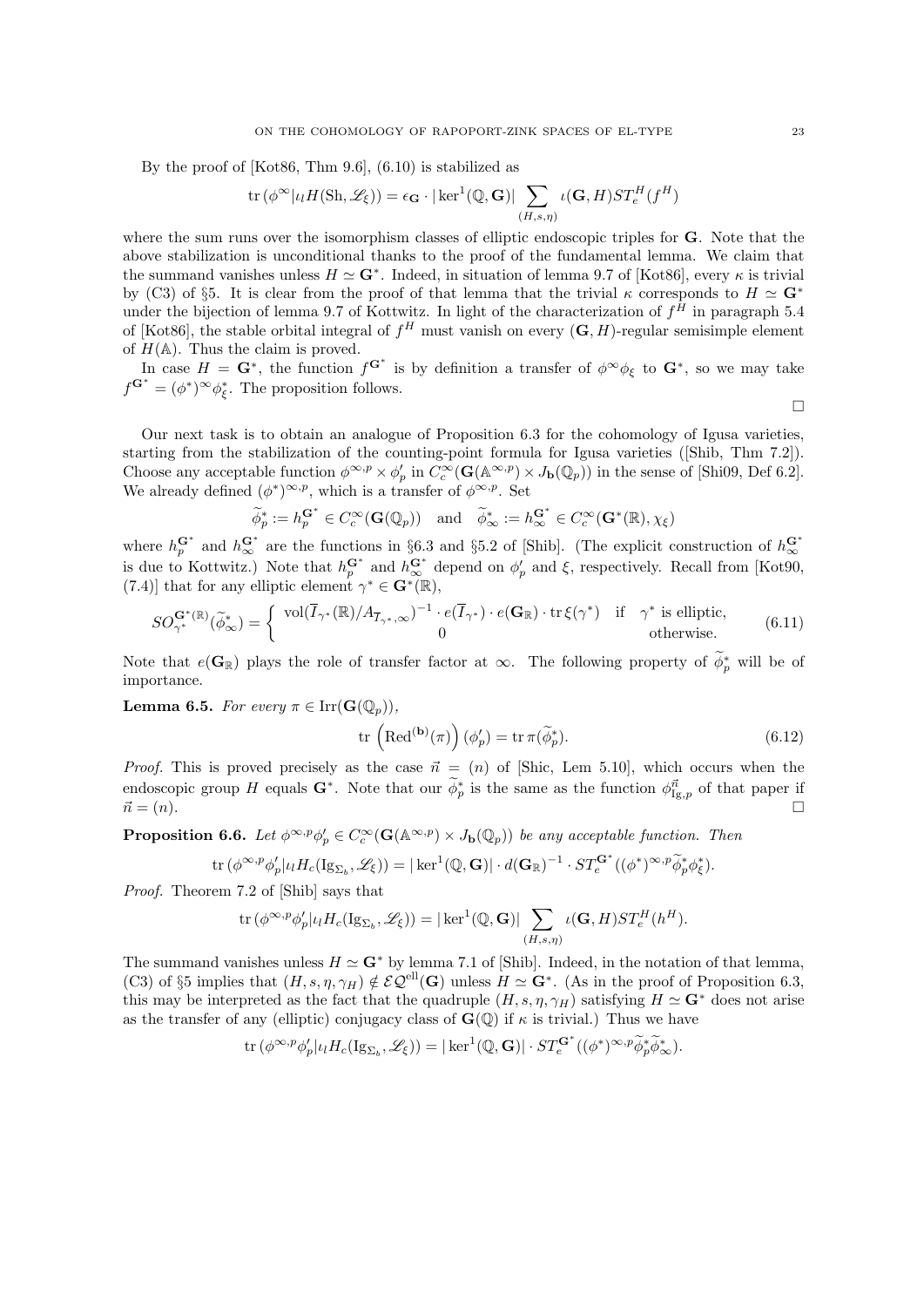The proof is finished by comparing (6.11) and Lemma 6.1 in light of the transfer identity (6.9).  $\square$ 

**Theorem 6.7.** Under assumptions  $(A1)$ - $(A2)$  and  $(B1)$ - $(B2)$  on the PEL datum, the following holds in  $\operatorname{Groth}(\mathbf{G}(\mathbb{A}^{\infty,p}) \times J_{\mathbf{b}}(\mathbb{Q}_p)).$ 

$$
[\text{Red}^{(\mathbf{b})}(H(\text{Sh},\mathscr{L}_{\xi}))] = \epsilon_{\mathbf{G}} \cdot d(\mathbf{G}_{\mathbb{R}}) \cdot [H_c(\text{Ig}_{\Sigma_{\mathbf{b}}},\mathscr{L}_{\xi})]
$$

*Proof.* Proposition 6.3, Proposition 6.6 and Lemma 6.5 imply that for any acceptable function  $\phi^{\infty,p}\phi'_p$ ,

$$
\epsilon_{\mathbf{G}} \cdot d(\mathbf{G}_{\mathbb{R}}) \cdot \operatorname{tr} (\phi^{\infty, p} \phi'_p | \iota_l H_c(\mathrm{Ig}_{\Sigma_{\mathbf{b}}}, \mathscr{L}_{\xi})) = \operatorname{tr} (\phi^{\infty, p} \widetilde{\phi}_p^* | \iota_l H(\mathrm{Sh}, \mathscr{L}_{\xi}))
$$
  
= 
$$
\operatorname{tr} (\phi^{\infty, p} \phi'_p | \iota_l \mathrm{Red}^{(\mathbf{b})} (H(\mathrm{Sh}, \mathscr{L}_{\xi}))).
$$

Now we use lemma 6.4 of [Shi09] to conclude.  $\square$ 

Remark 6.8. We can be explicit about the constants  $\epsilon_{\mathbf{G}}$  and  $d(\mathbf{G}_{\mathbb{R}})$ . Recall the definition of  $(p_{\tau}, q_{\tau})$ from §5. By an easy computation  $\epsilon_{\mathbf{G}} = 1$  unless  $p_{\tau} = q_{\tau}$  for every  $\tau \in \Phi$  in which case  $\epsilon_{\mathbf{G}} = 2$ . (Recall  $\epsilon_{\mathbf{G}} = [K_{\infty}: K_{\infty}^0]$  where  $K_{\infty}$  is a maximal compact subgroup of  $\mathbf{G}(\mathbb{R})$ . The group  $K_{\infty}^0$  is the preimage of  $\mathbb{R}_{>0}^{\times}$  in  $K_{\infty}$  under the map  $\mathbf{G}(\mathbb{R}) \to \mathbb{G}_m(\mathbb{R}) = \mathbb{R}^{\times}$  sending  $(\delta, g)$  to g. If  $p_{\tau} \neq q_{\tau}$  for some  $\tau \in \Phi$ then  $K_{\infty} = K_{\infty}^0$ . Otherwise the image of  $K_{\infty}$  in  $\mathbb{R}^{\times}$  is  $\mathbb{R}^{\times}$  and  $[K_{\infty} : K_{\infty}^0] = 2$ .) In both cases

$$
\epsilon_{\mathbf{G}} \cdot d(\mathbf{G}_{\mathbb{R}}) = \prod_{\tau \in \Phi} {p_{\tau} + q_{\tau} \choose p_{\tau}}.
$$

Of course, the values of  $\epsilon_{\mathbf{G}}$  and  $d(\mathbf{G}_{\mathbb{R}})$  do not depend on the choice of the CM-type  $\Phi$  for **F**.

Remark 6.9. Theorem 6.7 may be viewed as an extension of theorem V.5.4 of [HT01], which deals with only those pairs  $(p_\tau, q_\tau)$  such that  $(p_\tau, q_\tau)$  equals  $(1, n-1)$  for one  $\tau$  and  $(0, n)$  for all other  $\tau \in \Phi$ . However our result relies on the assumption that the PEL datum is unramified. Such an assumption was unnecessary in [HT01].

We end with a variant of Lemma 6.5 which will be used in §8.1.

**Lemma 6.10.** Let  $f' \in C_c^{\infty}(J_b(\mathbb{Q}_p))$ . Then there exists  $f \in C_c^{\infty}(G(\mathbb{Q}_p))$  such that for every  $\pi \in$  $\mathrm{Groth}(G(\mathbb{Q}_p)),$ 

$$
\mathrm{tr}\,\left(\mathrm{Red}^{(b)}(\pi)\right)(f')=\mathrm{tr}\,\pi(f).
$$

*Proof.* Recall from §6.2 that  $\mathbf{G}(\mathbb{Q}_p) \simeq \mathbb{Q}_p^{\times} \times G(\mathbb{Q}_p)$  and  $J_{\mathbf{b}}(\mathbb{Q}_p) \simeq \mathbb{Q}_p^{\times} \times J_b(\mathbb{Q}_p)$ . The lemma is proved by the same method used to prove Lemma 6.5. (One only has to disregard the  $\mathbb{Q}_p^{\times}$ -factor.)

6.4. Description via the local Langlands correspondence. The dual group of  $\mathbf{G}_{\mathbb{Q}_p}$  may be described as

$$
\widehat{\mathbf{G}_{\mathbb{Q}_p}} \simeq \widehat{GL}_1 \times \widehat{G} \simeq GL_1(\mathbb{C}) \times \prod_{\tau \in \text{Hom}_{\mathbb{Q}_p}(F,\overline{\mathbb{Q}}_p)} GL_n(\mathbb{C}).
$$
\n(6.13)

The L-group  ${}^L\mathbf{G}_{\mathbb{Q}_p} := \widehat{\mathbf{G}_{\mathbb{Q}_p}} \rtimes W_{\mathbb{Q}_p}$  is given by the rule

$$
w(g_0, (g_\tau))w^{-1} = (g_0, (g'_\tau)),
$$
 where  $g'_\tau = g_{w^{-1}\tau}$ 

for every  $w \in W_{\mathbb{Q}_p}$  and  $(g_0, (g_\tau)) \in \widehat{\mathbb{G}_{\mathbb{Q}_p}}$ . Likewise <sup>L</sup>G is defined, by ignoring the  $GL_1(\mathbb{C})$ -factor.

Recall from §6.2 the identification that  $\mu = (\mu_0, \mu_v) = (\mu_0, \mu)$ . We can associate to  $\mu$  a finite dimensional representation  $r_{\mu}$  of  ${}^{L}G_{E} = \hat{G} \rtimes W_{E}$  as in [Lan79, p.238]. In particular, the restriction of  $r_{\mu}$  to  $\widehat{G}$  has highest weight  $\mu$ . A representation  $r_{\mu}$  of  ${}^L G_E$  (resp.  $r_{\mu}$  of  ${}^L (GL_1)_{\mathbb{Q}_p}$ ) is defined analogously.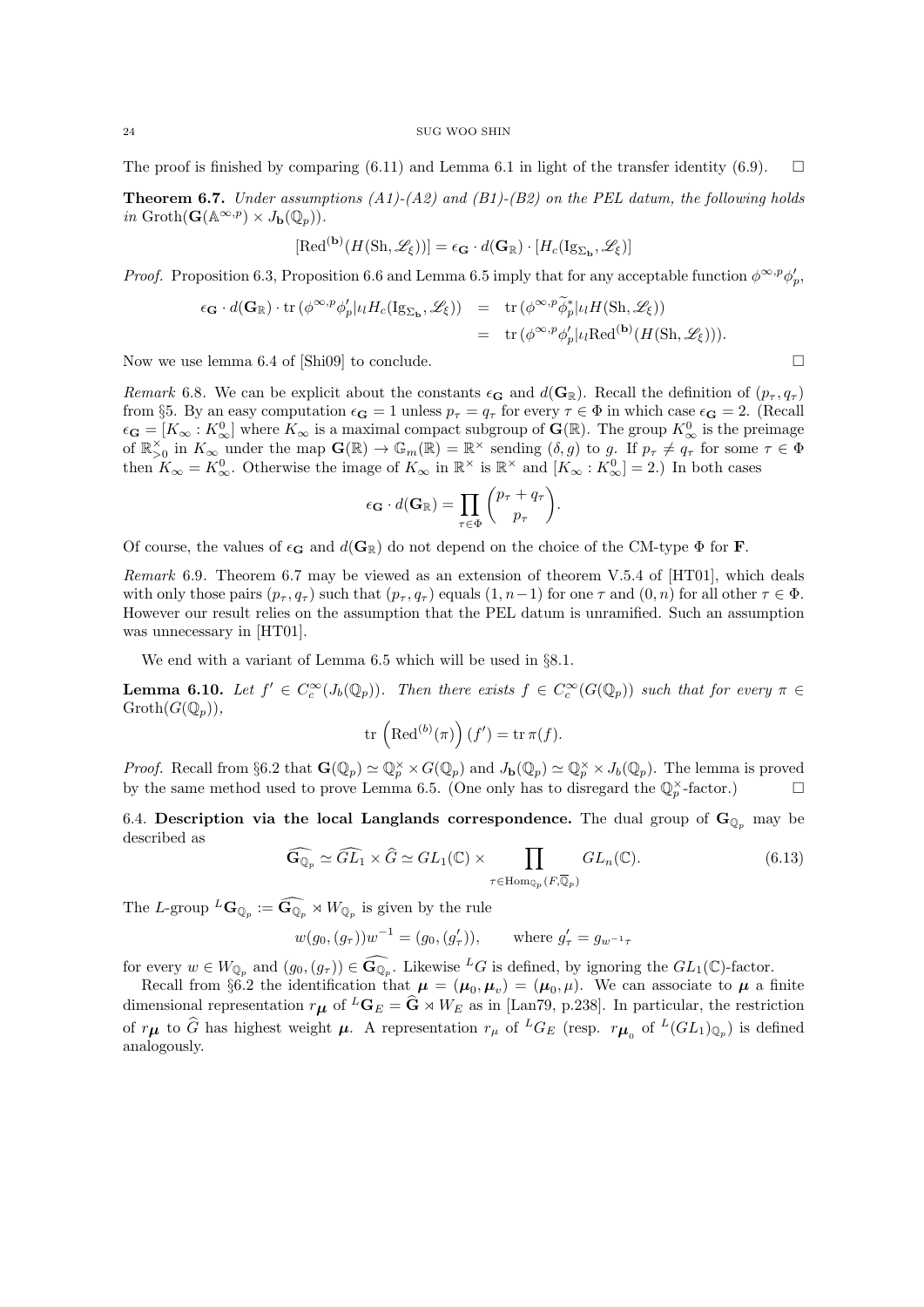We can be explicit about  $r_{\mu_0}$ ,  $r_{\mu}$  and  $r_{\mu}$ . The one-dimensional representation  $r_{\mu_0}$  is given by  $r_{\mu_0}(g, w) = g^{-1}$ . If  $(\text{Std})_a$  denotes the standard representation of  $GL_a$   $(a \in \mathbb{Z}_{>0})$  then

$$
r_{\mu}|_{\widehat{G}} = \otimes_{\tau} \left( \bigwedge^{p_{\tau}} (\text{Std})_{n}^{\vee} \right), \qquad r_{\boldsymbol{\mu}}|_{\widehat{\mathbf{G}_{\mathbb{Q}_p}}} = (\text{Std})_{1}^{-1} \otimes r_{\mu}|_{\widehat{G}}
$$

and for  $w \in W_E$ ,  $r\mu(1 \times w)$  sends  $(v_0, (v_\tau))$  to  $(v_0, (v'_\tau))$  with  $v'_\tau = v_{w^{-1}\tau}$ , where  $v_\tau \in \wedge^{p_\tau}(\text{Std})_n^{p_\tau}$ . This is well-defined since  $p_{w^{-1}\tau} = p_\tau$  for every  $w \in W_E$ . To define  $r_\mu(1 \times w)$  for  $w \in W_E$ , we simply ignore  $v_0$  from the description of  $r_{\mu}(1 \times w)$ .

Suppose that a prime q splits in **K** as  $q = xx^c$ . In analogy with (6.4), there is an isomorphism  $\mathbf{G}(\mathbb{Q}_q) \simeq \mathbb{Q}_q^{\times} \times \prod_{y|x} GL_n(\mathbf{F}_y)$ . For  $\Pi^{\infty} \in \text{Irr}(\mathbf{G}(\mathbb{A}^{\infty}))$ , its q-component will be written as

$$
\Pi_q = \Pi_{q,0} \otimes \left(\bigotimes_{y|x} \Pi_y\right).
$$

In particular, when  $q = p$ , we write  $\Pi_p = \Pi_{p,0} \otimes \Pi_v$ .

We need to define

$$
LL(\Pi_{p,0}): W_{\mathbb{Q}_p} \to {}^LGL_1, \quad LL(\Pi_v): W_{\mathbb{Q}_p} \to {}^LG, \quad LL(\Pi_p): W_{\mathbb{Q}_p} \to {}^L\mathbf{G}_{\mathbb{Q}_p} \tag{6.14}
$$

(up to isomorphism) which may be thought of as the images of  $\Pi_{p,0}$ ,  $\Pi_{v}$  and  $\Pi_{p}$  under the semisimple Langlands map. The objects of (6.14) may be identified with the continuous cohomology classes in  $H^1(W_{\mathbb{Q}_p}, \widehat{GL}_1)$ ,  $H^1(W_{\mathbb{Q}_p}, \widehat{G})$  and  $H^1(W_{\mathbb{Q}_p}, \widehat{\mathbf{G}}_{\mathbb{Q}_p})$ , respectively. Define  $LL(\Pi_{p,0})$  as the character  $W_{\mathbb{Q}_p} \to \mathbb{C}^{\times}$  given as  $\Pi_{p,0} \circ \text{Art}_{\mathbb{Q}_p}^{-1}$  where  $\text{Art}_{\mathbb{Q}_p} : \mathbb{Q}_p^{\times} \stackrel{\sim}{\to} W_{\mathbb{Q}_p}^{\text{ab}}$  is the local Artin map matching  $p \in \mathbb{Q}_p^{\times}$ with a lift of the geometric Frobenius. Noting that

$$
H^1(W_{\mathbb{Q}_p}, \widehat{G}) = H^1(W_{\mathbb{Q}_p}, \mathrm{Ind}_{W_F}^{W_{\mathbb{Q}_p}} GL_n(\mathbb{C})) = H^1(W_F, GL_n(\mathbb{C})) = \mathrm{Hom}(W_F, GL_n(\mathbb{C})),
$$

we define  $LL(\Pi_v)$  so that its image in  $\text{Hom}(W_F, GL_n(\mathbb{C}))$  corresponds to  $\Pi_v \in \text{Irr}(G(\mathbb{Q}_p)) = \text{Irr}(GL_n(F))$ via the semisimplification of the local Langlands map ([HT01, p.2]). Finally  $LL(\Pi_p)$  is the image of  $(LL(\Pi_{p,0}), LL(\Pi_v))$  via

$$
H^1(W_{\mathbb{Q}_p}, \widehat{\mathbf{G}_{\mathbb{Q}_p}}) \simeq H^1(W_{\mathbb{Q}_p}, \widehat{GL_1}) \times H^1(W_{\mathbb{Q}_p}, \widehat{G})
$$

induced from (6.13).

Let us mention the *l*-adic analogue of the previous discussion. The dual groups and  $L$ -groups may be defined by taking  $\overline{\mathbb{Q}}_l$ -points (rather than C-points). Denote them by  $\widehat{G}(\overline{\mathbb{Q}}_l)$ ,  $^L G(\overline{\mathbb{Q}}_l)$ , and so on. (In particular <sup>L</sup>G and <sup>L</sup>G( $\overline{\mathbb{Q}}_l$ ) may be identified via  $\iota_l$  if topology is disregarded.) We can define  $r_{\mu_0}$ ,  $r_{\mu}$  and  $r_{\mu}$  as *l*-adic representations (rather than complex representations) of  ${}^LGL_1(\overline{\mathbb{Q}}_l)$ ,  ${}^LG(\overline{\mathbb{Q}}_l)$  and  ${}^L\textbf{G}_{\mathbb{Q}_p}(\overline{\mathbb{Q}}_l)$ , respectively, in the same way as before. By abuse of notation, the *l*-adic analogues will still be denoted by  $r_{\mu_0}$ ,  $r_{\mu}$  and  $r_{\mu}$ .

**Proposition 6.11.** (Kottwitz, Harris-Taylor) Let  $\Pi^{\infty} \in \mathcal{A}_{\iota_k \xi}^{\infty}(\mathbf{G})$  be such that there exists a prime q split in **K** as  $q = xx^c$  such that  $\Pi_y$  is supercuspidal for some place y of **F** dividing x. Then

$$
[R_{l,\xi,\boldsymbol{\mu}}(\iota_l^{-1}\Pi^\infty)|_{W_{\mathbf{E}_w}}] = (-1)^{q(\mathbf{G}_{\mathbb{R}})} \cdot a(\Pi^\infty) \cdot [(\iota_{\iota_p^{-1}\boldsymbol{\mu}} \circ \iota_l^{-1}\mathrm{LL}(\Pi_p))|_{W_{\mathbf{E}_w}} \otimes |\cdot|^{-\dim \mathrm{Sh}/2}]
$$

for some nonzero  $a(\Pi^{\infty}) \in \mathbb{Z}$ . (The character  $|\cdot|$  on  $W_{\mathbf{E}_w}$  is defined as in §1.) In particular,

$$
\dim[R_{l,\xi,\boldsymbol{\mu}}(\iota_l^{-1}\Pi^\infty)|_{W_{\mathbf{E}_w}}] = (-1)^{q(\mathbf{G}_{\mathbb{R}})} a(\Pi^\infty) \cdot \prod_{\tau \in \Phi} \binom{p_\tau + q_\tau}{p_\tau}.
$$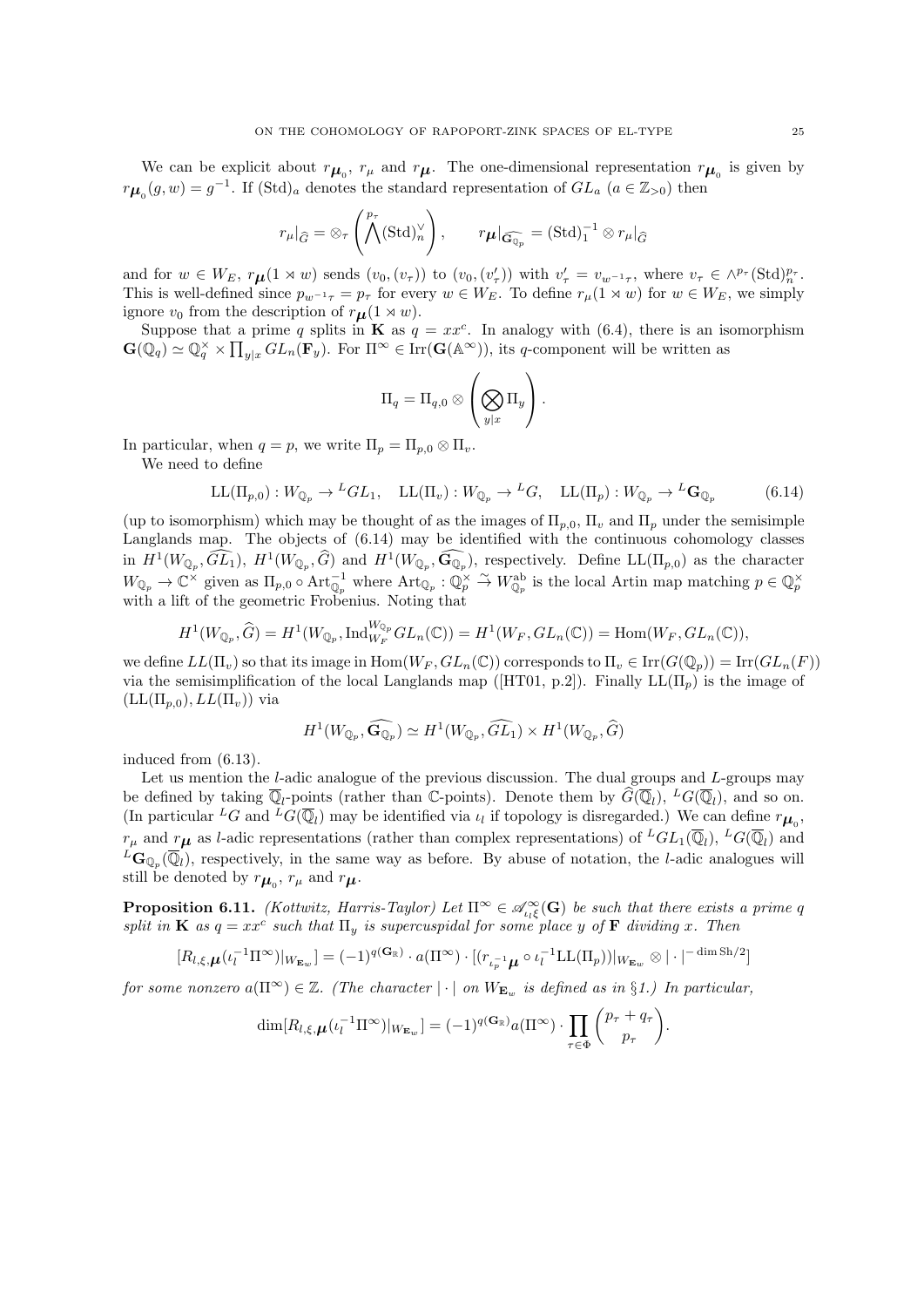Proof. The first identity is deduced from the results of Kottwitz and Harris-Taylor in [Far04, Thm A.7.2]. The sign  $(-1)^{q(\mathbf{G}_{\mathbb{R}})}$  comes from the fact that  $R_{l,\xi,\mu}(\Pi^{\infty})$  appears in  $H^{q(\mathbf{G}_{\mathbb{R}})}(\text{Sh},\mathscr{L}_{\xi})$ , as explained by Fargues. The last identity is straightforward in view of the description of  $r_{\iota_p^{-1}}\mu$  above and Remark 6.8.

Corollary 6.12. In  $\mathrm{Groth}(\mathbf{G}(\mathbb{A}^{\infty,p}) \times J_{\mathbf{b}}(\mathbb{Q}_p)),$ 

$$
[\iota_l H_c(\mathrm{Ig}_{\Sigma_b},\mathscr{L}_\xi)] = (-1)^{q(\mathbf{G}_\mathbb{R})} \sum_{\Pi^\infty \in \mathscr{A}_{\iota_l \xi}^\infty(\mathbf{G})} a(\Pi^\infty) [\Pi^{\infty,p}] [\mathrm{Red}^{(\mathbf{b})}(\Pi_p)].
$$

*Proof.* By (5.2), Theorem 6.7 and Remark 6.8,  $\epsilon_{\mathbf{G}} \cdot d(\mathbf{G}_{\mathbb{R}}) \cdot [\iota_l H_c(\mathrm{Ig}_{\Sigma_b}, \mathscr{L}_{\xi})]$  equals

$$
\sum_{\Pi^{\infty}} \dim[R_{l,\xi,\mu}(\Pi^{\infty})|_{W_{\mathbf{E}_w}}] \cdot [\Pi^{\infty,p}][\text{Red}^{(\mathbf{b})}(\Pi_p)]
$$
  
=  $(-1)^{q(\mathbf{G}_{\mathbb{R}})} \cdot \epsilon_{\mathbf{G}} \cdot d(\mathbf{G}_{\mathbb{R}}) \cdot \sum_{\Pi^{\infty}} a(\Pi^{\infty}) \cdot [\Pi^{\infty,p}][\text{Red}^{(\mathbf{b})}(\Pi_p)].$ 

The corollary follows.

## 7. Main theorem

Our main theorem is an identity involving Mant<sub>b,µ</sub> where all  $b \in B(G, -\mu)$  are considered simultaneously. As before, fix a prime p and let  $(F, V, \mu)$  be a partial unramified Rapoport-Zink EL datum and keep the previous notation. In particular,  $n = \dim_F V$ .

We would like to realize  $(F, V, \mu)$  as a localization of a PEL datum for Shimura varieties. As a preparation, we observe that any PEL datum  $(\mathbf{B}, \ast, \mathbf{V}, \langle \cdot, \cdot \rangle, h)$  satisfying assumptions  $(A1)-(A2)$  in §5 and (B1)-(B2) in §6 can be extended to an unramified PEL datum. Let us sketch how this can be done (cf. [HT01, p.56-57]). There are decompositions  $\mathbf{V}_{\mathbb{Q}_p} = \mathbf{V}_v \oplus \mathbf{V}_{v^c}$  and  $\mathbf{B}_{\mathbb{Q}_p} \simeq M_n(\mathbf{F}_v) \times M_n(\mathbf{F}_{v^c})$  as we saw in §6.2. We may assume that the induced action of  $*$  on  $M_n(\mathbf{F}_v) \times M_n(\mathbf{F}_{v^c})$  sends  $(g_v, g_{v^c})$  to  $(g_v^c, g_v^c)$ . Choose a \*-stable  $\mathbb{Z}_{(p)}$ -maximal order  $\mathcal{O}_B$  in **B** such that  $\mathcal{O}_B \otimes_{\mathbb{Z}} \mathbb{Z}_p = M_n(\mathcal{O}_{\mathbf{F}_v}) \times M_n(\mathcal{O}_{\mathbf{F}_v^c})$ under the decomposition of  $B_{\mathbb{Q}_p}$ . Also choose an  $M_n(\mathcal{O}_{\mathbf{F}_v})$ -stable lattice  $\Lambda_v$  in  $\mathbf{V}_v$ . Since  $\mathbf{V}_v$  and  $\mathbf{V}_{v^c}$ are in perfect duality under  $\langle \cdot, \cdot \rangle$ , we may take  $\Lambda_{v^c}$  as the  $\mathbb{Z}_p$ -dual of  $\Lambda_v$ , and then set  $\Lambda_0 := \Lambda_v \oplus \Lambda_{v^c}$ . It is easy to check that  $(\mathbf{B}, \mathcal{O}_\mathbf{B}, *, \mathbf{V}, \Lambda_0, \langle \cdot, \cdot \rangle, h)$  is indeed an unramified PEL datum. Let  $\epsilon_v$  be an idempotent of  $M_n(\mathcal{O}_{F_v})$  such that  $\epsilon_v \Lambda_v$  is a free  $\mathcal{O}_{F_v}$ -module of rank n. (Recall that  $\text{rank}_{\mathcal{O}_{F_v}} \Lambda_v = n^2$ .)

**Definition 7.1.** Let  $(F, V, \mu)$  be a partial unramified Rapoport-Zink EL datum. Suppose that a PEL datum  $(\mathbf{B}, \ast, \mathbf{V}, \langle \cdot, \cdot \rangle, h)$  satisfies (A1)-(A2) and (B1)-(B2). Let v be a place of **F** dividing p. We say that  $(F, V, \mu)$  is a *localization* of  $(\mathbf{B}, \ast, \mathbf{V}, \langle \cdot, \cdot \rangle, h)$  at v if

- $F \simeq \mathbf{F}_v$ ,
- $V \simeq \epsilon_v \mathbf{V}_v$  and
- $\mu$  is  $G(\overline{\mathbb{Q}}_p)$ -conjugate to  $\iota_p^{-1}\mu_v$ .

As before, let E be the reflex field associated to  $(F, V, \mu)$ . Lemma 6.2 shows that  $\mathbf{E}_w = E$  as subfields of  $\overline{\mathbb{Q}}_p$ . Given this setup, an urgent question is whether a partial Rapoport-Zink datum always arises from a PEL datum.

**Lemma 7.2.** For any partial unramified Rapoport-Zink EL datum  $(F, V, \mu)$ , there exists a Shimura PEL datum  $(\mathbf{B},*,\mathbf{V},\langle\cdot,\cdot\rangle,h)$  which satisfies  $(A1)-(A2)$  and  $(B1)-(B2)$  and localizes to  $(F,V,\mu)$  at a place of  $\bf{F}$  in the sense of Definition 7.1.

*Proof.* [Far04, Prop 8.1.3].

**Definition 7.3.** Let  $(F, V, \mu)$  be a partial unramified Rapoport-Zink datum. We say that  $\pi \in$  $\text{Irr}(GL_n(F))$  is accessible with respect to  $(F, V, \mu)$  if there exist

• a PEL datum  $(\mathbf{B}, \ast, \mathbf{V}, \langle \cdot, \cdot \rangle, h)$  with associated Q-group G, which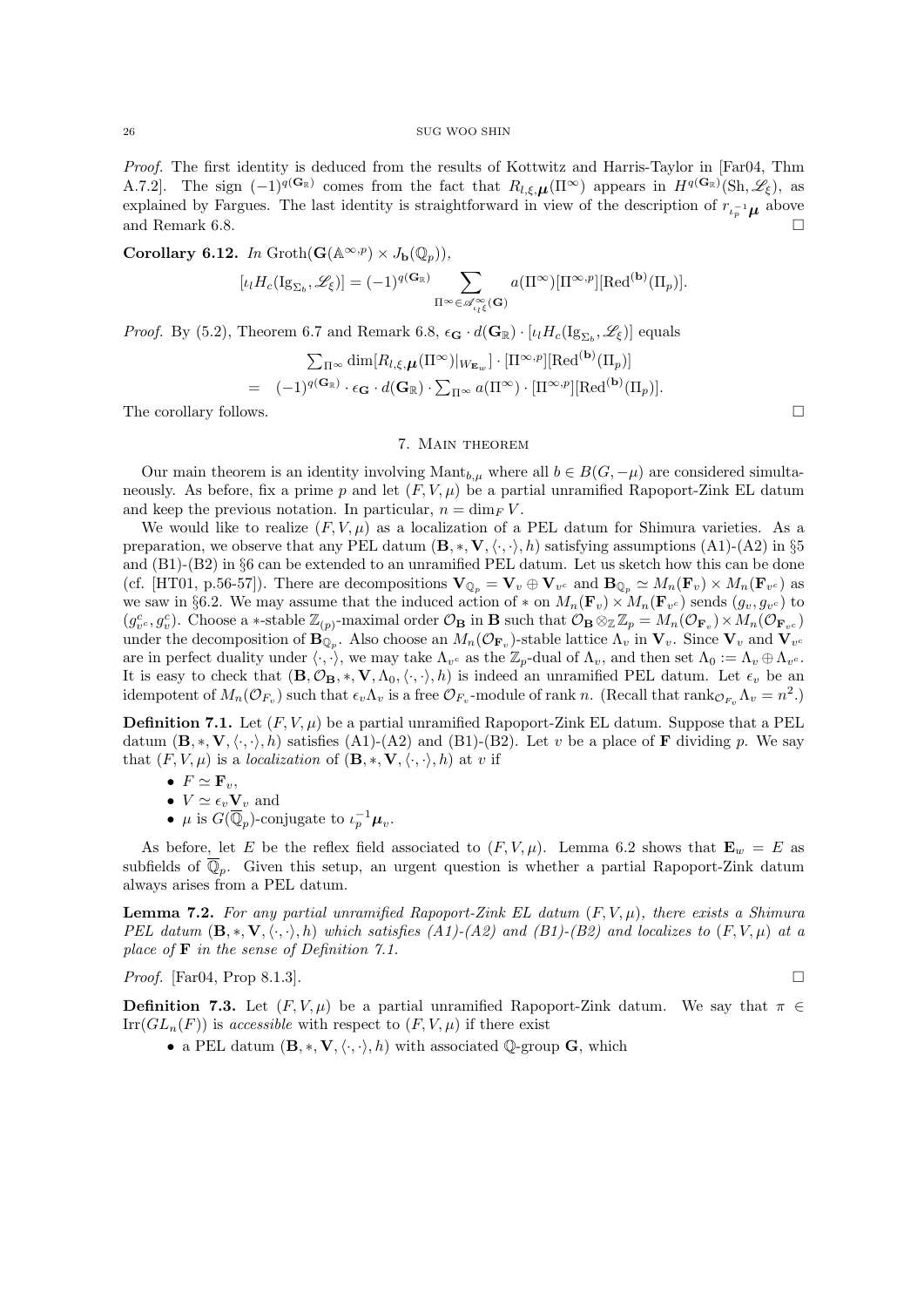- $-$  satisfies  $(A1)-(A2)$  and  $(B1)-(B2)$ , and
- localizes to  $(F, V, \mu)$  at a place v of **F**,
- an unramified character  $\omega: F^{\times} \to \mathbb{C}^{\times}$ ,
- $\bullet\,$  an irreducible algebraic representation  $\xi$  of<br>  ${\bf G}$  over  $\overline{\mathbb{Q}}_l,$
- a representation  $\Pi^{\infty} \in \mathscr{A}_{\iota_{l}\xi}^{\infty}(\mathbf{G})$ , and
- a prime  $q(\neq p)$  split in **K** as  $q = xx^c$  such that  $\mathbf{B}_{\mathbb{Q}_q} \simeq M_n(\mathbf{F}_q)$  (note that there are infinitely many  $q$  having this property)

such that  $\Pi_v \simeq \pi \otimes (\omega \circ \det)$  and  $\Pi_y$  is supercuspidal for some place y of **F** dividing x.

**Lemma 7.4.** An accessible representation  $\pi \in \text{Irr}(G(\mathbb{Q}_p))$  is tempered. The set of accessible  $\pi$  (with respect to  $(F, V, \mu)$ ) is Zariski-dense in  $\mathfrak{z}_2^{G(\mathbb{Q}_p)}$ . Every  $\pi \in \text{Irr}^2(G(\mathbb{Q}_p))$  is accessible.

*Proof.* To show the first assertion, it suffices to prove that  $\Pi_v$  as above is tempered, which follows from  $[HL04, Thm 3.1.5]$ . Let us show the second assertion. Fix an auxiliary prime q a representation  $\xi$  as in Definition 7.3. Take  $S = \{p, q\}$  and choose any  $(L_q, D_q) \in \mathfrak{S}_2(\mathbf{G}(\mathbb{Q}_q))$  such that  $L_q = \mathbf{G}_{\mathbb{Q}_q}$ and that  $D_q$  is an orbit of supercuspidal representations of  $\mathbf{G}(\mathbb{Q}_q)$ . (We are adopting the notation of §2 and §3.) Now Proposition 3.1 implies the second assertion of the lemma if we check (i)-(iv) in the beginning of  $\S3$ . Parts (i) and (iii) are satisfied by (C1), (6.4) and the assumption on q. Part (ii) follows from the fact that  $G$  is a unitary similitude group. Let us check part (iv). The existence of a supercuspidal component for Π implies that the quadratic base change is unconditional for Π ([HL04]) and that the base change image is cuspidal, thus generic everywhere. So  $\Pi_z$  is generic at  $z \in T$ . (Compare with [HT01, Cor VI.2.4].)

The last assertion of the lemma is an immediate consequence of the second one. Indeed, let  $(G, D) \in \mathfrak{S}_2(G)$  be the component containing  $\pi$ . (Since  $\pi$  is square-integrable, we have  $L = G$  in the notation of §2.1.) Every  $\pi' \in V(G, D)$  has the form  $\pi \otimes (\omega \circ \det)$  for an unramified character  $\omega: F^{\times} \to \mathbb{C}^{\times}$ . But the second assertion tells us that there exists such a  $\pi'$  which is accessible.

Let  $\pi \in \text{Irr}_l(G(\mathbb{Q}_p))$ . Recall that  $LL(\iota_l\pi): W_{\mathbb{Q}_p} \to {}^L G$  is defined in §6.4. Define  $LL_l(\pi): W_{\mathbb{Q}_p} \to$  ${}^L G(\overline{\mathbb{Q}}_l)$  by  $\mathrm{LL}_l(\pi) := \iota_l^{-1} \mathrm{LL}(\iota_l \pi)$ .

**Theorem 7.5.** Let  $\pi \in \text{Irr}_l(G(\mathbb{Q}_p))$ . Suppose that  $\iota_l\pi$  is accessible with respect to  $(F, V, \mu)$ . Then

$$
\sum_{b \in B(G, -\mu)} \text{Mant}_{b,\mu}(\text{Red}^{(b)}(\pi)) = [\pi] \left[ (r_{\mu} \circ \text{LL}_{l}(\pi)|_{W_E}) \otimes | \cdot |^{-\dim \text{Sh}/2} \right] \tag{7.1}
$$

in  $\operatorname{Groth}(G(\mathbb{Q}_p)\times W_E)$ .

Remark 7.6. The author speculates that Theorem 7.5 is true for any  $\pi \in \text{Irr}_l(G(\mathbb{Q}_p))$  without the accessibility condition. See Conjecture 8.1.

*Proof of Theorem 7.5.* Choose  $(\mathbf{B}, \ast, \mathbf{V}, \langle \cdot, \cdot \rangle, h)$  and  $\omega, \xi, \Pi^{\infty}$  as in Definition 7.3. Using the notation of §6.4, we write  $\Pi_p = \Pi_{p,0} \otimes \Pi_v$ . We only treat the case  $\omega = 1$ , namely  $\Pi_v \simeq \iota_l \pi$ . The general case is easily reduced to this case by Lemma 4.9.

By Proposition 6.11, the following holds in  $\operatorname{Groth}(G(\mathbb{A}^{\infty}) \times W_{\mathbf{E}_w})$ .

$$
(-1)^{q(\mathbb{G}_{\mathbb{R}})}[R_{l,\xi,\mu}(\iota_{l}^{-1}\Pi^{\infty})|_{W_{\mathbf{E}_{w}}}]
$$
\n
$$
= a(\Pi^{\infty}) \cdot [(\r_{\iota_{p}^{-1}}\mu \circ \iota_{l}^{-1}\text{LL}(\Pi_{p}))|_{W_{\mathbf{E}_{w}}} \otimes |\cdot|^{-\dim \text{Sh}/2}]
$$
\n
$$
= a(\Pi^{\infty}) \cdot [r\mu_{0} \circ \iota_{l}^{-1}\text{LL}(\Pi_{p,0})|_{W_{\mathbf{E}_{w}}}][r\mu \circ \iota_{l}^{-1}\text{LL}(\Pi_{v})|_{W_{\mathbf{E}_{w}}} \otimes |\cdot|^{-\dim \text{Sh}/2}]
$$
\n
$$
= a(\Pi^{\infty}) \cdot [r\mu_{0} \circ \iota_{l}^{-1}\text{LL}(\Pi_{p,0})|_{W_{E}}][r\mu \circ \text{LL}_{l}(\pi)|_{W_{E}} \otimes |\cdot|^{-\dim \text{Sh}/2}]
$$
\n
$$
(7.2)
$$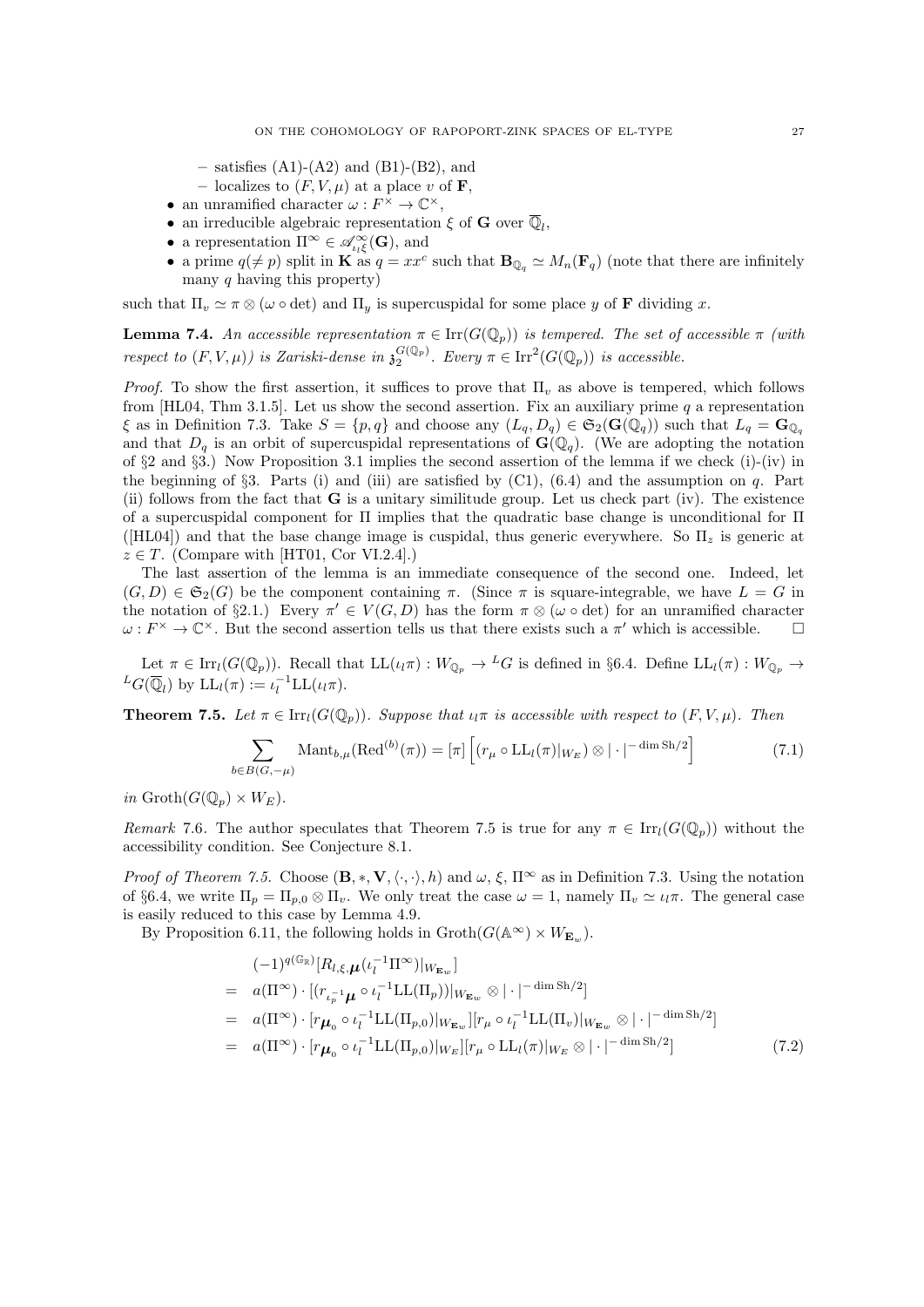On the other hand, by Proposition 5.4 and Corollary 6.12,  $(-1)^{q(\mathbb{G}_{\mathbb{R}})}H(\mathrm{Sh},\mathscr{L}_{\xi})|_{W_{\mathbf{E}_w}}$  equals

$$
\sum_{\mathbf{b}\in B(\mathbf{G}_{\mathbb{Q}_p}, -\boldsymbol{\mu})} \sum_{\Xi^{\infty}} a(\Xi^{\infty}) \text{Mant}_{\mathbf{b},\boldsymbol{\mu}} \left( [\iota_l^{-1}\Xi^{\infty,p}] \text{Red}^{(\mathbf{b})} [\iota_l^{-1}\Xi_p] \right)
$$
\n
$$
= \sum_{b\in B(G,-\boldsymbol{\mu})} \sum_{\Xi^{\infty}} a(\Xi^{\infty}) [\iota_l^{-1}\Xi^{\infty,p}] [\text{Mant}_{\mathbf{b}_0,\boldsymbol{\mu}_0} (\iota_l^{-1}\Xi_{p,0})]_{W_E}] [\text{Mant}_{b,\boldsymbol{\mu}} (\text{Red}^{(b)} (\iota_l^{-1}\Xi_v))]
$$

where the second sum in each row runs over  $\Xi^{\infty} \in \mathscr{A}_{\iota_k \xi}^{\infty}(\mathbf{G})$ . From both sides we take the parts on which  $\mathbf{G}(\mathbb{A}^{\infty,p})$  acts via  $\Pi^{\infty,p}$ . Then

$$
= \sum_{b \in B(G,-\mu)} [l_l^{1} \Pi^{\infty}][R_{l,\xi,\mu}(\iota_l^{-1} \Pi^{\infty})|_{W_E}]
$$
  
= 
$$
\sum_{b \in B(G,-\mu)} a(\Pi^{\infty})[\iota_l^{-1} \Pi^{\infty,p}][\text{Mant}_{\mathbf{b}_0,\mu}( \iota_l^{-1} \Pi_{p,0})|_{W_E}][\text{Mant}_{b,\mu}(\text{Red}^{(b)}(\pi))].
$$
 (7.3)

Here we used the fact that any  $\Xi^{\infty} \in \mathscr{A}_{\iota_l \xi}^{\infty}(\mathbf{G})$  such that  $\Xi^{\infty,p} \simeq \Pi^{\infty,p}$  must be isomorphic to  $\Pi^{\infty}$ . Indeed, after applying quadratic base change ([HL04, Thm 3.1.3]), we deduce that  $\Xi_p \simeq \Pi_p$  from the strong multiplicity one for inner forms of general linear groups after quadratic base change. (cf. [HT01, VI.2.3])

Note that  $[\iota_l^{-1} \Pi_{p,0}] [r \mu_0 \circ \iota_l^{-1} L L(\Pi_{p,0})] = [\text{Mant}_{\mathbf{b}_0,\mathbf{\mu}_0}(\iota_l^{-1} \Pi_{p,0})]$  is a rephrase of the classical Lubin-Tate theory (over  $\mathbb{Q}_p$ ) for formal groups (cf.  $n = 1$  case of [Shic, Prop 2.2.(i)]). Thus the desired equality follows from (7.2) and (7.3).

$$
\Box
$$

**Corollary 7.7.** Let  $(F, V, \mu, b)$  be an unramified Rapoport-Zink EL datum. Suppose that  $b \in B(G, -\mu)$ is basic (Definition 4.3). For a representation  $\rho \in \text{Irr}_l(J_b(\mathbb{Q}_p))$  such that  $JL(\rho)$  is supercuspidal, the following holds in  $\mathrm{Groth}(G(\mathbb{Q}_p)\times W_E)$ .

$$
\text{Mant}_{b,\mu}(\rho) = e(J_b)[\text{JL}(\rho)] \left[ r_{\mu} \circ \text{LL}(\text{JL}(\rho)) |_{W_E} \right] \cdot \left| \left| \left| \sum_{\tau} p_{\tau} q_{\tau}/2 \right| \right. \right] \tag{7.4}
$$

*Proof.* Put  $\pi = JL(\rho)$ . Recall that b is non-basic if and only if  $P_b$  is a proper parabolic subgroup of G. Thus  $\text{Red}^{(b)}(\pi) = 0$  if b is not basic. When b is basic,  $e(J_b) \cdot \text{Red}^{(b)}(\pi) = LJ(\pi) = \rho$ . Since  $\pi$  is accessible with respect to  $(F, V, \mu)$  by Lemma 7.4, the corollary is an easy consequence of Theorem  $7.5.$ 

Remark 7.8. Since the Ext groups that appear in the definition of  $\text{Mant}_{b,\mu}$  vanish in positive degrees when  $JL(\rho)$  is supercuspidal (in which case  $\rho$  is a supercuspidal representation of  $J_b(\mathbb{Q}_p)$ , so there is no non-split extension of  $\rho$  as a smooth  $J_b(\mathbb{Q}_p)$ -representation), Corollary 7.7 recovers one of the main results of Fargues (Theorem 8.1.4 of [Far04]). In fact we deal with slightly more cases in that we obtain results even when  $J_b(\mathbb{Q}_p)$  is not the unit group of a division algebra, namely when  $(r = 1 \text{ and})$  $m_1 > 1$  in the notation of (4.4). Although we use the local-global compatibility (Proposition 6.11) as Fargues, our proof is different from his in that we deduce the result from a study of Igusa varieties and the first basic identity (Proposition 5.4), whereas he relates Rapoport-Zink spaces directly to the basic strata of Shimura varieties via p-adic uniformization and uses techniques in rigid analytic geometry.

# 8. TOWARDS A COMPLETE DESCRIPTION OF  $\text{Mant}_{b,\mu}$  in the EL case

We would like to put Theorem 7.5 into context by explaining how  $\text{Mant}_{b,\mu}$  may be completely determined in inductive steps (§8.2) if we can prove a strengthening of Theorem 7.5 as well as a conjecture of Harris on non-basic Rapoport-Zink spaces. These are formulated as Conjectures 8.1 and 8.6 below. Actually Conjecture 8.1 is implied by Theorem 7.5 and Conjecture 8.3. The latter conjecture was proposed by Taylor in private communication. Roughly speaking, it predicts that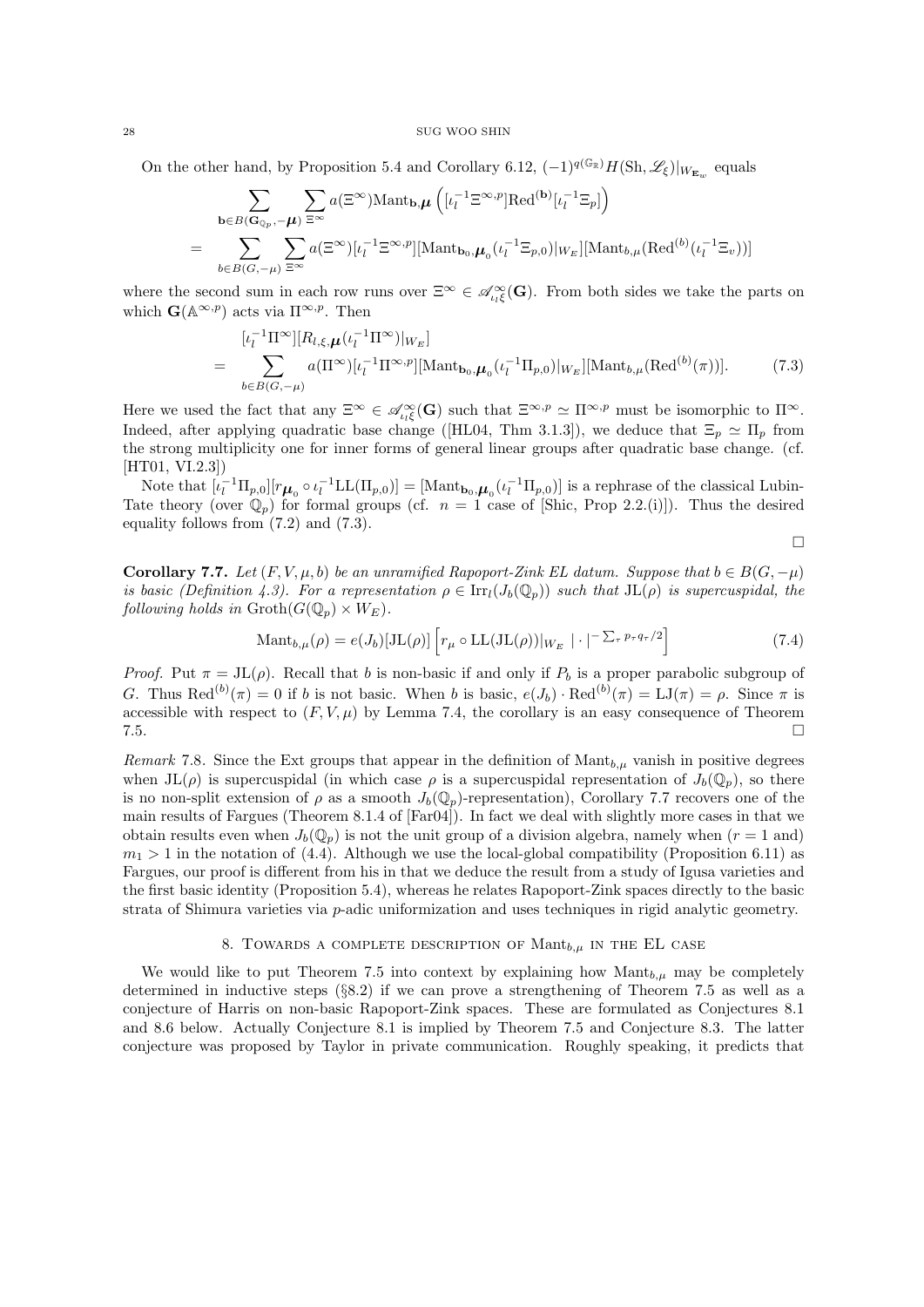Mant $_{b,\mu}$  is algebraic in nature. In §8.3, we explain how a few simple cases (which were not known before) of Harris's conjecture can be derived from Theorem 7.5.

In this section  $(F, V, \mu, b)$  and  $(F', V', \mu', b')$  will always denote unramified Rapoport-Zink data of EL type. Test functions in  $C_c^{\infty}(G(\mathbb{Q}_p))$ ,  $C_c^{\infty}(J_b(\mathbb{Q}_p))$  and so on, will take values in  $\overline{\mathbb{Q}}_l$  rather than  $\mathbb{C}$ . The results of §2 carry over if the coefficient field  $\mathbb C$  is replaced by  $\overline{\mathbb Q}_l$  everywhere.

8.1. Conjectures. The goal of §8.1 is to state a few conjectures that would lead us to understand  $\text{Mant}_{b,\mu}$ . In addition, relationships among those conjectures will be examined.

For  $\phi \in C_c^{\infty}(G(\mathbb{Q}_p)), w \in W_E$  and  $R \in \text{Groth}(G(\mathbb{Q}_p) \times W_E)$ , we will often consider  $\text{tr}(\phi \times w|R)$ defined as follows. Write  $R = \sum_{i \in I} n_i [\pi_i] [\sigma_i]$  where  $n_i \in \mathbb{Z}$ ,  $\pi_i \in \text{Irr}_l(G(\mathbb{Q}_p))$ ,  $\sigma_i$  is a finite dimensional l-adic representation of  $W_E$ , and  $\overline{I}$  is a finite index set. Then define

$$
\mathrm{tr}\,(\phi\times w|R):=\sum_{i\in I}n_i\mathrm{tr}\,(\phi|\pi_i)\mathrm{tr}\,(w|\sigma_i).
$$

It is easy to check that this value is independent of the expansion of R.

**Conjecture 8.1.** Theorem 7.5 holds for all  $\pi \in \text{Irr}_l(G(\mathbb{Q}_n))$  (without the assumption on accessibility).

Remark 8.2. When  $\dim(\mu) = 1$ , the conjecture follows from the results of Harris and Taylor. (See the last paragraph of §8.1.) In the Drinfeld case (cf. Remark 4.2), which is not covered in this paper, the analogue of Conjecture 8.1 is known by [Dat07, Thm A]. In the latter case  $B(G, -\mu)$  has only one element, which is basic.

**Conjecture 8.3.** (Taylor) For every  $\phi \in C_c^{\infty}(G(\mathbb{Q}_p))$  and  $w \in W_E$ ,

(i)  $\rho \mapsto \text{tr}(\phi \times w | \text{Mant}_{b,\mu}(\rho))$  is a trace function on  $\text{Groth}(J_b(\mathbb{Q}_p))$  and

(ii)  $\pi \mapsto \text{tr}(\phi \times w | \text{Mant}_{b,\mu}(\text{Red}^{(b)}(\pi)))$  is a trace function on  $\text{Groth}(G(\mathbb{Q}_p)).$ 

**Lemma 8.4.** In Conjecture 8.3, part (i) implies part (ii). If b is basic, the converse is true.

*Proof.* We begin with the implication (i)⇒(ii). Part (i) of Conjecture 8.3 tells us that there exists a function  $f' \in C_c^{\infty}(J_b(\mathbb{Q}_p))$  such that for every  $\phi$  and w as above and  $\rho \in \text{Groth}(J_b(\mathbb{Q}_p))$ ,

$$
\operatorname{tr}\left(\phi \times w | \operatorname{Mant}_{b,\mu}(\rho)\right) = \operatorname{tr}\rho(f').\tag{8.1}
$$

On the other hand, Lemma 6.10 allows us to choose  $f \in C_c^{\infty}(G(\mathbb{Q}_p))$  such that

$$
\operatorname{tr} \operatorname{Red}^{(b)}(\pi)(f') = \operatorname{tr} \pi(f)
$$

for every  $\pi \in \text{Groth}(G(\mathbb{Q}_p))$ . This identity together with  $(8.1)$  for  $\rho = \text{Red}^{(b)}(\pi)$  shows part (ii) of Conjecture 8.3.

Now assume that b is basic and that (ii) of the conjecture is true. Then there exists  $f \in C_c^{\infty}(G(\mathbb{Q}_p))$ such that

$$
\operatorname{tr}(\phi \times w | \mathrm{Mant}_{b,\mu}(LJ(\pi))) = \operatorname{tr} \pi(f)
$$

for every  $\pi \in \text{Groth}(G(\mathbb{Q}_p))$ . (We simply write LJ for  $LJ_{M_b,J_b}$ .) We deduce that

$$
\text{tr}(\phi \times w | \text{Mant}_{b,\mu}(\rho))) = \text{tr}(\text{JL}(\rho))(f)
$$

for every  $\rho \in \text{Groth}(J_b(\mathbb{Q}_p))$  by plugging in  $\pi = \text{JL}(\rho)$ . By Lemma 2.15, there exists  $f' \in C_c^{\infty}(J_b(\mathbb{Q}_p))$ such that  $\text{tr}(\text{JL}(\rho))(f) = \text{tr}\,\rho(f')$  for every  $\rho \in \text{Groth}(J_b(\mathbb{Q}_p))$ . Hence (i) of Conjecture 8.3 follows.

 $\Box$ 

Lemma 8.5. Part (ii) of Conjecture 8.3 implies Conjecture 8.1.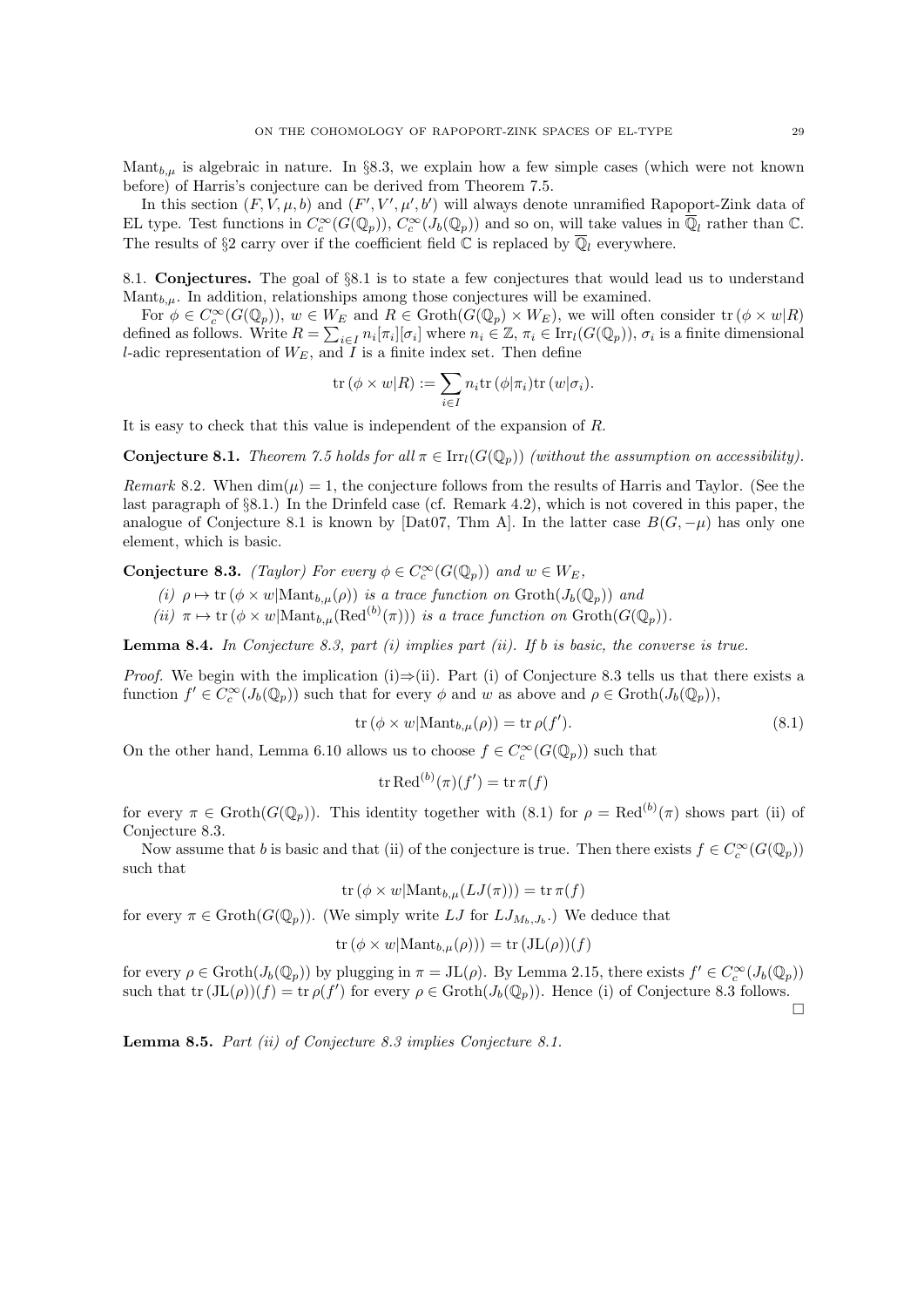Proof. For  $\pi \in \text{Irr}_l(G(\mathbb{Q}_p))$ , let  $X_1(\pi)$  (resp.  $X_2(\pi)$ ) denote the left (resp. right) hand side of (7.1). Our goal is to show  $X_1(\pi) = X_2(\pi)$ . It will be helpful to define  $X_1(\pi)$  and  $X_2(\pi)$  for every  $\pi \in \mathfrak{z}_2^G(\mathbb{C}) = \mathfrak{z}_2^{GL_n(F)}(\mathbb{C})$  ( $\pi$  may not be irreducible) and check  $X_1(\pi) = X_2(\pi)$  for such a  $\pi$ . first. For  $\pi \in \tilde{\mathfrak{z}}_2^{\tilde{G}}(\mathbb{C})$ , we still take  $X_1(\pi)$  as the left side of  $(7.1)$  but  $X_2(\pi)$  is defined by

$$
X_2(\pi) = [\pi] \left[ r_\mu \circ \mathrm{LL}_l(\pi_0) |_{W_E} | \cdot |^{-\sum_{\tau} p_\tau q_\tau/2} \right]
$$

where  $\pi_0$  is any irreducible subquotient of  $\pi$ . We see that  $X_2(\pi)$  is well-defined since  $LL_l(\pi_0)$  depends only on the supercuspidal support of  $\pi_0$ . (Recall that  $LL_l$  is the semisimplified local Langlands map.)

We verify that  $X_1(\pi) = X_2(\pi)$  for every  $\pi \in \mathfrak{z}_2^G(\mathbb{C})$ . To prove the claim, note that for any  $f \in C_c^{\infty}(G(\mathbb{Q}_p)), \pi \mapsto \text{tr}(f|X_1(\pi))$  is a regular function on  $\mathfrak{z}_2^G(\mathbb{C})$  by Conjecture 8.3.(ii). The same is true for  $\pi \mapsto \text{tr}(f|X_2(\pi))$  ([BD84, Prop 2.11]). Since  $\text{tr}(f|X_1(\pi)) = \text{tr}(f|X_2(\pi))$  when  $\pi$  belongs to a Zariski dense subset of  $\mathfrak{z}_2^G$  (Lemma 7.4, Theorem 7.5), it follows that the same equality holds for every  $\pi \in \mathfrak{z}_2^G(\mathbb{C})$ . Therefore  $X_1(\pi) = X_2(\pi)$ .

It remains to deduce  $X_1(\pi) = X_2(\pi)$  for  $\pi \in \text{Irr}_l(G(\mathbb{Q}_p))$ . It suffices to consider a non-generic  $\pi$ (i.e. a subquotient of a reducible point of  $\mathfrak{z}_2^G(\mathbb{C})$ ); for other  $\pi$  the equality was already proved in the last paragraph. But any non-generic  $\pi$  can be written as a finite linear combination  $\pi = \sum_i n_i \pi_i$  in  $\mathrm{Groth}(G(\mathbb{Q}_p))$ , where  $n_i \in \mathbb{Z}$  and  $\pi_i \in \mathfrak{z}_2^G(\mathbb{C})$ , such that all  $\pi_i$  have the same supercuspidal support as  $\pi$ . Now it is elementary to deduce  $X_1(\pi) = X_2(\pi)$  from  $X_1(\pi_i) = X_2(\pi_i)$  for all i.

 $\Box$ 

To introduce another conjecture, we set up some notation. Let  $(F, V_i, \mu_i, b_i)$  be an unramified Rapoport-Zink datum of EL-type for  $1 \leq i \leq r$  and define  $G_i := R_{F/\mathbb{Q}_p} GL_F(V_i)$ . We can construct  $(F, V, \mu, b)$  by putting them together as follows. Set  $V := \bigoplus_{i=1}^r V_i$  and  $G := R_{F/\mathbb{Q}_p} GL_F(V)$ . By composing with the obvious embedding  $\prod_{i=1}^r G_i \hookrightarrow G$ , we obtain  $\mu: \mathbb{G}_m \to G$  from  $(\mu_1, \ldots, \mu_r)$ . The same embedding induces a map  $\prod_{i=1}^{r} B(G_i, -\mu_i) \to B(G, -\mu)$ , and we take b as the image of  $(b_1, \ldots, b_r)$ . In this situation, we write

$$
b = \prod_{i=1}^{r} b_i
$$
 and  $\mu = \prod_{i=1}^{r} \mu_i$ . (8.2)

Note that  $\dim(\mu) = \sum_{i=1}^r \dim(\mu_i)$ .

We will be interested in the case where  $b_1, \ldots, b_r$  are basic elements with mutually distinct slopes. (See Remark 4.4 for the notion of slope.) Denote by  $E_i$  the reflex field for  $(F, V_i, \mu_i, b_i)$ . It is easy to check that  $E_i \subset E$  as subfields of  $\overline{\mathbb{Q}}_p$ . The following conjecture is due to Harris ([Har01, Conj 5.2]).

**Conjecture 8.6.** (Harris) In the situation of (8.2), suppose that  $b_1, \ldots, b_r$  are basic elements with mutually distinct slopes. Then

$$
\text{Mant}_{b,\mu}(\otimes_{i=1}^r \rho_i) = \text{Ind}_{P_b}^G(\otimes_{i=1}^r \text{Mant}_{b_i,\mu_i}(\rho_i)|_{W_E}).\tag{8.3}
$$

(Recall that Ind denotes the non-normalized induction.)

Remark 8.7. If true, the conjecture implies that supercuspidal representations of  $G(\mathbb{Q}_p)$  appear in the image of  $\text{Mant}_{b,\mu}$  only when b is basic.

Remark 8.8. One should make the right choice of parabolic subgroup in (8.3) as the non-normalized parabolic induction depends on that choice. Let  $-\lambda_i$  be the slope for  $b_i$  (Remark 4.5). If  $-\lambda_i$  are ordered so that  $-\lambda_1 > \cdots > -\lambda_r$  (which can be assumed without loss of generality), then  $P_b$  consists of block upper triangular matrices. Compare with the definition of  $P_b$  in §4.1.

**Lemma 8.9.** Suppose that Conjecture 8.6 is known. If (i) of Conjecture 8.3 is true whenever  $b$  is basic, then it is also true for every non-basic b.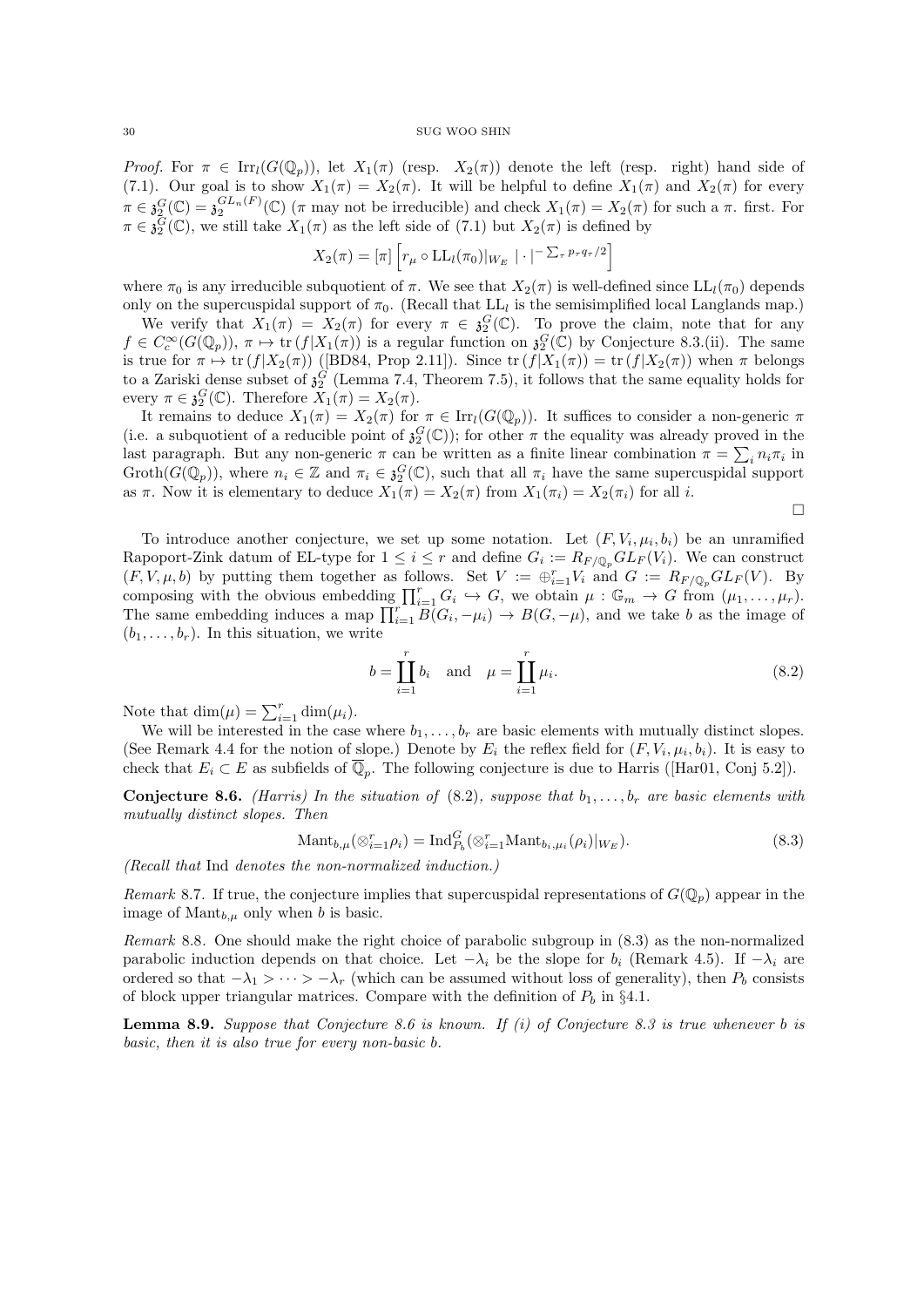*Proof.* Let  $b = \prod_{i=1}^r b_i$  be non-basic  $(r > 1)$ . Let  $\phi$  and w be as in Conjecture 8.3. Recall the standard construction of the constant term  $\phi^{(M_b)} \in C_c^{\infty}(M_b(\mathbb{Q}_p))$  which has the property that for every  $\pi_{M_b} \in \text{Groth}(M_b(\mathbb{Q}_p)),$ 

$$
\operatorname{tr} \pi_{M_b}(\phi^{(M_b)}) = \operatorname{tr} \operatorname{n-ind}_{P_b}^G(\phi) = \operatorname{tr} \left( \operatorname{Ind}_{P_b}^G(\pi_{M_b} \otimes \delta_P^{1/2}) \right)(\phi).
$$

(See [vD72, p.237], for instance.) Set  $\phi^{[M_b]} := \phi^{(M_b)} \delta_P^{-1/2}$  $P^{-1/2}$ . Then

$$
\operatorname{tr} \pi_{M_b}(\phi^{[M_b]}) = \operatorname{tr} \left( \operatorname{Ind}_{P_b}^G(\pi_{M_b}) \right)(\phi).
$$

As  $M_b(\mathbb{Q}_p) = \prod_{i=1}^r M_{b_i}(\mathbb{Q}_p)$ , we may write

$$
\phi^{[M_b]} = \sum_{\alpha \in A} \phi_{\alpha,1} \phi_{\alpha,2} \cdots \phi_{\alpha,r}
$$

for a finite index set A and  $\phi_{\alpha,i} \in C_c^{\infty}(M_{b_i}(\mathbb{Q}_p))$ . (Note that  $M_{b_i} = G_i$ .) It follows from Conjecture 8.6 that for every  $\rho = \otimes_{i=1}^r \rho_i \in \text{Irr}_l(\tilde{J}_b(\mathbb{Q}_p)),$ 

$$
\text{tr}\left(\phi \times w | \text{Mant}_{b,\mu}(\otimes_{i=1}^r \rho_i)\right) = \text{tr}\left(\phi^{[M_b]} \times w | \otimes_{i=1}^r \text{Mant}_{b_i,\mu_i}(\rho_i)\right)
$$

$$
= \sum_{\alpha \in A} \prod_{i=1}^r \text{tr}\left(\phi_{\alpha,i} \times w | \text{Mant}_{b_i,\mu_i}(\rho_i)\right).
$$

By applying Conjecture 8.3.(i) to each  $b_i$ , we can choose  $f'_{\alpha,i} \in C_c^{\infty}(J_{b_i}(\mathbb{Q}_p))$  (depending on  $\phi_{\alpha,i}$ and w but not on  $\rho_i$ ) such that for every  $\rho_i \in \text{Irr}(J_{b_i}(\mathbb{Q}_p)),$ 

$$
\text{tr}\,\left(\phi_{\alpha,i}\times w | \text{Mant}_{b_i,\mu_i}(\rho_i)\right) = \text{tr}\,\rho_i(f'_{\alpha,i}).
$$

Set  $f' := \sum_{\alpha \in A} f'_{\alpha,1} f'_{\alpha,2} \cdots f'_{\alpha,r}$ . We see that

$$
\operatorname{tr}(\phi \times w | \mathrm{Mant}_{b,\mu}(\rho)) = \operatorname{tr} \rho(f')
$$

for every  $\rho \in \text{Irr}_l(J_b(\mathbb{Q}_p))$ . Hence Conjecture 8.3.(i) holds for b.

**Corollary 8.10.** Suppose that Conjecture 8.6 is known. If either  $(i)$  or  $(ii)$  of Conjecture 8.3 is true for every basic b, then Conjecture 8.1 is true.

*Proof.* Immediate from Lemmas 8.4, 8.5 and 8.9.

We close this subsection with remarks on the known cases of the conjectures (for unramified Rapoport-Zink spaces of EL-type). If  $\dim(\mu) \leq 1$  then  $\text{Mant}_{b,\mu}$  is well understood thanks to [HT01] (cf. [Har05]) even without the unramifiedness assumption and every conjecture in §8.1 is easily verified from this. (See [Shic, §2] for precise reference points in [HT01] and [Har05], and a review of their results.) In case  $\dim(\mu) > 1$ , apart from the results of Fargues on the basic case ([Far04]) and our present article, there was a progress on Harris's conjecture by Mantovan ([Man08]). Also see §8.3.

8.2. Inductive steps. Assuming Conjectures 8.1 and 8.6, we will sketch the inductive steps to determine Mant<sub>b,µ</sub> arising from  $(F, V, \mu, b)$ . The set  $B(G, -\mu)$  is equipped with the partial ordering  $\prec$  of [RR96, §2]. In particular, the unique basic element b of  $B(G, -\mu)$  satisfies  $b \prec b'$  for every  $b' \in B(G, -\mu)$ . The basic idea is to employ induction on  $n = \dim_F V$ ,  $\dim(\mu)$  and b.

**Step 1.** If dim( $\mu$ )  $\leq$  1 then Mant<sub>b,  $\mu$ </sub> is known, as we mentioned in the last paragraph of §8.1. (For this it is not necessary to assume Conjectures 8.1 and 8.6.)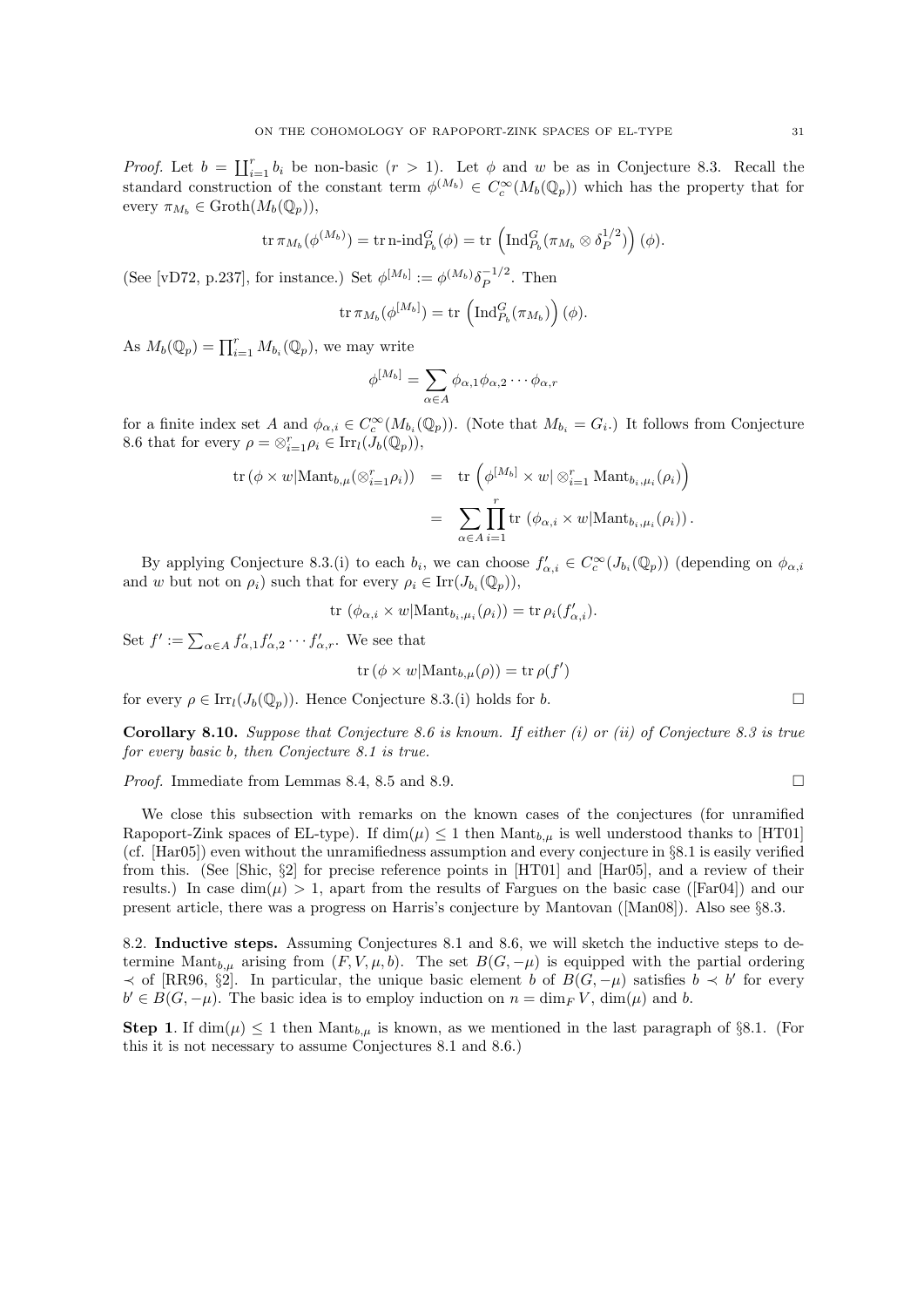**Step 2.** Let  $(F, V, \mu, b)$  be given. As an induction hypothesis, suppose that every Mant<sub>b', $\mu$ ' is deter-</sub> mined for  $(F', V', \mu', b')$  satisfying either

- dim<sub>F'</sub>  $V' <$  dim<sub>F</sub> V and dim $(\mu') \leq$  dim $(\mu)$ , or
- $(F', V', \mu') = (F, V, \mu)$  and  $b \prec b'$ .

We divide into two cases according as  $b$  is basic or not.

**Step 2-1**. If b is basic, note that  $\text{Red}^{(b)} = e(J_b) \cdot LJ_{M_b,J_b}$ . For any  $\rho \in \text{Groth}(J_b(\mathbb{Q}_p))$ , we can choose  $\pi \in \text{Groth}(G(\mathbb{Q}_p))$  such that  $\rho = \text{Red}^{(b)}(\pi)$  since  $LJ_{M_b,J_b}$  is surjective (Lemma 2.14). In view of Conjecture 8.1, formula (7.1) allows us to compute

$$
\begin{array}{rcl}\n\mathrm{Mant}_{b,\mu}(\rho) & = & [\pi] \left[ r_{\mu} \circ \mathrm{LL}_{l}(\pi) |_{W_E} \, | \cdot |^{-\sum_{\tau} p_{\tau} q_{\tau}/2} \right] \\
& & - \sum_{b' \in B(G, -\mu), \ b' \neq b} e(J_{b'}) \mathrm{Mant}_{b',\mu}(\mathrm{Red}^{(b')}(\pi)).\n\end{array}
$$

Observe that the right hand side is understood by the induction hypothesis. **Step 2-2.** If b is not basic, Mant<sub>b,µ</sub> is easily described by Conjecture 8.6 and the induction hypothesis.

Remark 8.11. In principle the above inductive steps can be used to give an explicit combinatorial recipe for  $\text{Mant}_{b,\mu}(\rho)$  (conditional on Conjectures 8.1 and 8.6), but we have not attempted to do so. Such a recipe would be quite complicated, as can be seen already in the case considered by Harris and Taylor ([HT01, Thm VII.1.5]).

8.3. An evidence for Harris's conjecture. We consider the case  $r = 2$  of Conjecture 8.6 under the following assumptions. Set  $n_i := \dim_F(V_i)$  for  $i = 1, 2$ .

- dim $(\mu_1) = \dim(\mu_2) = 1$ ,
- $JL(\rho_1)$  and  $JL(\rho_2)$  are supercuspidal and
- $\pi := \text{Ind}_{P_b}^G(JL(\rho_1) \otimes JL(\rho_2))$  is irreducible and accessible with respect to  $(F, V, \mu)$ .

We briefly indicate how to verify Conjecture 8.6 in this case. It is left to the reader to fill out the details, which involve elementary computation with the Jacquet-Langlands map, Jacquet module and parabolic induction.

The argument is as follows. The above assumptions imply that the Newton polygon for b has two slopes  $1/n_1$  and  $1/n_2$  each of which corresponds to  $b_1$  and  $b_2$ . Consider  $b', b'' \in B(G, -\mu)$  such that  $b'$ (resp.  $b''$ ) has exactly two slopes 0 and  $2/n_1$  (resp. 0 and  $2/n_2$ ). Applying Theorem 7.5 to our  $(F, V, \mu)$ and  $\pi$ , an easy computation with LJ and the Jacquet module shows that the summand in the left hand side of (7.1) survives for only three elements in  $B(G, -\mu)$ , which are b, b' and b''. But by [Man08, Cor 5, Conjecture 8.6 is verified for  $b'$  and  $b''$ . Combining this fact with Corollary 7.7, the summands for b' and b'' can be computed without difficulty. Therefore  $\mathrm{Mant}_{b,\mu}(\mathrm{Red}^{(b)}(\pi)) = \mathrm{Mant}_{b,\mu}(\rho_1 \otimes \rho_2)$ can be computed in terms of all the other terms in (7.1), which are known to us. Comparing the result with the right hand side of (8.3), which can be computed by Corollary 7.7, we finish verifying Conjecture 8.6.

To our knowledge the above case of Harris's conjecture was not known before. For instance, it is not covered by the results of [Man08] (if  $n_1, n_2 > 1$ ). There do exist many  $\pi$  as above in view of Lemma 7.4.

Remark 8.12. Combining Theorem 7.5 with Mantovan's result on Conjecture 8.6 cited above ([Man08]), we can check a few more cases of Conjecture 8.6, but certainly not much. Since the general case would require new ideas, we have not tried to optimize our evidence but limited ourselves to a simple case which might be still illuminating.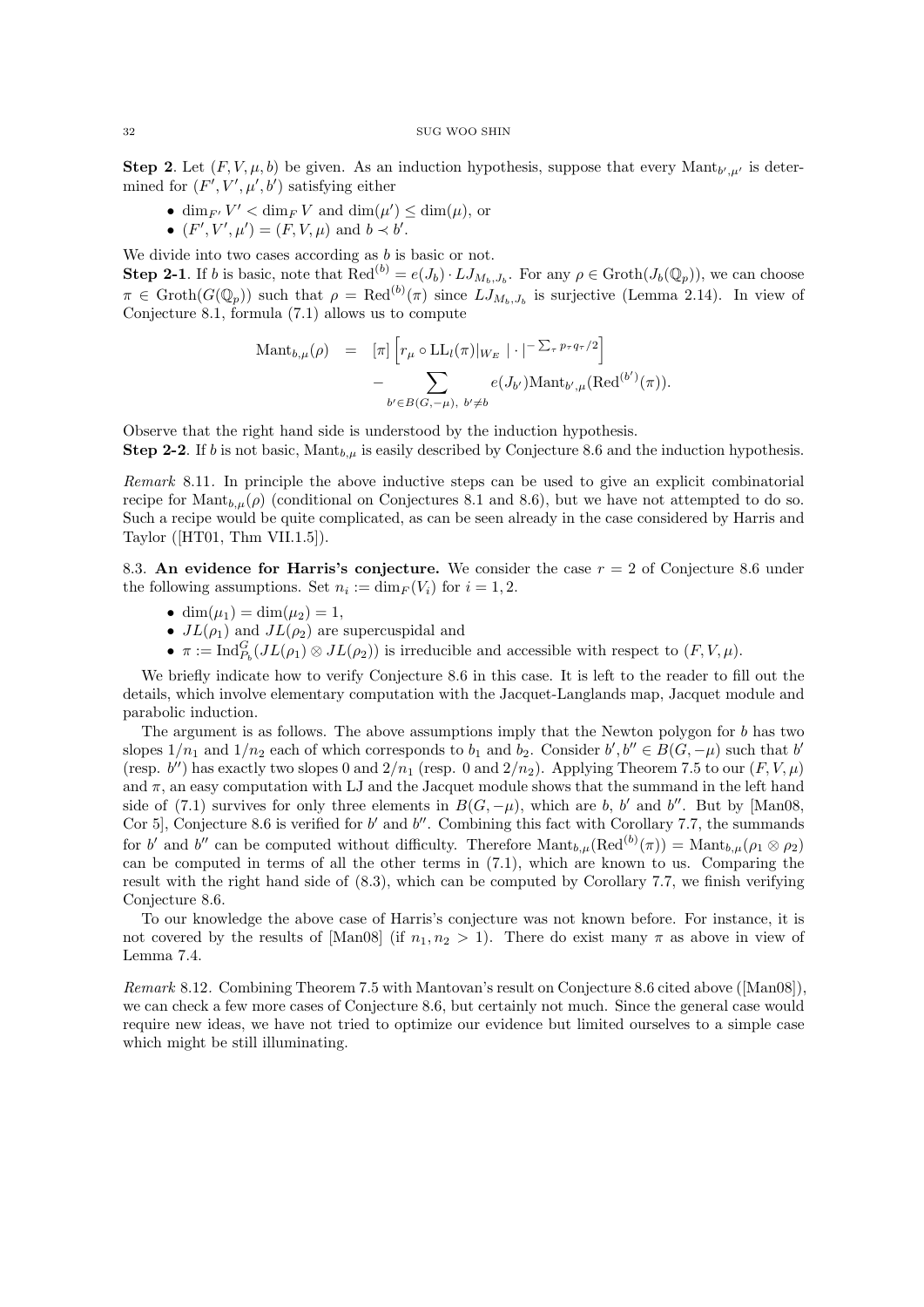8.4. Scope of generalization. So far we have been concerned with the unramified datum of EL-type as in Definition 4.1 where F is a finite unramified extension of  $\mathbb{Q}_p$ . For the general datum of EL-type, F needs to be replaced by a finite dimensional simple  $\mathbb{Q}_p$ -algebra whose center may be ramified over  $\mathbb{Q}_p$ . It would be nice to extend our results to this case, but our method does not apply. Unless we assume  $\dim(\mu) \leq 1$ , Proposition 5.4 is not available and Igusa varieties are not defined in that generality. An effort to extend Proposition 5.4 to the ramified case with  $\dim(\mu) > 1$  should probably be preceded by a good understanding of integral models of Shimura varieties in that situation. Despite

One may also ask whether our method (for the EL case) generalizes to the unramified PEL case ([Far04, 2.2.2, 2.2.3], cf. [RZ96, 3.82]), in which case the analogue of the  $\mathbb{Q}_p$ -group G is either an unramified unitary or symplectic similitude group. Some solid results would be proved in the unitary case, just as [Far04, Thm 8.2.2] was proved by Fargues, but not in the symplectic case. In the symplectic case, there are two serious problems in addition to the problem of local endoscopy. First, since the relevant PEL Shimura varieties are not compact, Proposition 5.4 fails. Second, the trace formula for a global symplectic similitude group G has more than the elliptic part. The fact that our counting point formula for Igusa varieties accounts for the elliptic part suggests that there should be analogous formulas matching the boundary terms in the trace formula for G. The author does not know how to formulate those formulas.

recent progress in the theory of such integral models, it does not seem that we know enough yet.

Sug Woo Shin

Department of Mathematics, University of Chicago, 5734 S University Ave, Chicago, IL 60610, USA

### **REFERENCES**

- [Art89] J. Arthur, The  $L^2$ -Leftschetz numbers of Hecke operators, Invent. Math. **97** (1989), 257–290.
- [Bad07] A. I. Badulescu, *Jacquet-Langlands et unitarisabilité*, J. Inst. Math. Jussieu 6 (2007), 349–379.
- [BC79] Borel and Casselman (eds.), Automorphic forms, representations, and L-functions, Proc. of Symp. in Pure Math., vol. 33.2, Providence, RI, AMS, Amer. Math. Soc., 1979.
- [BD84] J. Bernstein and P. Deligne, Le "centre" de Bernstein, pp. 1–32, Hermann, Paris, 1984.
- [BDK86] J. Bernstein, P. Deligne, and D. Kazhdan, Trace Paley-Wiener theorem for reductive p-adic groups, J. Analyse Math. 47 (1986), 180–192.
- [Ber93] V. Berkovich, Étale cohomology for non-archimedean analytic spaces, Pub. Math. IHES 78 (1993), 5–161.
- [Bor79] A. Borel, Automorphic L-functions, in Borel and Casselman [BC79], pp. 27–61.
- [BZ77] I. Bernstein and A. Zelevinskii, *Induced representations of reductive p-adic groups. I*, Ann. Sci. École Norm. Sup. 10 (1977), 441–472.
- [CD90] L. Clozel and P. Delorme, Le théorème de Paley-Wiener invariant pour les groupes de lie réductifs. II, Ann. Sci. École Norm. Sup. 23 (1990), 193–228.
- [CL99] L. Clozel and J.-P. Labesse, Changement de base pour les représentations cohomologiques des certaines groupes unitaires, appendix to [Lab99] (1999).
- [Clo86] L. Clozel, On limit multiplicities of discrete series representations in spaces of automorphic forms, Invent. Math. 83 (1986), 265–284.
- [Dat07] J.-F. Dat, Théorie de Lubin-Tate non-abélienne et représentations elliptiques, Invent. Math. 169 (2007), 75–152.
- [Del71] P. Deligne, Travaux de Shimura, Sém. Bourbaki Février 1971, Expoé 389, LNM, no. 244, Springer, 1971.
- [DKV84] P. Deligne, D. Kazhdan, and M.-F. Vigneras, Représentations des algèbres centrales simples p-adiques, pp. 33– 117, Hermann, 1984.
- [Far04] L. Fargues, Cohomologie des espaces de modules de groupes p-divisibles et correspondances de Langlands  $locales, Astérisque 291 (2004), 1–200.$
- [Har01] M. Harris, Local Langlands correspondences and vanishing cycles on Shimura varieties, Prog. in math. 201 (2001), 407–427.
- [Har05] , The local Langlands correspondence: notes of (half) a course at the IHP Spring 2000., Astérisque 298 (2005), 17–145.
- [HL04] M. Harris and J.-P. Labesse, *Conditional base change for unitary groups*, Asian J. Math. 8 (2004), 653–683.